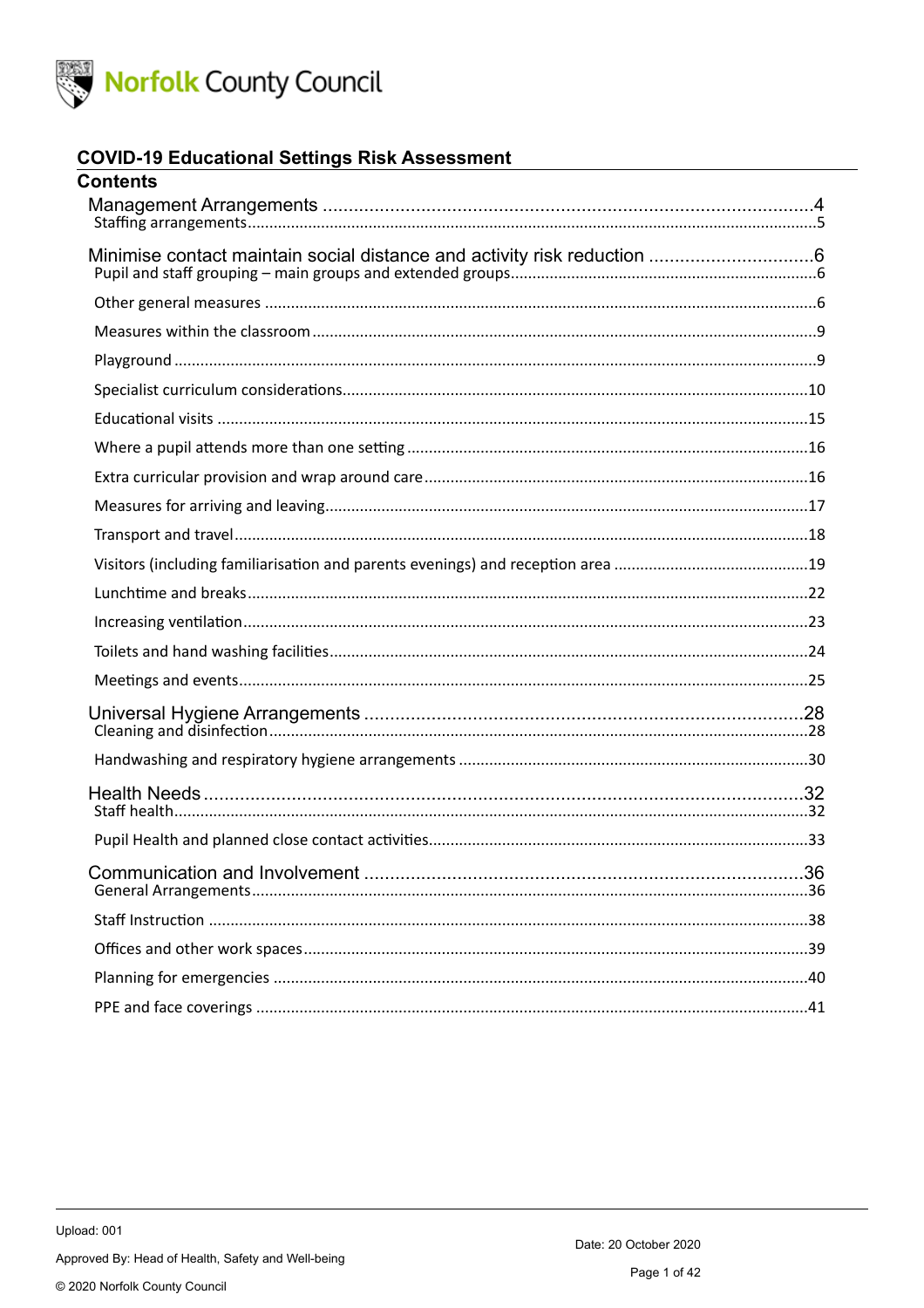The health, safety and well-being of all staff and pupils is of utmost importance to us. This risk assessment template has been provided to support educational settings to ensure they are acting in line with the COVID-19 – Compliance code for all educational settings.

This template only covers the control measures needed to manage the risks presented by COVID-19. The measures relate to all the persons who may be affected at your setting staff, pupils and visitors. Settings are required to review the identified control measures and describe how they are implementing these in the notes box. Where a control measure does not apply to your setting you can delete the line or enter NA. You may need to add additional control measures specific to your setting, additional space is provided at the end of the form for this purpose.

By implementing all of the controls you will be reducing the risk as far as is possible, in line with the community risk level.

The controls identified below are designed to manage the risks relating to:

- Positive cases bringing COVID-19 into the setting
- Exposure to numerous people while in the setting increasing transmission risk
- Direct person to person transmission
- Surface transmission including through the use of equipment
- Staff and pupil health increasing the risk of transmission (separate risk assessments are available for staff at increased risk)
- Staff and pupil mental health and well-being due to anxiety or increased pressure
- Educational visits increasing the risk of contact with others and therefore transmission
- Extra curricular activities increasing the risk of transmission with others and therefore transmission
- Lack of awareness of the control measures and requirements (the need for information, instruction and training)

Please note: all COVID-19 guidance is available through HR InfoSpace and Norfolk Schools

The risk assessment should be reviewed prior to any stage of extension of operation e.g. increasing pupil numbers, extending curriculum activities, opening up facilities or planning events.

| Date of change              | <b>Section, Page and Change</b>                        |
|-----------------------------|--------------------------------------------------------|
| 12-05-2020                  | Whole revised document please read.                    |
| 18-05-2020 to<br>01-07-2020 | Various minor amendments to reflect government changes |
| 13-07-2020                  | Updated for September Term                             |
| 17-07-2020                  | Clarification amendments following feedback            |

For ease of reference, changes that are made to this document are detailed below:

Upload: 001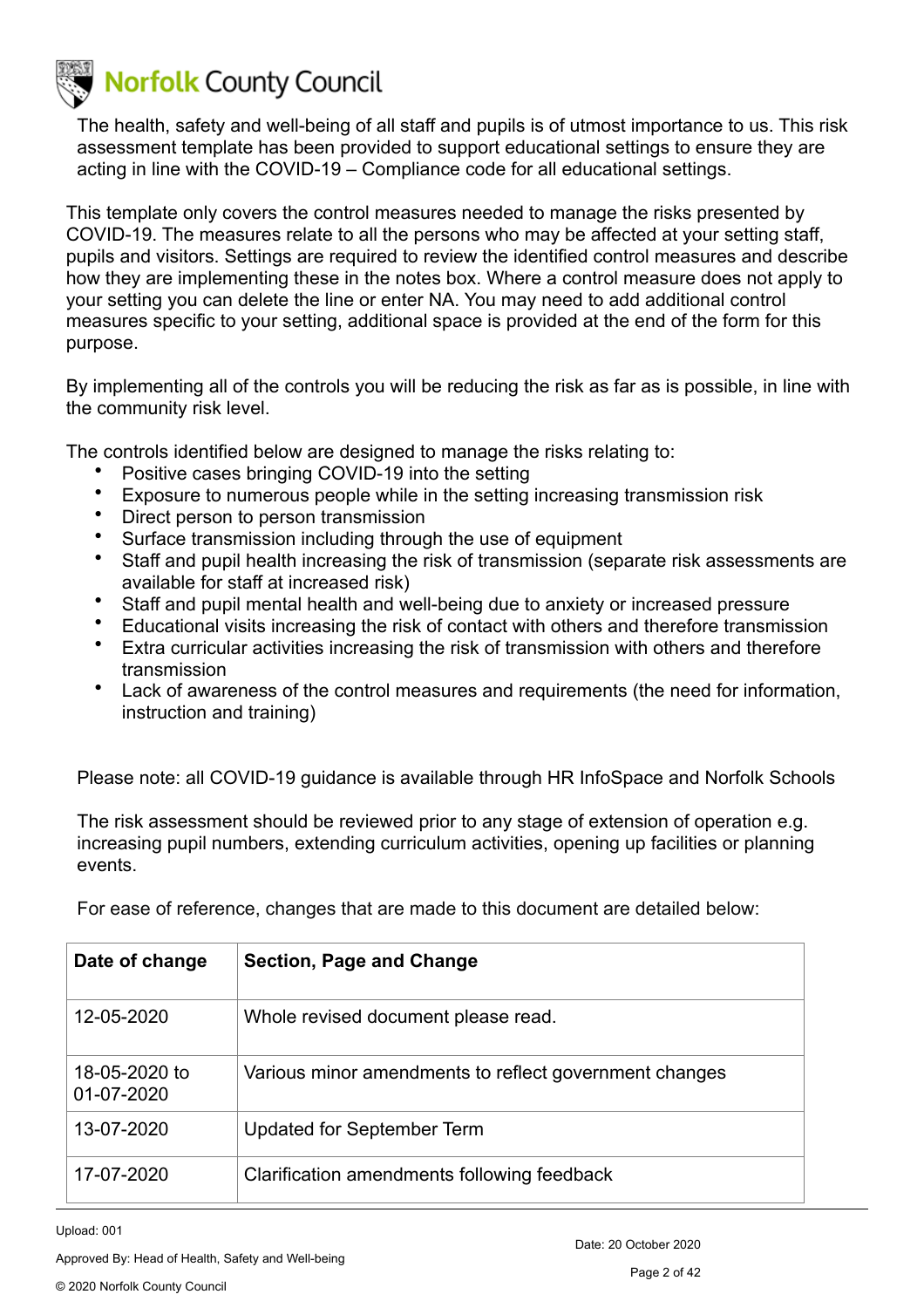

| 24-07-2020 | Reference to swimming pools risk assessment                                                                                                                                                                                                                                                                                                                                                                                                                                                                                                                                                                                                                                                                                                                                                                                                                                           |
|------------|---------------------------------------------------------------------------------------------------------------------------------------------------------------------------------------------------------------------------------------------------------------------------------------------------------------------------------------------------------------------------------------------------------------------------------------------------------------------------------------------------------------------------------------------------------------------------------------------------------------------------------------------------------------------------------------------------------------------------------------------------------------------------------------------------------------------------------------------------------------------------------------|
| 07-08-2020 | Minor updates to wording                                                                                                                                                                                                                                                                                                                                                                                                                                                                                                                                                                                                                                                                                                                                                                                                                                                              |
| 21-08-2020 | COVID-19 Secure contractor arrangements<br>updated Music and Drama<br>New links to CLEAPSS guidance<br>Supervised toothbrushing programmes<br>New information for spaces without direct outside air                                                                                                                                                                                                                                                                                                                                                                                                                                                                                                                                                                                                                                                                                   |
| 27-09-1010 | Contactors are aware of schools expectations in advance of<br>making a site visit<br>Peripatetic teachers and invigilators added to staffing<br>arrangements<br>Additional information for where resources are taken home.<br>Reference to updated COVID-19 Cleaning and Disinfection<br>supplementary checklist<br>Updated Music, dance and drama<br><b>Updated Physical Activity</b><br>Updated Extra curricular provision to include wraparound care and<br>Autumn Exams Checklist completed<br>Updated Public and School transport.<br>Visitor section updated to including familiarisation and parents<br>evenings<br>Hand hygiene update to confirm that where hand washing is<br>carried out, running water must be used.<br>Parent communications updated regarding external wraparound<br>care and extra curricular providers where necessary.<br>First aid section updated. |
| 20/10/20   | Updated completion guidance<br>Separated out management planning information into a new<br>checklist<br>Changed wording from local lockdown to new alert level<br>terminology<br>Updated shielding for pupils information to reflect new alert level<br>advice.<br>Updated information on temporary staffing<br>Updated information on performing arts                                                                                                                                                                                                                                                                                                                                                                                                                                                                                                                                |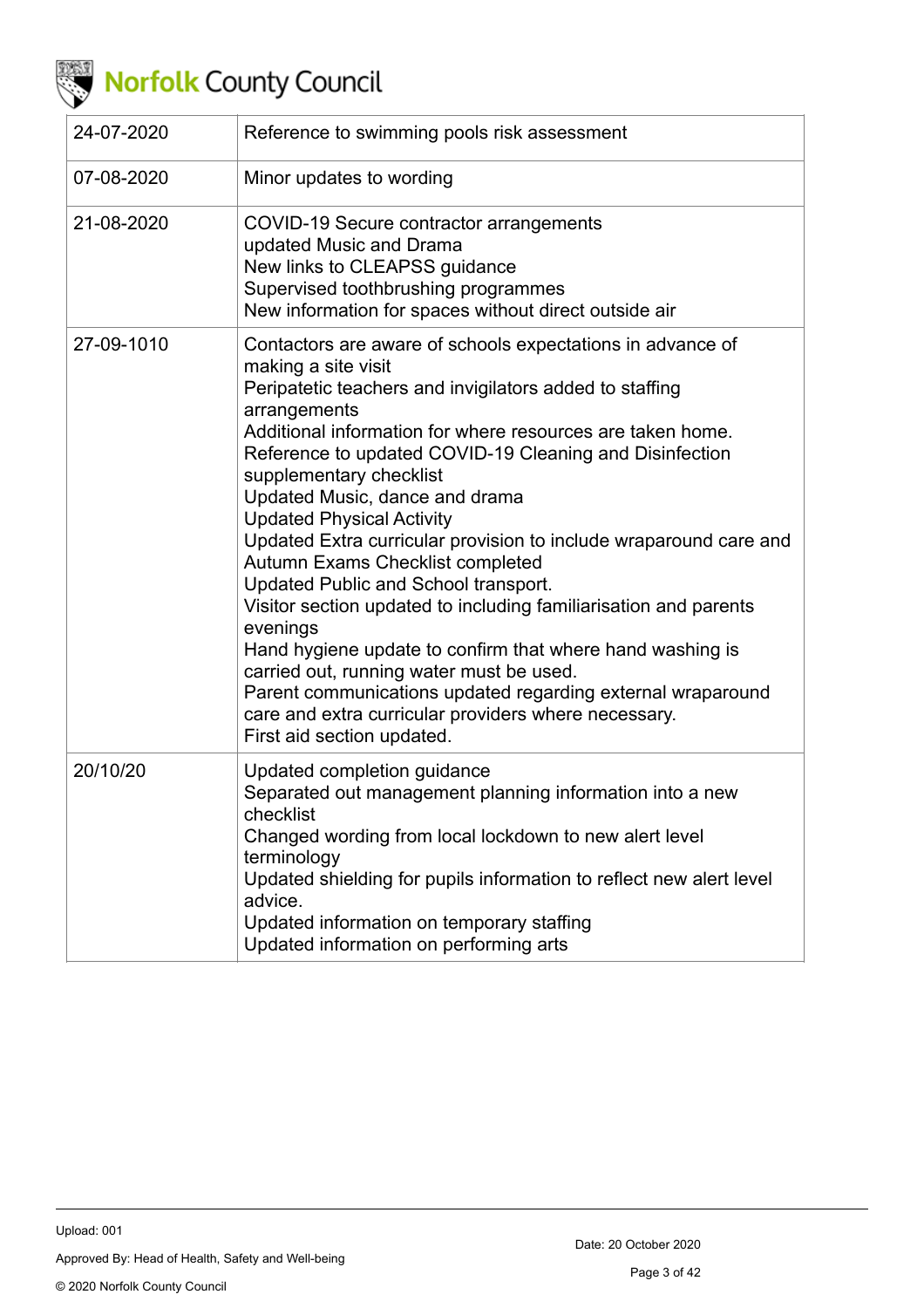

| <b>Setting/Premises:</b>           | <b>Winterton Primary School and Nursery</b>                       |                                      |  |  |
|------------------------------------|-------------------------------------------------------------------|--------------------------------------|--|--|
| Location:                          | Black Street, Winterton-On-Sea, Great Yarmouth, Norfolk, NR29 4AP |                                      |  |  |
| <b>Assessment Date:</b>            | 13-11-20                                                          | <b>Last Review</b> 02-10-20<br>Date: |  |  |
| <b>Assessment</b><br>completed by: | Caroline Richardson and Hannah Waters                             |                                      |  |  |

Please describe how you have met with the required control measures in the "Notes and Further Information" column

#### <span id="page-3-0"></span>**Management Arrangements**

| Item                              | Control measures                                                                                              | Yes/<br>no/<br>not<br>applic<br>able | How? Notes and further<br>information | Date<br>required<br>and<br>complet<br>ed |
|-----------------------------------|---------------------------------------------------------------------------------------------------------------|--------------------------------------|---------------------------------------|------------------------------------------|
| General<br>management<br>planning | Management planning has been undertaken<br>following the management planning checklist and<br>compliance code | Υ                                    | Used to inform risk<br>assessment.    |                                          |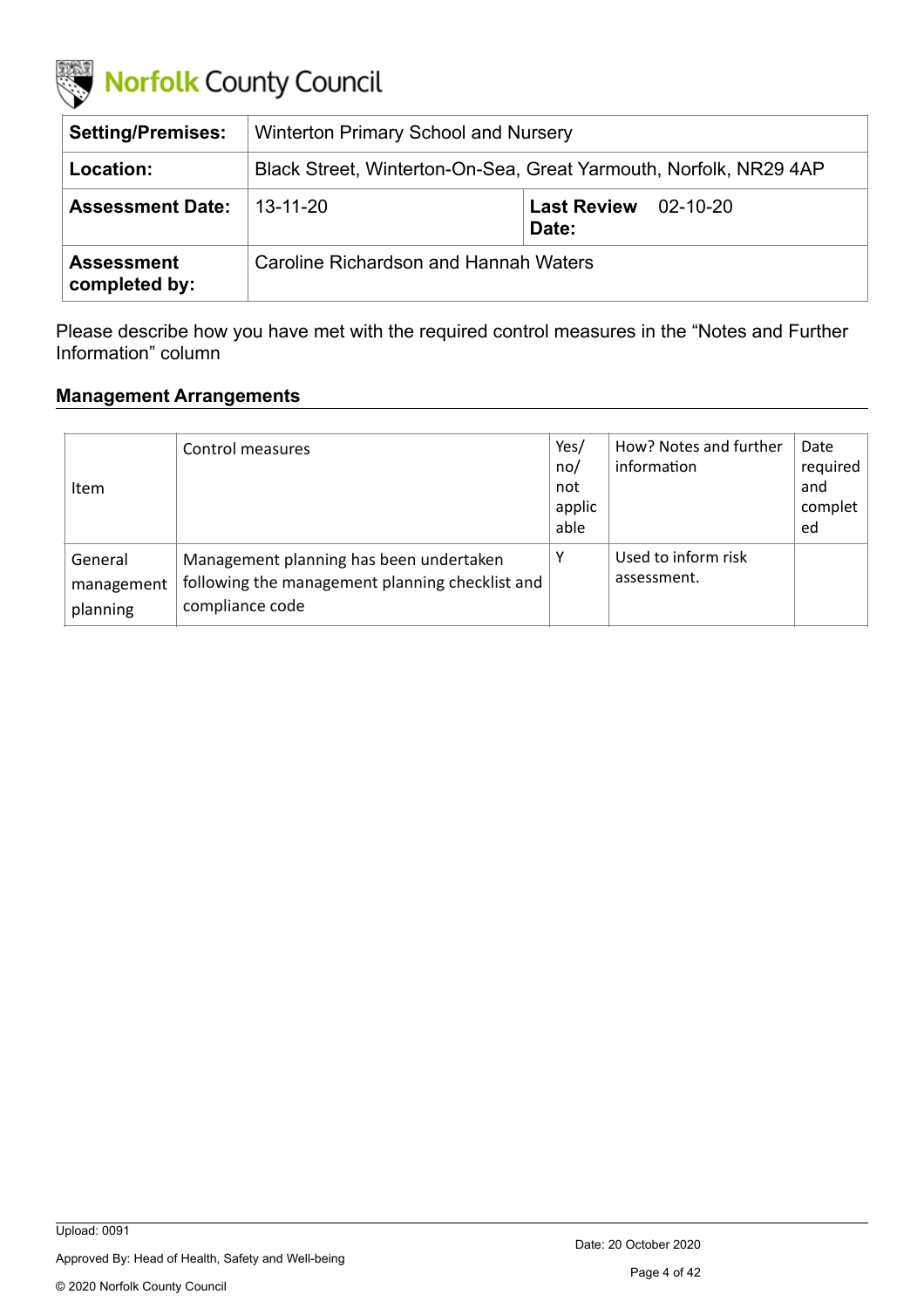

### <span id="page-4-0"></span>*Staffing arrangements*

| <b>Staffing levels</b>         | Temporary staff, peripatetic teachers, invigilators,<br>external specialist support staff and specialist<br>coaches work is arranged where possible so that:<br>The number of such staff are kept as low and<br>consistent as possible<br>They are assigned to consistent groups in the<br>$\bullet$<br>same way as permanent staff are to limit the<br>number of children they interact with (coaching<br>timetables have been rearranged to longer<br>rotas than normal where necessary)<br>They have minimal contact with, and maintain<br>$\bullet$<br>2m distance from, permanent staff | Υ   | Same supply teacher<br>and TA used to cover<br>long term staff absence.<br>Supply teacher no<br>longer needed after<br>17-11-20 due to<br>permanent employment<br>of HLTA.                                                                                  |
|--------------------------------|----------------------------------------------------------------------------------------------------------------------------------------------------------------------------------------------------------------------------------------------------------------------------------------------------------------------------------------------------------------------------------------------------------------------------------------------------------------------------------------------------------------------------------------------------------------------------------------------|-----|-------------------------------------------------------------------------------------------------------------------------------------------------------------------------------------------------------------------------------------------------------------|
|                                | Teaching staff breaks are organised in a way that<br>avoids staff covering for a different group                                                                                                                                                                                                                                                                                                                                                                                                                                                                                             | Υ   | Whole school is one<br>bubble.                                                                                                                                                                                                                              |
|                                | Consistent working arrangements are applied to ITT<br>trainees.                                                                                                                                                                                                                                                                                                                                                                                                                                                                                                                              | N/A |                                                                                                                                                                                                                                                             |
|                                | Where teachers and other staff need to operate<br>across different classes and year groups in order to<br>facilitate the delivery of the school timetable, they<br>are assigned consistently in line with wider<br>principles of bubbles as much as possible.                                                                                                                                                                                                                                                                                                                                | Υ   | Whole school is one<br>bubble but all staff work<br>only with their class,<br>other than a few<br>members of staff who<br>also cover lunch duty<br>and therefore are with<br>the whole school during<br>this time.                                          |
|                                | Wherever bubbles are compromised as a result of<br>timetable, curriculum or other delivery needs the<br>setting ensures scrupulous compliance with all of<br>the required infection control measures                                                                                                                                                                                                                                                                                                                                                                                         | N/A | Whole school is one<br>bubble.                                                                                                                                                                                                                              |
|                                | Where volunteers are used the same staff<br>principles are applied.                                                                                                                                                                                                                                                                                                                                                                                                                                                                                                                          | N/A | Volunteers not currently<br>permitted to come into<br>school.                                                                                                                                                                                               |
| Premises and<br>cleaning staff | The principles of distancing and hygiene are in<br>place for normal premises management activities.                                                                                                                                                                                                                                                                                                                                                                                                                                                                                          | Υ   |                                                                                                                                                                                                                                                             |
|                                | Activities are scheduled to avoid times where pupils<br>and staff are using the same areas.                                                                                                                                                                                                                                                                                                                                                                                                                                                                                                  | Υ   | Where possible<br>premises and cleaning<br>staff are not in the same<br>area as children.                                                                                                                                                                   |
|                                | Staff who carry out cleaning and disinfection have<br>the appropriate equipment required for the task in<br>line with the relevant guidance/compliance code.                                                                                                                                                                                                                                                                                                                                                                                                                                 | Y   | Guidance shared again<br>and adhered to as much<br>as possible but as whole<br>school is one bubble,<br>then some aspects not<br>relevant. If children are<br>sharing equipment they<br>wash hands after use, or<br>equipment is cleaned or<br>quarantined. |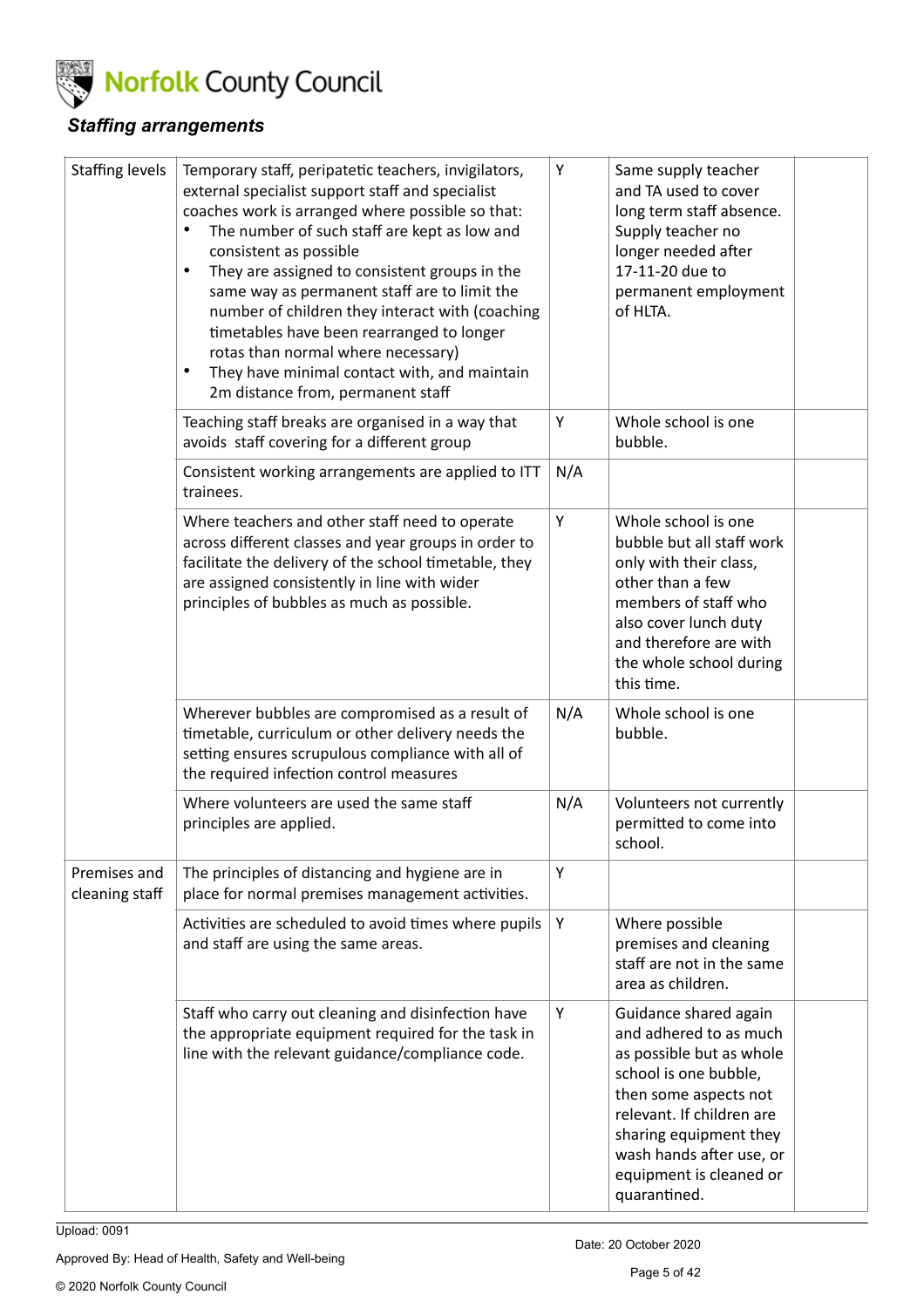

#### <span id="page-5-0"></span>**Minimise contact maintain social distance and activity risk reduction**

#### <span id="page-5-1"></span>*Pupil and staff grouping – main groups and extended groups*

| Developing<br>groups         | Main groups (staff and pupils) have been<br>developed that are the smallest practicable,<br>consideration has been given to the following<br>where possible:<br>Groups are kept static<br>٠<br>$\bullet$<br>Extended groups are only created to<br>accommodate specified activities such as<br>transport, wraparound care, specific<br>curriculum or teaching requirements.<br>$\bullet$<br>Contact within groups is minimised through<br>measures outlined in this assessment.<br>$\bullet$<br>Pupils will stay in their class/group<br>throughout the day, or on subsequent days | Υ | Whole school is one<br>bubble.                                                                      |  |
|------------------------------|------------------------------------------------------------------------------------------------------------------------------------------------------------------------------------------------------------------------------------------------------------------------------------------------------------------------------------------------------------------------------------------------------------------------------------------------------------------------------------------------------------------------------------------------------------------------------------|---|-----------------------------------------------------------------------------------------------------|--|
|                              | Any extended groups created remain as small<br>and consistent as possible                                                                                                                                                                                                                                                                                                                                                                                                                                                                                                          | Υ | Whole school is one<br>bubble.                                                                      |  |
|                              | Where possible the number of children to staff<br>ratio is reduced further to assist with social<br>distancing and wider safety measures relating to<br>specific circumstances as outlined in the<br>compliance code including:<br>some secondary curriculum practical<br>٠<br>activities<br>$\bullet$<br>some music activities<br>$\bullet$<br>With very young children<br>Because of health conditions or<br>$\bullet$<br>understanding of the children                                                                                                                          | Υ |                                                                                                     |  |
| Staffing<br>within<br>groups | Staff are paired consistently for two person<br>activities e.g. supervision, teaching, personal<br>care.                                                                                                                                                                                                                                                                                                                                                                                                                                                                           | Υ |                                                                                                     |  |
|                              | Staff are consistently to each class group, and<br>where possible for the same day and subsequent<br>days.                                                                                                                                                                                                                                                                                                                                                                                                                                                                         | Υ | Consistent staff<br>timetable in place -<br>majority of staff only<br>work with one class<br>group. |  |
| Contact<br>records           | Contact records of groups and individuals<br>including visitors are maintained in line with Case<br>Management Guidance.                                                                                                                                                                                                                                                                                                                                                                                                                                                           | Υ | Visitors sign in the<br>signing in book.                                                            |  |

#### <span id="page-5-2"></span>*Other general measures*

Upload: 0091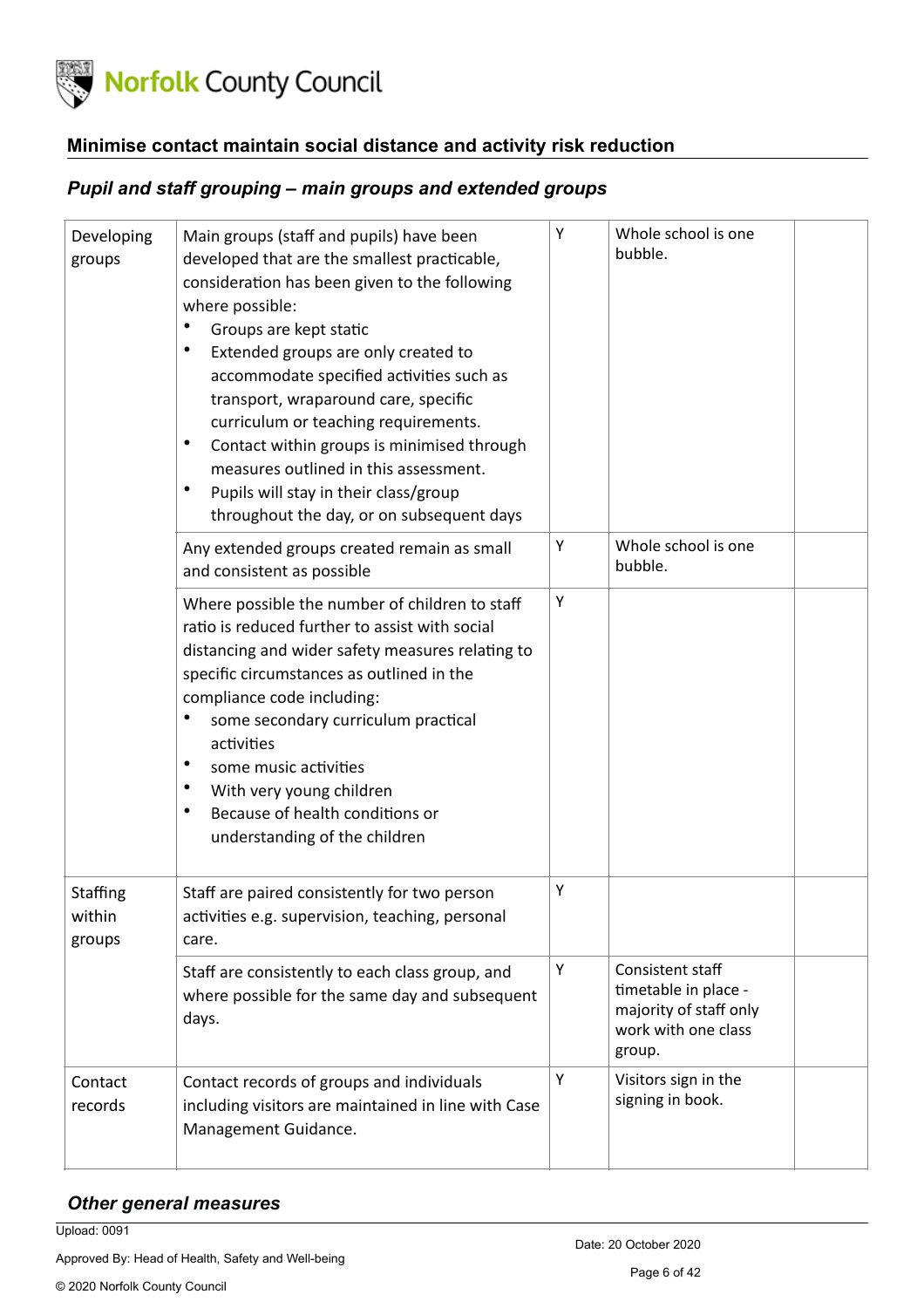

| The use of outdoor spaces has been maximised                                                                                                                                                                                                              | Υ |                                                                                                                                                                                                              |  |
|-----------------------------------------------------------------------------------------------------------------------------------------------------------------------------------------------------------------------------------------------------------|---|--------------------------------------------------------------------------------------------------------------------------------------------------------------------------------------------------------------|--|
| Unavoidable queues are managed this includes<br>through the provision of distancing markings where<br>queues are likely                                                                                                                                   | Υ | One-way markings<br>outside on the<br>pavement for parents at<br>drop-off and collection.<br>Distance markings in the<br>corridors.                                                                          |  |
| Gatherings involving more than one group is<br>avoided e.g. assemblies                                                                                                                                                                                    | Y | Class assemblies only<br>and no other whole<br>school gatherings.                                                                                                                                            |  |
| Activities involving invited audiences do not take<br>place                                                                                                                                                                                               | Y |                                                                                                                                                                                                              |  |
| An assessment has been made of all close contact<br>within 2 m interactions and these have been<br>reduced where it is possible.                                                                                                                          | Υ |                                                                                                                                                                                                              |  |
| A plan is in place for the management of toilets and<br>hand washing facilities including the number of<br>children safely able to use the facilities at any one<br>time and, where possible mixing of groups while<br>using these facilities is avoided. | Υ | Each class has its own<br>toilet and hand washing<br>facilities. Limited<br>numbers of children<br>allowed in each toilet<br>area.                                                                           |  |
| Activities that encourage or cause people to raise<br>their voices unduly will not take place. Pupils are<br>advised of these requirements while on the<br>premises.                                                                                      | Υ |                                                                                                                                                                                                              |  |
| The number of books and other resources taken<br>home by pupils and staff is limited as far as is<br>possible.                                                                                                                                            | Υ | Reading books are being<br>taken to and from<br>school to ensure<br>consistent and effective<br>reading at home. Books<br>for marking are being<br>taken home as not time<br>to mark in school.              |  |
| Where resources are taken home hand hygiene,<br>quarantining and cleaning measures are in place                                                                                                                                                           | Υ |                                                                                                                                                                                                              |  |
| Resources such as pens and pencils are not shared<br>between pupils, other resources such as books are<br>issued on a rotational basis.                                                                                                                   | Υ | Children have their own<br>pencil cases/pots and<br>hands are washed after<br>sharing any resources<br>which have to be<br>shared. Books are<br>quarantined after use,<br>before going to the next<br>child. |  |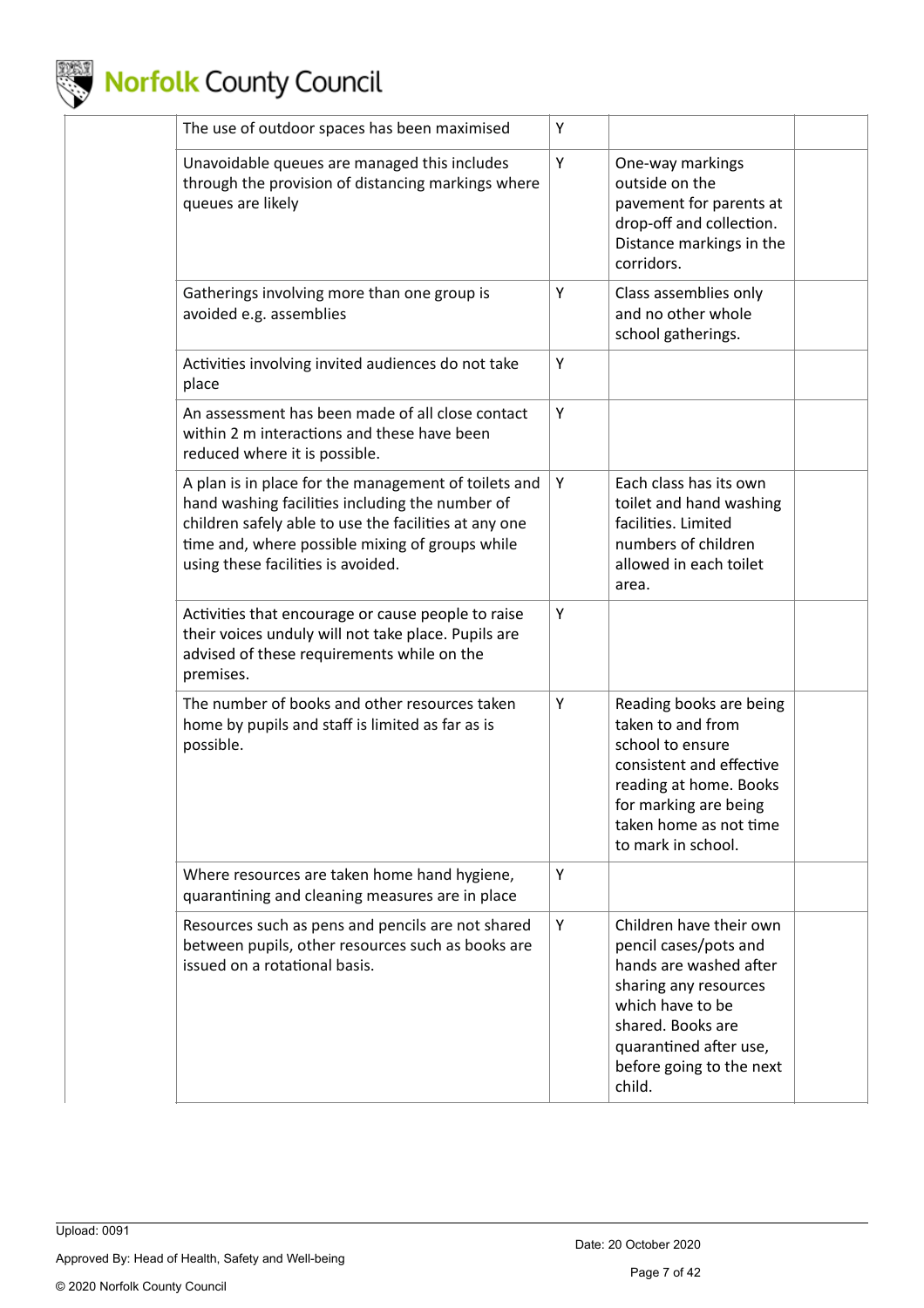

|                   | Movement around the school is kept to a minimum<br>as follows:                                                                                                                                                                                                                                                                                                                                                                                                                                                                                                                                                                       | Υ   |                                                                                                                                                               |  |
|-------------------|--------------------------------------------------------------------------------------------------------------------------------------------------------------------------------------------------------------------------------------------------------------------------------------------------------------------------------------------------------------------------------------------------------------------------------------------------------------------------------------------------------------------------------------------------------------------------------------------------------------------------------------|-----|---------------------------------------------------------------------------------------------------------------------------------------------------------------|--|
|                   | Movement of whole classes is avoided where<br>pupils can stay in the same room and staff can<br>move to different classes instead. The rooms<br>used have been selected to enable this.<br>Class times have been staggered to prevent<br>$\bullet$<br>large numbers moving around the premises at                                                                                                                                                                                                                                                                                                                                    |     | Low numbers of children<br>moving around the<br>school and only for<br>necessary reasons.                                                                     |  |
|                   | the same time where it cannot be avoided (for<br>example, for PE, outside breaks)<br>Where large numbers of pupils need to move<br>around the setting the following have been<br>implemented where possible:<br>Staggered times for using stairs and corridors<br>Utilisation of alternative external routes<br>$\bullet$<br>One-way systems introduced<br>$\bullet$<br>Supervision of movements around settings<br>٠<br>Central dividers placed in the middle of wide<br>$\bullet$<br>corridors to keep groups apart<br>The order of entry and exit into all rooms used<br>$\bullet$<br>(including dining room) has been planned in |     | Staggered times not<br>needed for movement<br>as only three classes and<br>if another group is in the<br>corridor then next class<br>waits until it is clear. |  |
|                   | order to avoid pupils and staff passing each<br>other                                                                                                                                                                                                                                                                                                                                                                                                                                                                                                                                                                                |     |                                                                                                                                                               |  |
|                   | Arrangements for collecting, passing on and<br>returning shared resources and equipment is<br>planned to prevent close contact.                                                                                                                                                                                                                                                                                                                                                                                                                                                                                                      | Y   |                                                                                                                                                               |  |
|                   | Larger spaces are not used by more than one group<br>without partitioning in order to create physical<br>separation.                                                                                                                                                                                                                                                                                                                                                                                                                                                                                                                 | Y   | Whole school is one<br>bubble and large<br>playground, field and<br>hall for low pupil<br>numbers.                                                            |  |
| Lifts             | Lifts are not shared unless the person using the lift<br>requires support and lifts are prioritised to those<br>people who are not able to use the stairs                                                                                                                                                                                                                                                                                                                                                                                                                                                                            | N/A |                                                                                                                                                               |  |
|                   | Posters have been used to encourage this where<br>required                                                                                                                                                                                                                                                                                                                                                                                                                                                                                                                                                                           | N/A |                                                                                                                                                               |  |
|                   | Hand sanitiser is provided for use before and after<br>touching lift controls.                                                                                                                                                                                                                                                                                                                                                                                                                                                                                                                                                       | N/A |                                                                                                                                                               |  |
| Lockers           | Locker allocation has taken account of the assigned<br>groups so that groups are not compromised when<br>they are being used.                                                                                                                                                                                                                                                                                                                                                                                                                                                                                                        | N/A |                                                                                                                                                               |  |
| Bags and<br>coats | Times of use are supervised and managed,<br>particularly where arrival and leaving times cannot<br>be staggered.                                                                                                                                                                                                                                                                                                                                                                                                                                                                                                                     | Υ   | A few children at a time<br>go to collect bags and<br>coats.                                                                                                  |  |
|                   | Where possible alternative areas have been<br>allocated for cloak room use in order to prevent<br>pupils gathering                                                                                                                                                                                                                                                                                                                                                                                                                                                                                                                   | Υ   | Sharks using additional<br>pegs in Field Studies<br>Centre.                                                                                                   |  |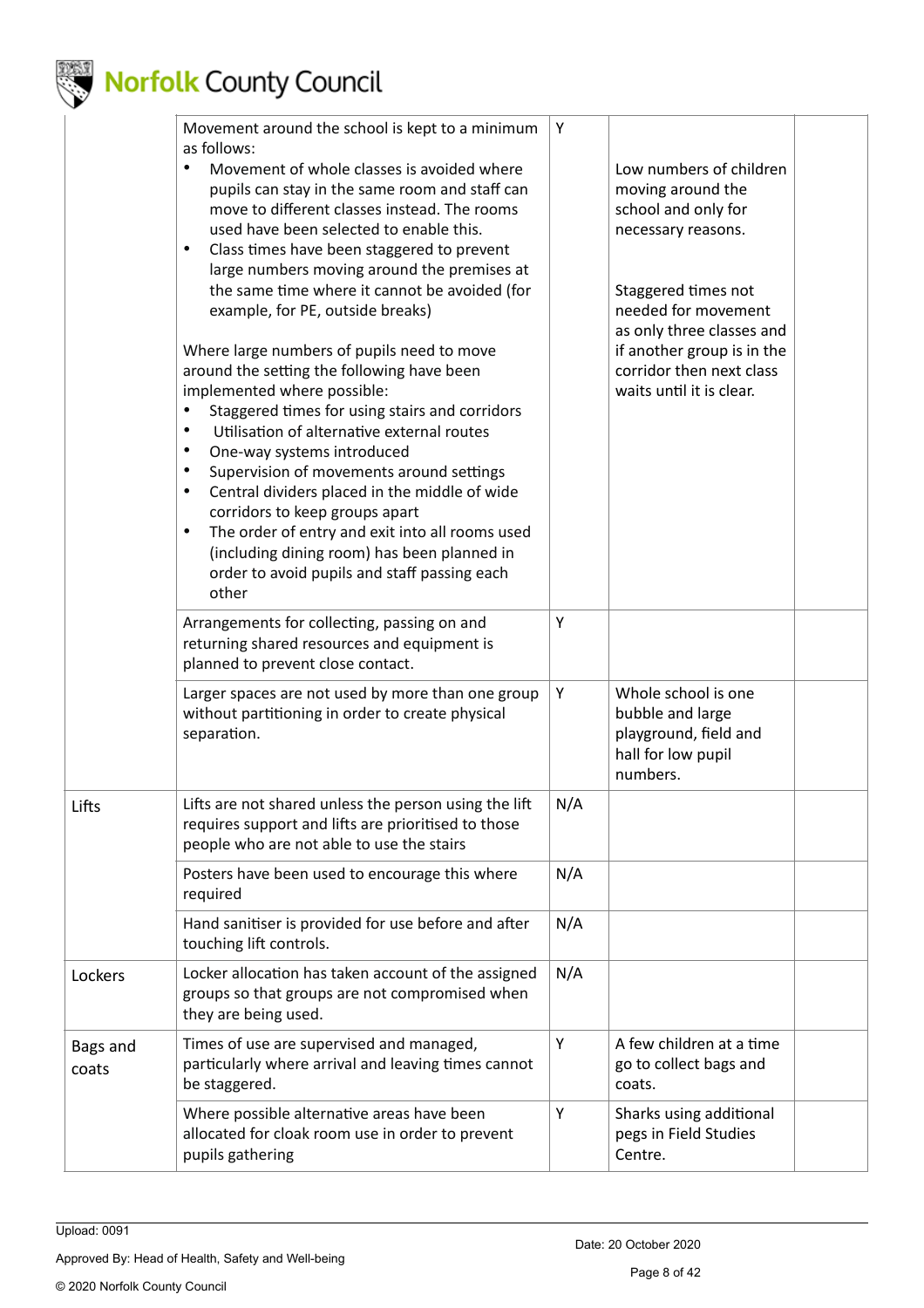

### <span id="page-8-0"></span>*Measures within the classroom*

| Alternative larger spaces that are available such<br>$\bullet$<br>as gyms and halls are used to encourage social<br>distancing where it is possible to<br>Distancing is encouraged by removing<br>$\bullet$<br>unnecessary items, furniture and equipment to<br>create more space to reconfigure desks<br>Seats are forward facing<br>٠ | Υ | Classrooms only contain<br>essentials and objects<br>which cannot be cleaned<br>removed into storage.<br>KS1 and KS2 tables |  |
|-----------------------------------------------------------------------------------------------------------------------------------------------------------------------------------------------------------------------------------------------------------------------------------------------------------------------------------------|---|-----------------------------------------------------------------------------------------------------------------------------|--|
| The position of the teachers space/desk is<br>$\bullet$<br>considered as part of the configuration to<br>support distancing from the class                                                                                                                                                                                              |   | facing forwards where<br>space allows.<br>Teacher desks facing<br>forwards.                                                 |  |
| Where bags cannot be kept at desks/<br>$\bullet$<br>workspaces e.g. science lessons or DT lessons<br>they are safely stored in a way that does not<br>encourage congregating and touching each<br>other's belongings e.g. use of lockers, bag<br>hooks                                                                                  | Y |                                                                                                                             |  |
| The teaching approach is modified where<br>$\bullet$<br>possible in order to:<br>Where age appropriate, keep a distance from<br>٠<br>children in the class including minimising going<br>to pupil desks to check work or calling pupils up<br>to the teachers desk                                                                      | Y |                                                                                                                             |  |
| Where close contact is needed, interact side to<br>$\bullet$<br>side with pupils and not face to face                                                                                                                                                                                                                                   |   |                                                                                                                             |  |
| Not require pupils to share or swap resources,<br>$\bullet$<br>including no marking each others books                                                                                                                                                                                                                                   |   |                                                                                                                             |  |
| Manage picking-up and dropping-off resources<br>$\bullet$<br>in a way that prevents passing them hand-to-<br>hand                                                                                                                                                                                                                       |   |                                                                                                                             |  |
| $\bullet$<br>The resources brought in from home by<br>children is kept to a minimum e.g. lunch<br>boxes, hats, coats, books, stationery and<br>mobile phones. and these are not shared with<br>the group.                                                                                                                               | Y | Only essentials brought<br>in from home.                                                                                    |  |

### <span id="page-8-1"></span>**Playground**

|  | Signage identifies the maximum number of<br>users for equipment, distancing is<br>encouraged for waiting and while using<br>equipment | Y | Managed and monitored<br>by staff. Ideas for socially<br>distanced games shared<br>with staff. |  |
|--|---------------------------------------------------------------------------------------------------------------------------------------|---|------------------------------------------------------------------------------------------------|--|
|  | Equipment use is supervised, and time<br>limited to enable other users to take their<br>turn                                          |   | Sand timers used to help<br>younger children take<br>turns.                                    |  |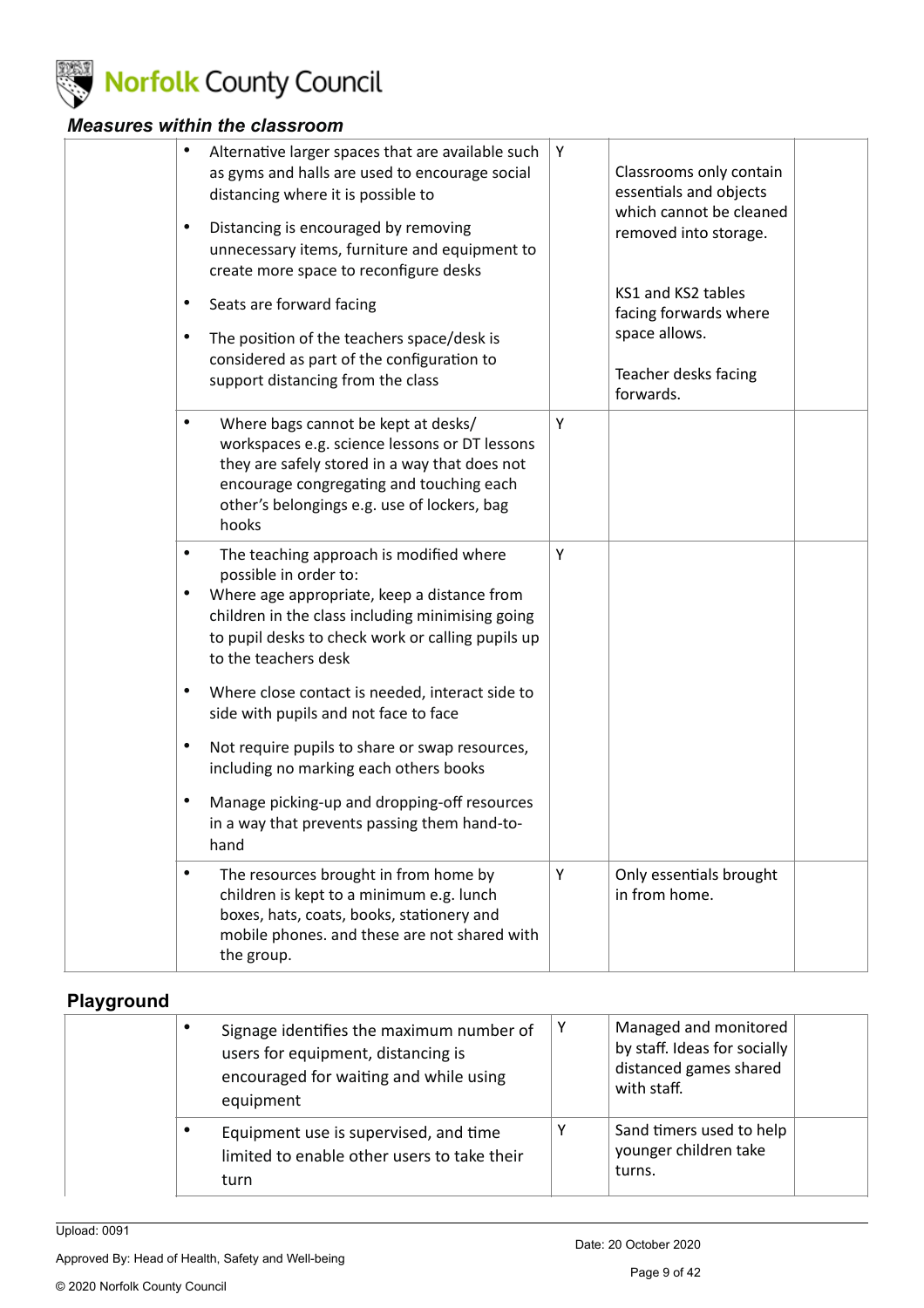

| Seating has been removed or marked off to<br>encourage distancing on individual items of<br>equipment.                                                          | N/A |                                                             |  |
|-----------------------------------------------------------------------------------------------------------------------------------------------------------------|-----|-------------------------------------------------------------|--|
| A one-way system has been introduced<br>around outdoor gym equipment and trim<br>trails                                                                         | Υ   |                                                             |  |
| Equipment that is positioned in close<br>proximity to other equipment has been<br>taken out of use or repositioned<br>(considering general safety requirements) | N/A |                                                             |  |
| Hand sanitiser stations are positioned near<br>to equipment and users instructed to<br>perform hand hygiene before and after use.                               | Y   | Children wash their<br>hands before and after<br>playtimes. |  |
| Bins are installed to encourage use of<br>tissues and appropriate disposal                                                                                      | Υ   |                                                             |  |
| Time is allocated for play equipment for<br>each group/bubble                                                                                                   | N/A | Whole school is one<br>bubble                               |  |
| Multiple groups do not use outdoor play<br>equipment at the same time.                                                                                          | N/A | Whole school is one<br>bubble                               |  |

#### <span id="page-9-0"></span>*Specialist curriculum considerations*

| All activities | The cleaning and disinfection requirements      |  |  |
|----------------|-------------------------------------------------|--|--|
|                | outlined in the supplementary cleaning          |  |  |
|                | information for Educational settings is applied |  |  |
|                | for all equipment and touch points associated   |  |  |
|                | with specialist curriculum activities.          |  |  |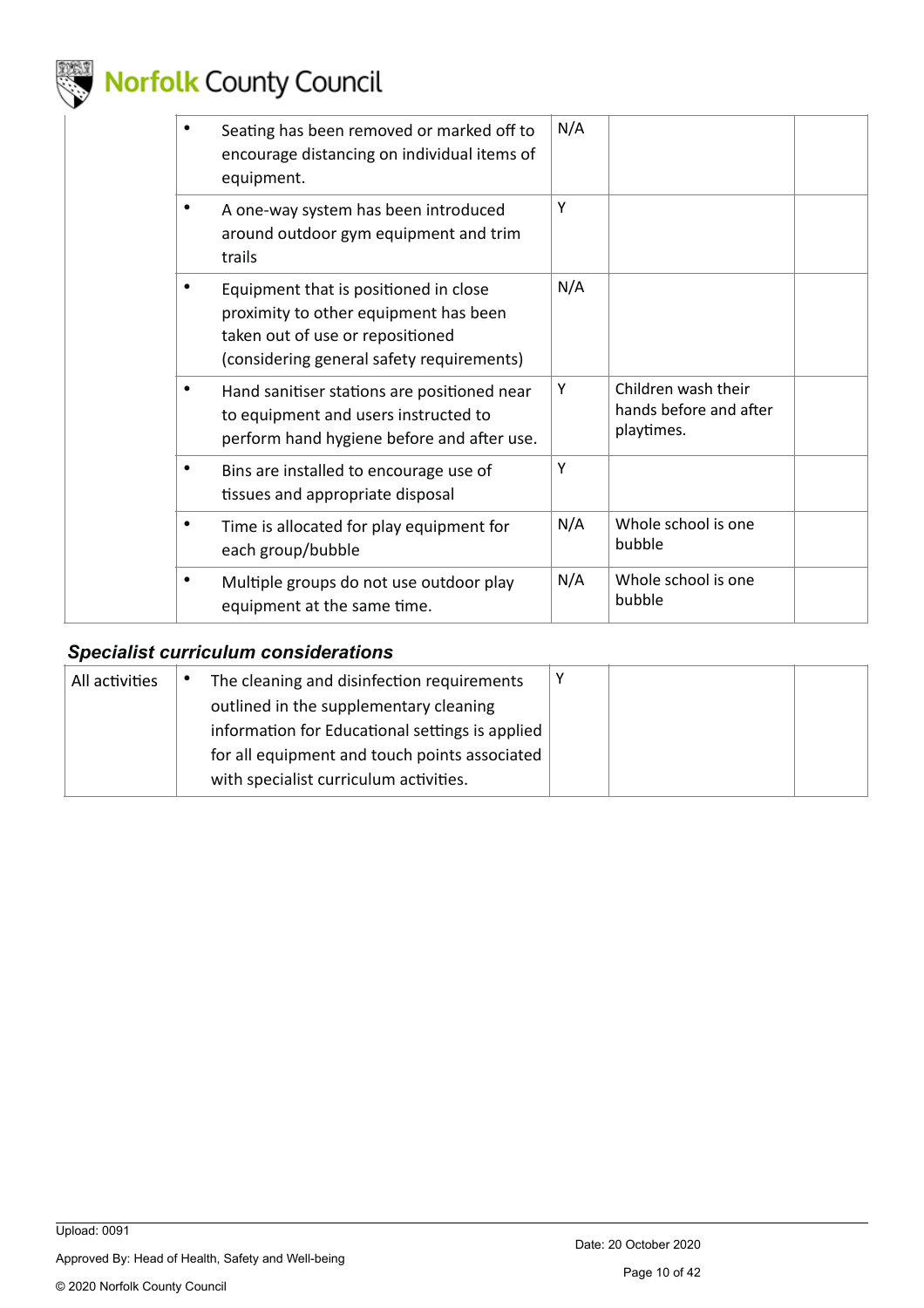

|  | Music, dance<br>and drama $-$ |                                                                                   | Playing instruments and singing in small<br>groups takes place outdoors where possible                                                                                                                                          | Υ | Playing instruments and<br>singing not currently<br>happening. |  |
|--|-------------------------------|-----------------------------------------------------------------------------------|---------------------------------------------------------------------------------------------------------------------------------------------------------------------------------------------------------------------------------|---|----------------------------------------------------------------|--|
|  | general<br>principles         | $\bullet$                                                                         | Care is taken to observe 2m social distancing<br>as much as possible                                                                                                                                                            |   |                                                                |  |
|  |                               | Background and accompanying music sound<br>levels discourage unduly raised voices |                                                                                                                                                                                                                                 |   |                                                                |  |
|  |                               |                                                                                   | The available space and ventilation in that<br>space is considered, and group activity has<br>been limited where necessary due to space<br>available and ventilation requirements                                               |   |                                                                |  |
|  |                               | $\bullet$                                                                         | Microphones are used where possible to<br>reduce the need to shout or sing loudly.                                                                                                                                              |   |                                                                |  |
|  |                               |                                                                                   | Children are encouraged to sing quietly.                                                                                                                                                                                        |   |                                                                |  |
|  |                               |                                                                                   | Face to face positioning is avoided, giving<br>preference to back to back or side to side<br>positioning                                                                                                                        |   |                                                                |  |
|  |                               |                                                                                   | Wind and brass players are positioned so that<br>air from their instrument does not blow into<br>another player.                                                                                                                |   |                                                                |  |
|  |                               | $\bullet$                                                                         | Staff will not carry out physical correction and<br>avoid situations where distancing<br>requirements cannot be followed                                                                                                        |   |                                                                |  |
|  |                               |                                                                                   | Drama activities are planned to map<br>movements to ensure social distancing,<br>including one way systems                                                                                                                      |   |                                                                |  |
|  |                               |                                                                                   | Extending main groups outside of curriculum<br>requirements is avoided where possible.                                                                                                                                          |   |                                                                |  |
|  |                               |                                                                                   | Hand hygiene and disinfection arrangements<br>are in place                                                                                                                                                                      |   |                                                                |  |
|  |                               |                                                                                   | Where taking place indoors a room is used<br>with as much space as possible, for example<br>rooms with high ceilings to enable dilution of<br>aerosol transmission.                                                             |   |                                                                |  |
|  |                               |                                                                                   | Where singing, wind and brass playing does<br>take place in larger groups, significant space,<br>natural airflow (at least 10I/s/person for all<br>present, including audiences) and strict social<br>distancing is maintained. |   |                                                                |  |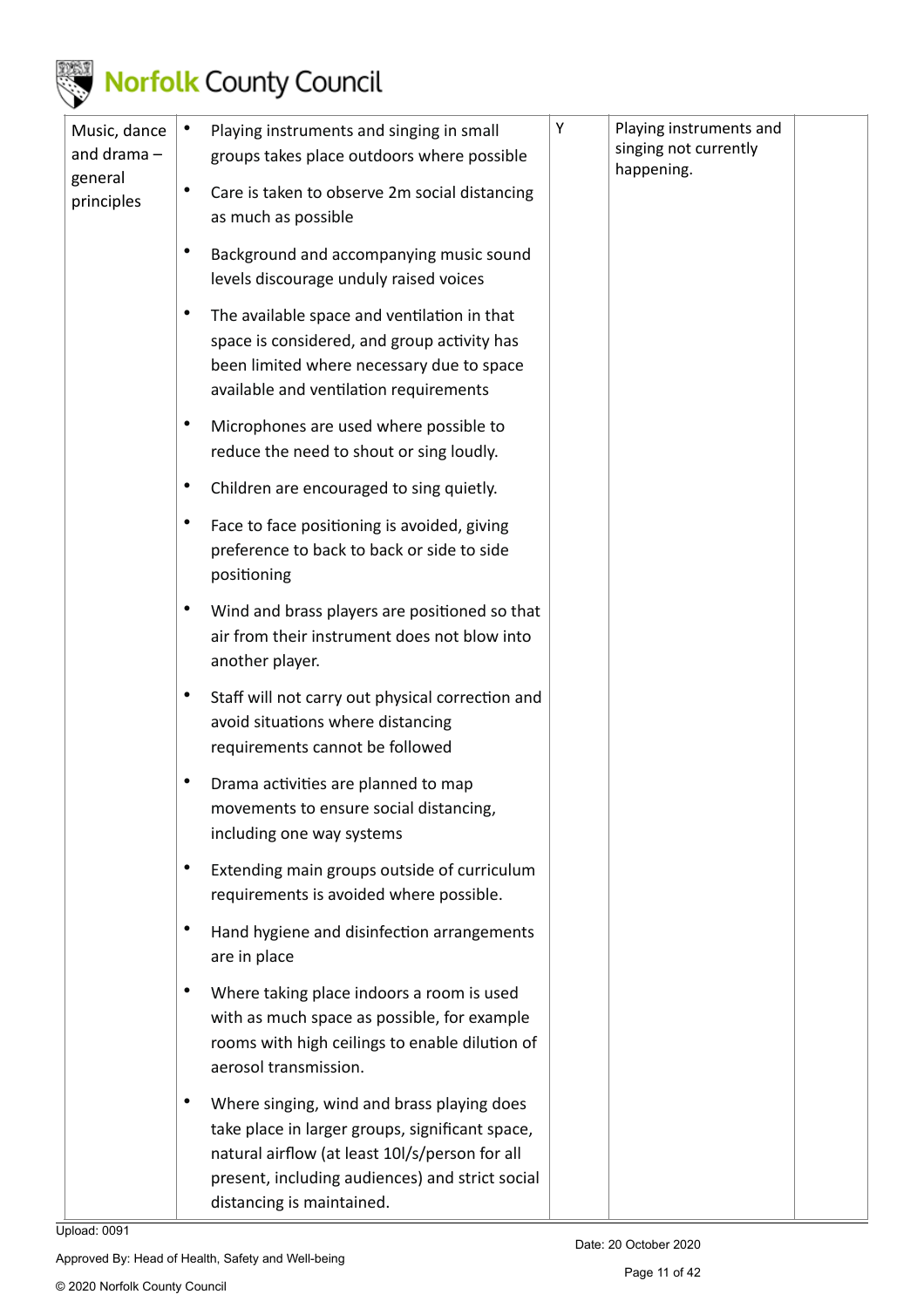

| Handling<br>items,<br>equipment<br>and<br>instruments | Equipment sharing is avoided wherever it is<br>possible including microphones and<br>instruments, limiting handling music scores,<br>parts and scripts by issuing them for<br>individual use.                                                                                          | Υ   |  |
|-------------------------------------------------------|----------------------------------------------------------------------------------------------------------------------------------------------------------------------------------------------------------------------------------------------------------------------------------------|-----|--|
|                                                       | Drop off points and transfer zones are<br>provided where required.                                                                                                                                                                                                                     |     |  |
|                                                       | Where equipment is assigned to an individual<br>for sole use, it is labelled to identify the user.                                                                                                                                                                                     |     |  |
|                                                       | The use of costumes are avoided in drama                                                                                                                                                                                                                                               |     |  |
|                                                       | Hired equipment is cleaned before use and<br>return and hire agreements agree<br>responsibility for cleaning instruments and<br>equipment                                                                                                                                              |     |  |
|                                                       | Consideration has been given to limiting the<br>number of suppliers when hiring equipment.                                                                                                                                                                                             |     |  |
|                                                       | Where items are sharing, cleaning, handling<br>$\bullet$<br>and passing arrangements for shared<br>resources are followed (as detailed in this risk<br>assessments).                                                                                                                   |     |  |
|                                                       | Hand hygiene is always followed before and<br>after handling shared items                                                                                                                                                                                                              |     |  |
|                                                       | Items and equipment are stored in a clean<br>location when not in use                                                                                                                                                                                                                  |     |  |
| Individual<br>lessons                                 | Individual lessons apply all the controls outlined<br>above as applicable including:<br>Staffing principles detailed in this risk assessment<br>Limiting shared equipment and cleaning<br>requirements<br>Maintaining social distancing where possible<br>Avoiding physical correction | N/A |  |
| Physical<br>activity                                  | Specific arrangements for cohorting, distancing,<br>hygiene and cleaning arrangements have been<br>reviewed and are stringently applied as much as<br>is possible for sports.                                                                                                          | Υ   |  |
|                                                       | Team sports are only provided in line with the<br>return to recreational team sport framework.                                                                                                                                                                                         | Υ   |  |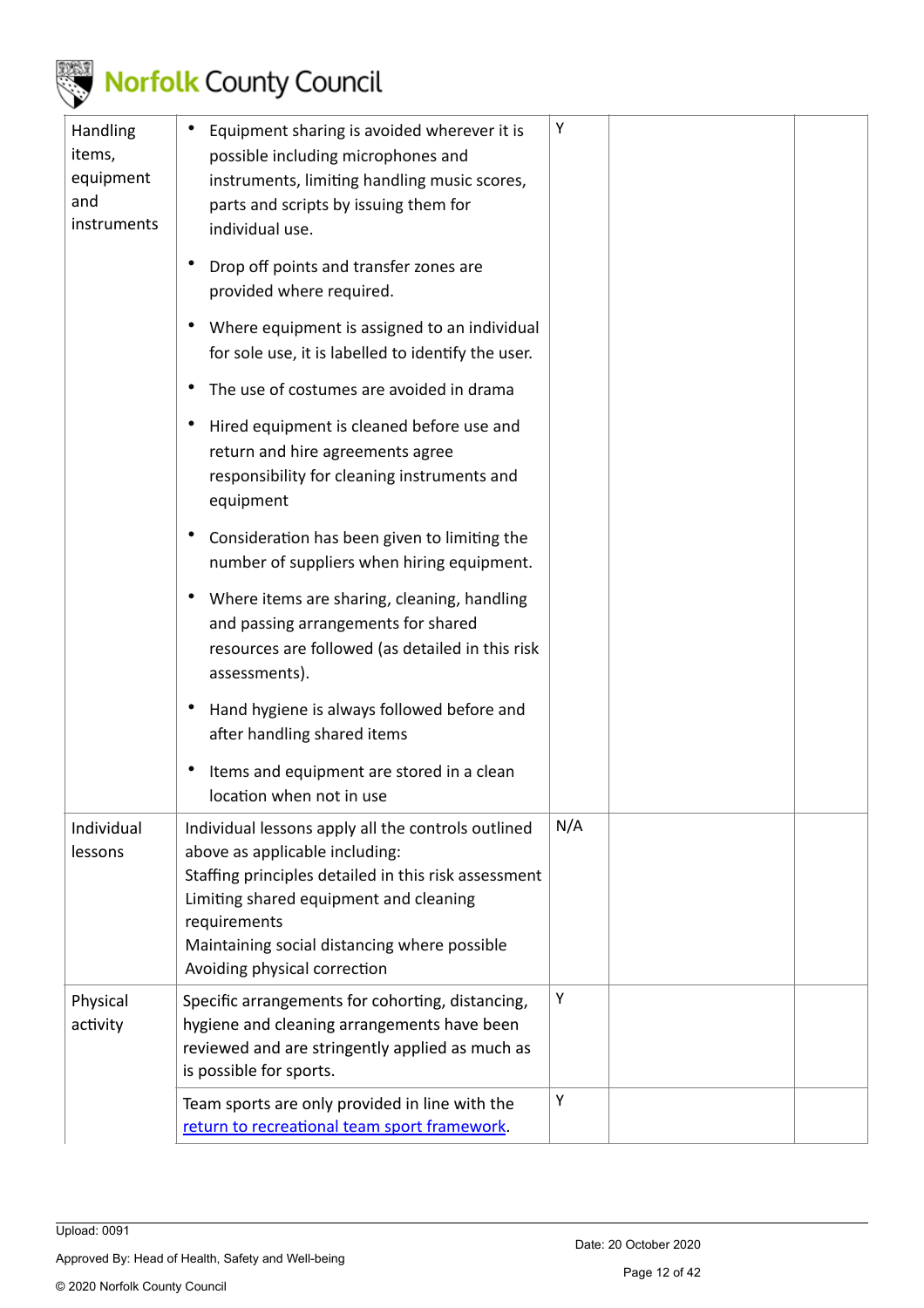

|                   | Outdoor space is maximised. Where it is not<br>possible, e.g. due to inclement weather, the<br>largest available, well ventilated spaces will be<br>used.                                                                                                                                                                                                                                                                                                                                                                                                  | Υ   |                                                                                                                                                   |
|-------------------|------------------------------------------------------------------------------------------------------------------------------------------------------------------------------------------------------------------------------------------------------------------------------------------------------------------------------------------------------------------------------------------------------------------------------------------------------------------------------------------------------------------------------------------------------------|-----|---------------------------------------------------------------------------------------------------------------------------------------------------|
|                   | The use of non-personal kit is avoided as much as<br>possible, where it is used e.g. bibs kit will be<br>carefully cleaned/laundered between uses.                                                                                                                                                                                                                                                                                                                                                                                                         | Υ   |                                                                                                                                                   |
|                   | The means to collect, pass on and return shared<br>resources and equipment to prevent close<br>contact is in place                                                                                                                                                                                                                                                                                                                                                                                                                                         | Υ   |                                                                                                                                                   |
|                   | Facilities run by external organisations are used<br>in line with Educational Visits arrangements.                                                                                                                                                                                                                                                                                                                                                                                                                                                         | N/A | No external providers<br>currently being used.                                                                                                    |
|                   | The following advice has been referred to as part<br>of the risk assessment process:<br>guidance on the phased return of sport and<br>recreation and guidance from Sport England<br>for grassroot sport                                                                                                                                                                                                                                                                                                                                                    | Υ   |                                                                                                                                                   |
|                   | advice from organisation such as the<br>$\bullet$<br><b>Association for Physical Education and the</b><br><b>Youth Sport Trust</b>                                                                                                                                                                                                                                                                                                                                                                                                                         |     |                                                                                                                                                   |
|                   | The use of changing rooms and showering<br>facilities are avoided as much as is possible.<br>Where used:<br>their use has been limited e.g. allowing PE<br>kits to be worn on arrival and for the whole<br>day, or part of the day after the lesson.<br>$\bullet$<br>Social distancing is maintained in these<br>facilities, including limiting the numbers in<br>the space at any one time, the use of floor<br>markings, planning movement around the<br>space and cleaning arrangements.<br>Facilities will be used as quickly as possible<br>$\bullet$ | Υ   | All children wear PE kit<br>to school on the day<br>they have PE to prevent<br>unnecessary changing<br>and to ensure kits are<br>clean each week. |
| Swimming<br>pools | The COVID-19 Educational Settings - Swimming<br>Pools risk assessment has been completed for<br>school operated pools.                                                                                                                                                                                                                                                                                                                                                                                                                                     | N/A |                                                                                                                                                   |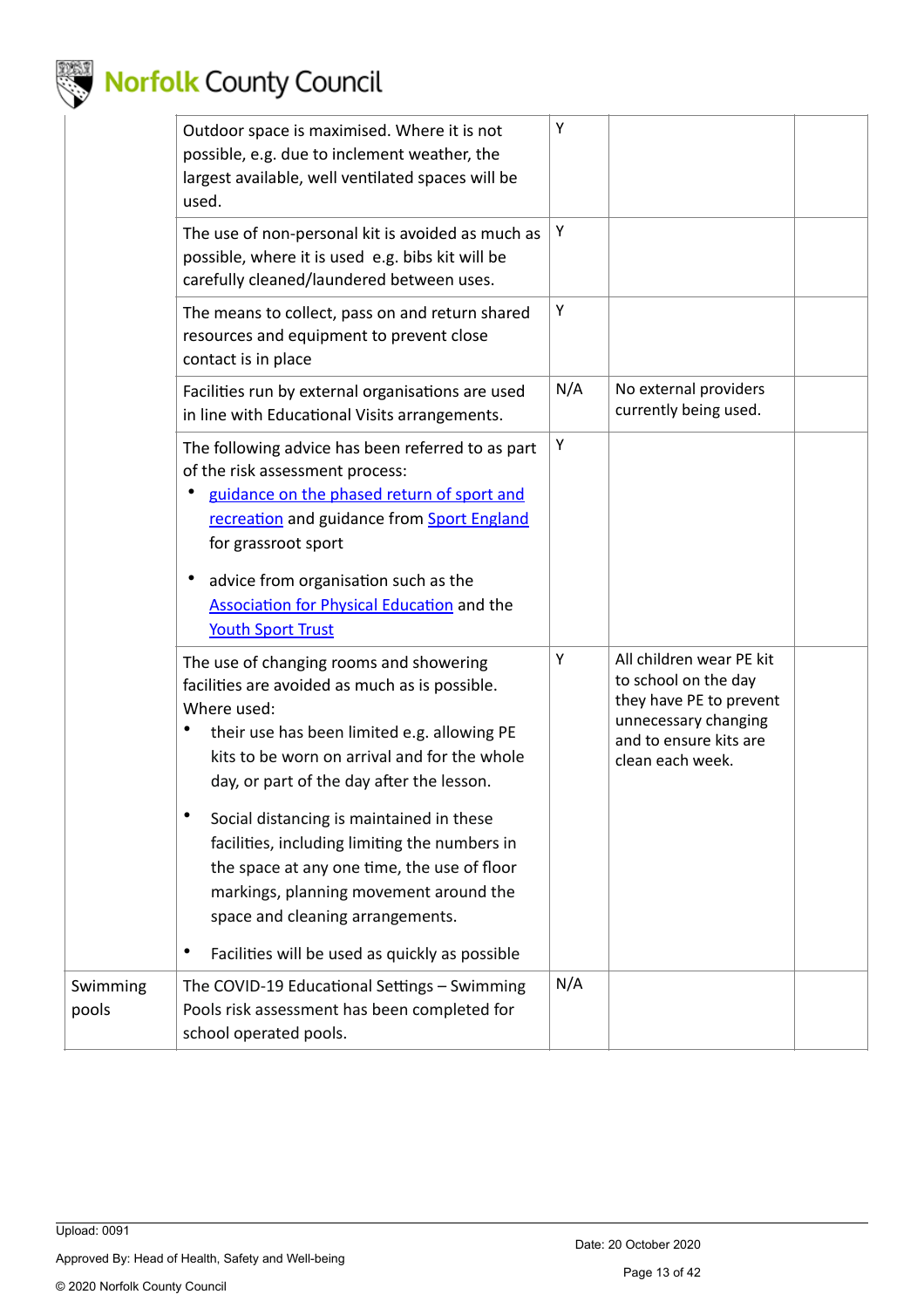

| Subjects<br>involving<br>practical<br>activities | $\bullet$<br>Practicals and experiments have been<br>reviewed for appropriateness in order to<br>keep pupils distanced from each other.<br>$\bullet$<br>Consideration has been given to how<br>practical demonstrations will take place<br>without the need for pupils to congregate at<br>the front of the class e.g. technology will be<br>utilised to project the demonstration onto a<br>smart board or screen to aid visibility                                                                                                                                                                                                                 | Υ |                                                                     |  |
|--------------------------------------------------|------------------------------------------------------------------------------------------------------------------------------------------------------------------------------------------------------------------------------------------------------------------------------------------------------------------------------------------------------------------------------------------------------------------------------------------------------------------------------------------------------------------------------------------------------------------------------------------------------------------------------------------------------|---|---------------------------------------------------------------------|--|
|                                                  | Where it is not safe to maintain social<br>$\bullet$<br>distancing such as D & T, smaller teaching<br>groups will be employed. Where close<br>contact activity is required this will be for the<br>shortest duration that is safe and practical,<br>the teacher will position themselves next to<br>rather than in front of the pupil, all parties<br>should undertake hand hygiene before<br>(where practical and this doesn't delay<br>safety) and after the interaction.<br>$\bullet$<br>Particular thought has been paid to the use<br>of fume cupboards, Bunsen burners, sinks<br>and other shared equipment/spaces to<br>prevent close contact |   |                                                                     |  |
|                                                  | CLEAPSS COVID-19 resources and advice are used<br>as part of lesson planning and for room use, this<br>includes:                                                                                                                                                                                                                                                                                                                                                                                                                                                                                                                                     | Υ |                                                                     |  |
|                                                  | $\bullet$<br><b>Guide to doing practical work in Science</b><br>$\bullet$<br>Guide for science departments returning to<br>school after an extended period of closure<br>$\bullet$<br>Guide for managing practical work in non-lab<br>environments<br>$\bullet$<br>Guidance for schools where pupils spend all<br>day in a lab<br>$\bullet$<br>Guidance for schools where pupils spend all<br>day in a D&T, food or art room<br>$\bullet$<br>Relevant primary schools guidance for<br>example, Practical activities in a bubble                                                                                                                      |   |                                                                     |  |
| Supervised<br>toothbrushin<br>g<br>programmes    | COVID-19: guidance for supervised toothbrushing<br>programmes in early years and school settings<br>has been followed and procedure documented.                                                                                                                                                                                                                                                                                                                                                                                                                                                                                                      | N | Currently no<br>toothbrushing<br>programmes permitted<br>in school. |  |

Upload: 0091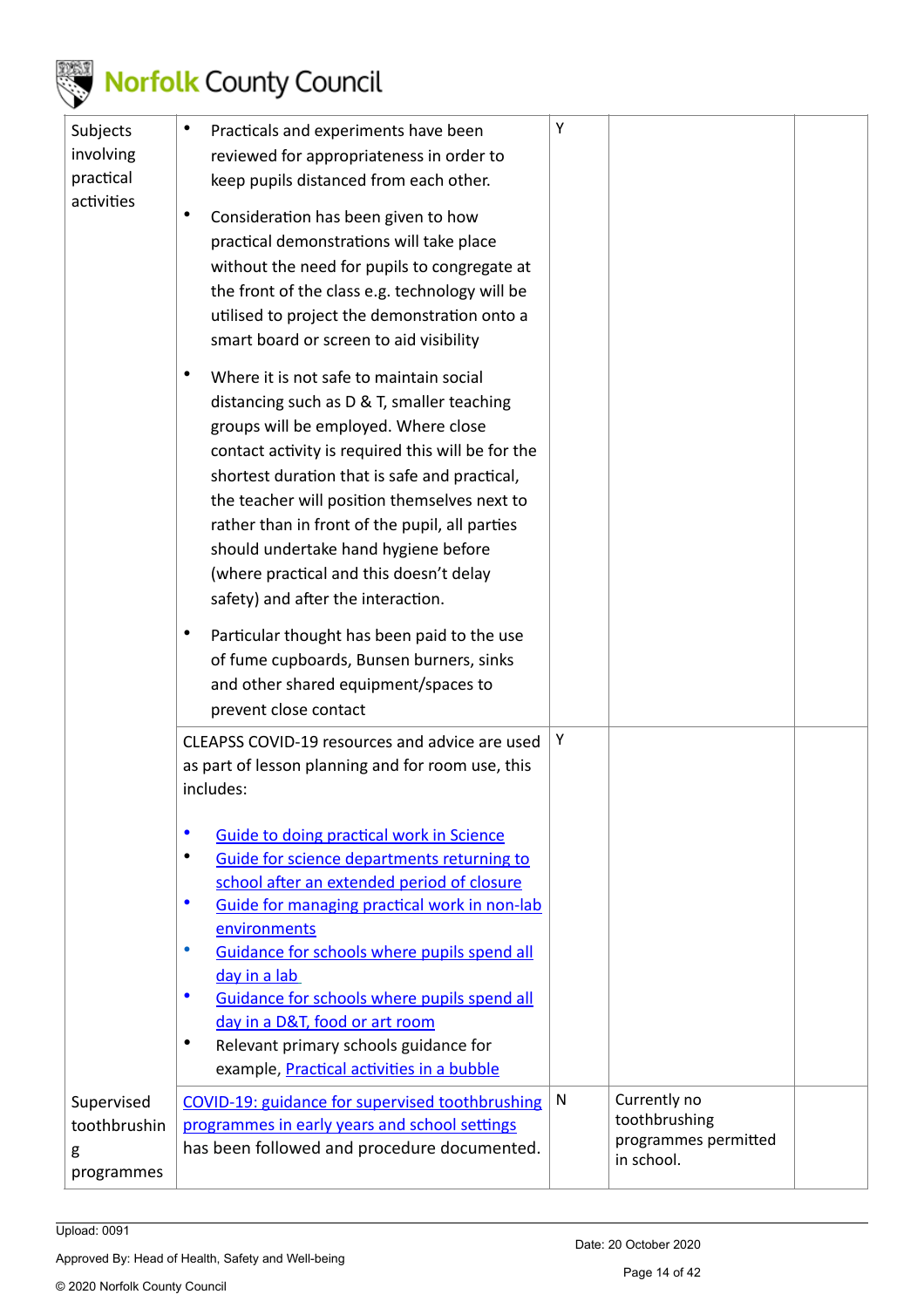

| Autumn | The requirements for autumn examinations have               |  |  |
|--------|-------------------------------------------------------------|--|--|
|        | Examinations   been implemented and the checklist completed |  |  |
|        |                                                             |  |  |

<span id="page-14-0"></span>

| <b>Educational visits</b> |                                                                                                                                                                                                                                                                                                                                                                                                                                                                                                                                                                                                                                                                                                                                                                                                                                                                                                                                                                                                                                                                                                                                                                               |   |                                                                                                                                                |
|---------------------------|-------------------------------------------------------------------------------------------------------------------------------------------------------------------------------------------------------------------------------------------------------------------------------------------------------------------------------------------------------------------------------------------------------------------------------------------------------------------------------------------------------------------------------------------------------------------------------------------------------------------------------------------------------------------------------------------------------------------------------------------------------------------------------------------------------------------------------------------------------------------------------------------------------------------------------------------------------------------------------------------------------------------------------------------------------------------------------------------------------------------------------------------------------------------------------|---|------------------------------------------------------------------------------------------------------------------------------------------------|
|                           | No overnight educational visits are carried out                                                                                                                                                                                                                                                                                                                                                                                                                                                                                                                                                                                                                                                                                                                                                                                                                                                                                                                                                                                                                                                                                                                               | Υ |                                                                                                                                                |
|                           | Outdoor spaces in the local area are used to<br>support delivery of the curriculum                                                                                                                                                                                                                                                                                                                                                                                                                                                                                                                                                                                                                                                                                                                                                                                                                                                                                                                                                                                                                                                                                            | Υ | Only visits into the<br>village are permitted, if<br>suitable risk<br>assessments are in place<br>and relevant<br>permissions are<br>obtained. |
|                           | A risk assessment will be carried out for all<br>educational visits and in addition to using Evolve:<br>A check will be made to ensure that the<br>٠<br>venue or provider are COVID-Secure via a<br>declaration or Good to Go accreditation<br>$\bullet$<br>The venue will be requested to provide<br>updated visitor information and briefings,<br>including their COVID-19 arrangements<br>The setting will review the arrangements to<br>٠<br>ensure that they are appropriate applying the<br>principles that are known in relation to<br>infection control, specially:<br>Do they include measures relating to<br>$\circlearrowright$<br>limiting contact between your group and<br>other visitors?<br>Do they support you to maintain distances<br>$\circ$<br>within your group?<br>Do they support good universal hygiene<br>$\circlearrowright$<br>by visitors and staff e.g. hand washing/<br>sanitisation stations?<br>Do their communications and instructions<br>O<br>remind people of the symptoms and ask<br>them to stay away if they should be<br>isolating for any reason?<br>Are appropriate cleaning and disinfection<br>$\circ$<br>arrangements in place? | Υ | COVID risk assessments<br>in place and checked by<br>EVC, Principal and<br><b>Trustees</b>                                                     |
|                           | The setting will arrange a pre-visit where<br>necessary to ensure that visit leaders understand<br>the arrangements and requirements for visiting<br>groups.                                                                                                                                                                                                                                                                                                                                                                                                                                                                                                                                                                                                                                                                                                                                                                                                                                                                                                                                                                                                                  | Υ |                                                                                                                                                |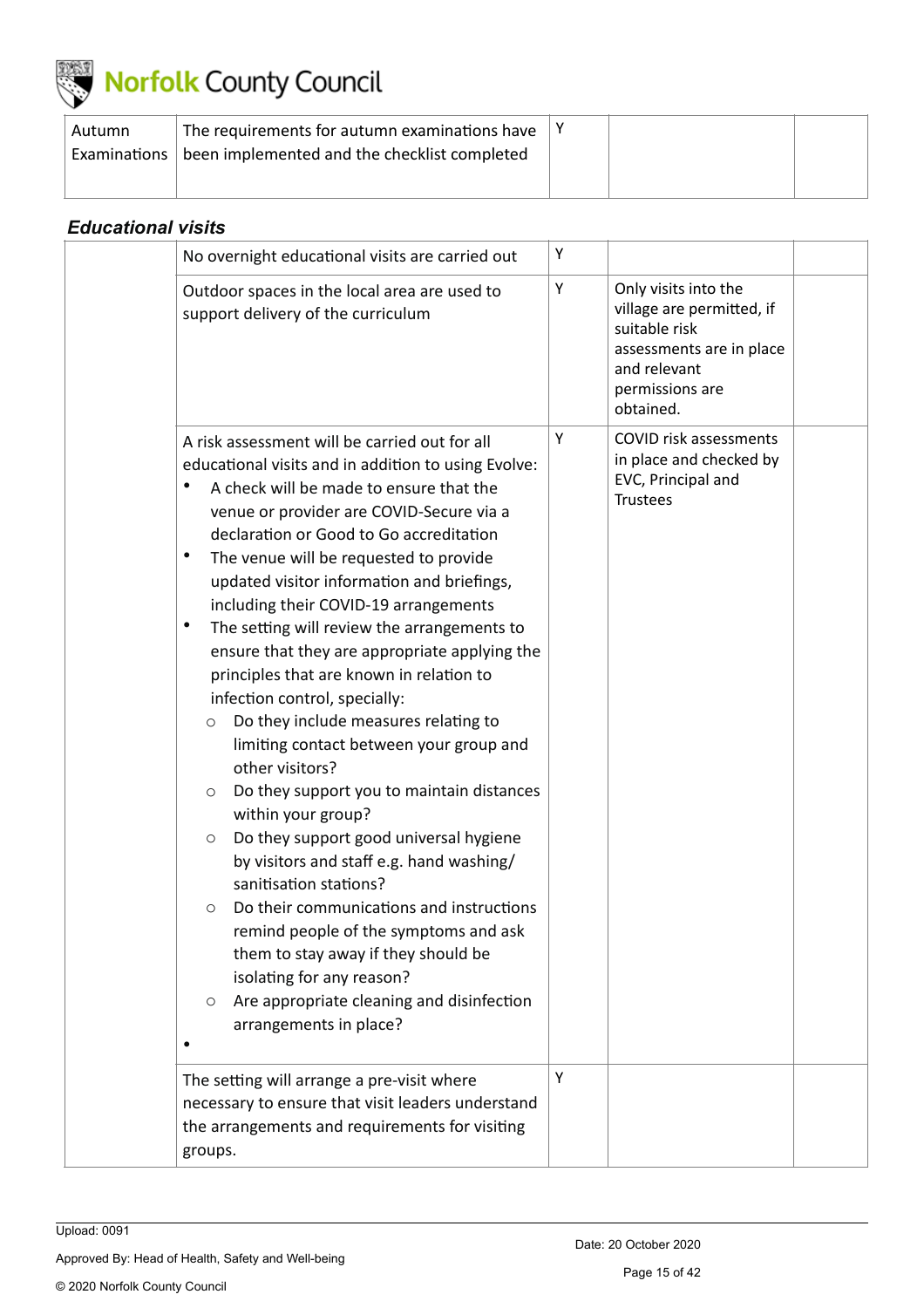

#### <span id="page-15-0"></span>*Where a pupil attends more than one setting*

| that the approach is consistent and does not | We will work with the other setting to ensure |  |  |
|----------------------------------------------|-----------------------------------------------|--|--|
| compromise the group/bubble                  |                                               |  |  |

#### <span id="page-15-1"></span>*Extra curricular provision and wrap around care*

| General<br>provisions | We have worked closely with external providers<br>to ensure that children can be kept in a group<br>from the same school bubble as much as is<br>possible.                                                                                                                                                                                                                                                                                                                                                                                                                                 | Υ   | Whole school is one<br>bubble |  |
|-----------------------|--------------------------------------------------------------------------------------------------------------------------------------------------------------------------------------------------------------------------------------------------------------------------------------------------------------------------------------------------------------------------------------------------------------------------------------------------------------------------------------------------------------------------------------------------------------------------------------------|-----|-------------------------------|--|
|                       | Pupils will keep within their main bubble where<br>possible for the schools provision.                                                                                                                                                                                                                                                                                                                                                                                                                                                                                                     | Υ   |                               |  |
|                       | The schools provision ensures that small<br>consistent groups created are as follows:<br>Keeping the groups to no more than 15<br>children with one or two staff members<br>(group sizes are smaller than 15 children<br>depending on factors such as age of the<br>children in attendance, size of the premises<br>or the type of activity). Social distancing will<br>be maintained both within and between<br>groups<br>Parents and carers are encouraged to limit<br>٠<br>the number of settings their child attends,<br>ideally ensuring they only attend one setting<br>consistently | Υ   |                               |  |
|                       | $\bullet$<br>Parents and carers are encouraged to attend<br>clubs that are local to them and to walk or<br>cycle to the club or activity<br>$\bullet$<br>Where groupings cannot be consistent or<br>static only outside provision is offered<br>$\bullet$<br>Records are maintained of all bubbles or<br>groups for 21 days                                                                                                                                                                                                                                                                |     |                               |  |
|                       | Where multiple groups of 15 use the same<br>shared space, distancing is applied between<br>groups and all measures in this risk assessment<br>that are applicable are stringently applied.                                                                                                                                                                                                                                                                                                                                                                                                 | N/A |                               |  |
|                       | Activities are organised in line with all of the<br>relevant requirements of this assessment and<br>compliance code                                                                                                                                                                                                                                                                                                                                                                                                                                                                        | Υ   |                               |  |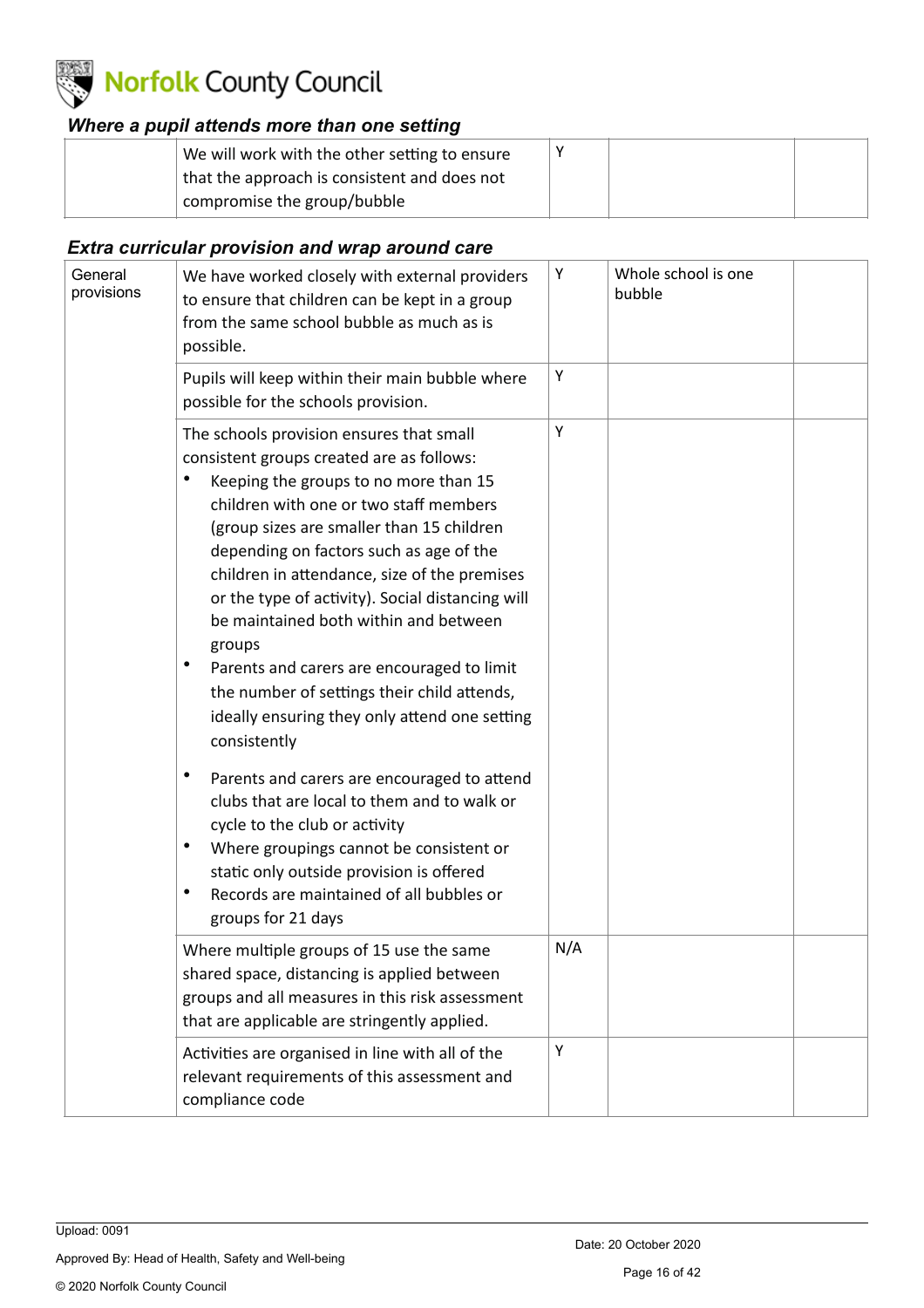

### <span id="page-16-0"></span>*Measures for arriving and leaving*

| General<br>principles                                       | Where possible, arrival and leaving times are<br>staggered by adjusting the start and finish in<br>order to keep groups apart and avoid rush hour          | Υ   | Each class enter and<br>leave via a different part<br>of the school. EYFS come<br>into school from 8.20am<br>and KS1/KS2 come in<br>from 8.30am. All classes<br>leave at 3.30pm.                                                                                                                |  |
|-------------------------------------------------------------|------------------------------------------------------------------------------------------------------------------------------------------------------------|-----|-------------------------------------------------------------------------------------------------------------------------------------------------------------------------------------------------------------------------------------------------------------------------------------------------|--|
|                                                             | Where times cannot be altered, for example,<br>due to reliance on public transport, plans are in<br>place to prevent pupils from mixing at the<br>setting  | N/A | Whole school one<br>bubble so children can<br>mix.                                                                                                                                                                                                                                              |  |
|                                                             | There are hand sanitiser stations outside for pupil<br>and visitor use                                                                                     | Υ   | Children from each class<br>have a dedicated hand<br>washing station to use<br>when the enter the<br>building. Hand sanitiser<br>used before leaving the<br>building.                                                                                                                           |  |
|                                                             | The impact of bad weather has been considered<br>where it might impact on the ability to follow<br>outside queueing arrangements                           | Υ   | Parents to wear coats<br>and bring umbrellas as<br>no shelter.                                                                                                                                                                                                                                  |  |
|                                                             | Deliveries are managed to eliminate close<br>contact e.g. having a pre-arranged drop off point,<br>the delivery driver signing for you                     | Υ   | Deliveries left in porch<br>and driver signing<br>paperwork.                                                                                                                                                                                                                                    |  |
| Parents and<br>$p$ upils $-$<br>arriving and<br>leaving the | All site movements will be supervised by staff<br>members who will ensure that social distancing<br>measures are being followed.                           | Υ   | Staff on duty before and<br>after school and parents<br>reminded to follow<br>social distancing rules<br>with flyer emailed out.                                                                                                                                                                |  |
| premises                                                    | Parent/carer pick up and pick up protocols have<br>been developed to minimise adult to adult<br>contact and avoid gatherings.                              | Υ   | All children to leave<br>school via the same<br>entrance that they<br>entered the building.<br>Parents advised of all<br>new systems and any<br>changes to systems.                                                                                                                             |  |
|                                                             | Reception teachers will check with the parent<br>and/or pupil about the pupil's health and ask<br>them to wash their hands, on arrival in the<br>building. | Υ   | EYFS staff to see their<br>class in and out the front<br>door at the beginning<br>and end of the day.<br>Children's temperatures<br>will be taken with a<br>contactless<br>thermometer. EYFS<br>children will use the<br>classroom sinks to wash<br>their hands when<br>entering the classroom. |  |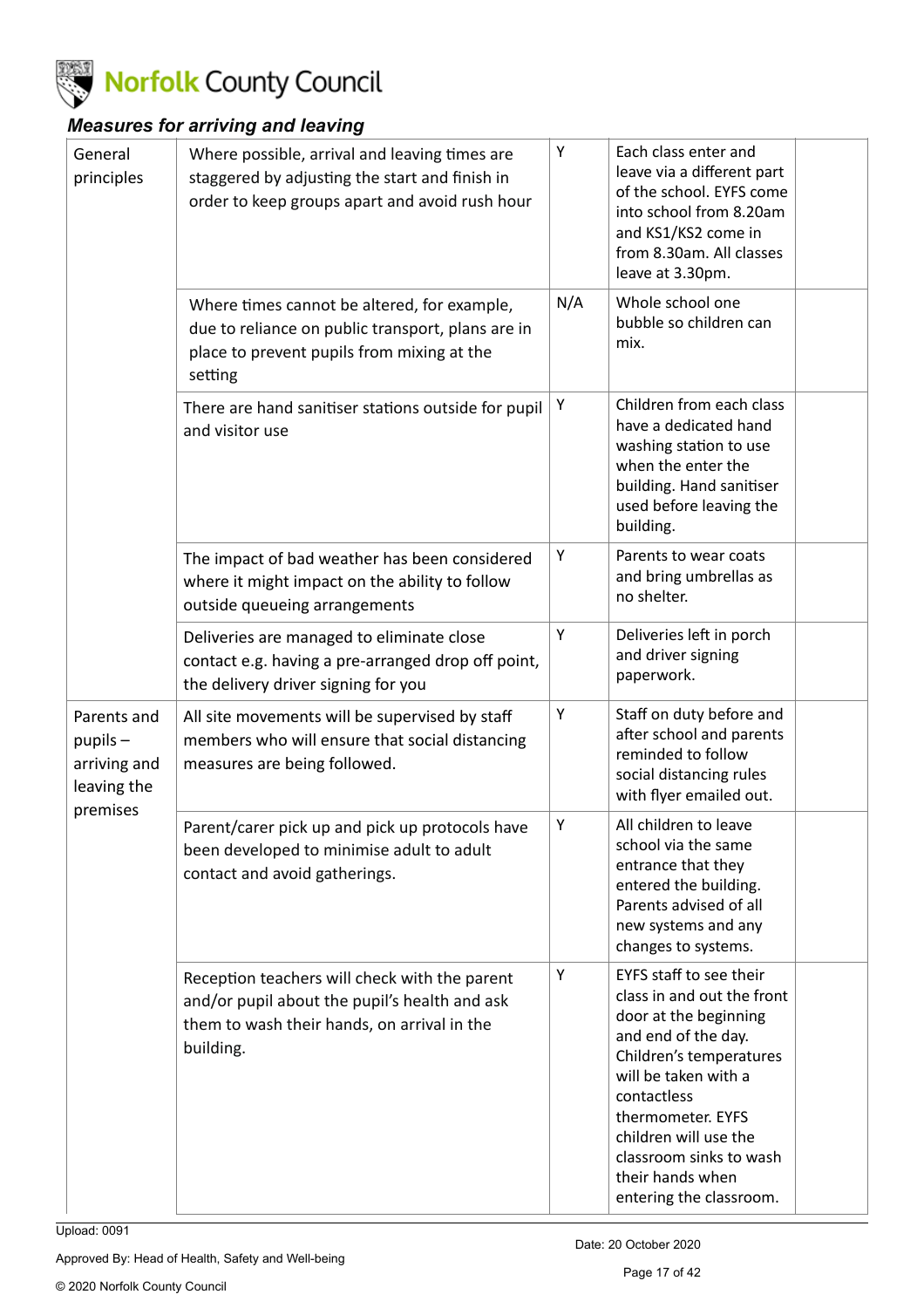

|                        | For all other years not including Reception class<br>parents are expected to drop their child at the<br>gates and a member of staff from the group will<br>greet each child, ask them to wash their hands<br>and check in with them to ensure they do not<br>have symptoms. | Υ   | KS1/KS2 children have<br>temperatures taken on<br>arrival at car park gate<br>and are then supervised<br>whilst washing their<br>hands. Sharks to use fire<br>exit door and Seals to<br>use hall door into car<br>park. KS1 use hand<br>washing station in the<br>hall and KS2 use sinks in<br>the toilet or classroom.<br>Staff checking<br>temperatures will deny<br>entry to anyone with<br>high temperature or<br>with any COVID<br>symptoms. Staff will<br>double check positive<br>results. See guidance<br>from Robin. |  |
|------------------------|-----------------------------------------------------------------------------------------------------------------------------------------------------------------------------------------------------------------------------------------------------------------------------|-----|-------------------------------------------------------------------------------------------------------------------------------------------------------------------------------------------------------------------------------------------------------------------------------------------------------------------------------------------------------------------------------------------------------------------------------------------------------------------------------------------------------------------------------|--|
|                        | Early Years classes will arrange for children to be<br>dropped off and collected at the door/threshold<br>of the setting where possible                                                                                                                                     | Y   |                                                                                                                                                                                                                                                                                                                                                                                                                                                                                                                               |  |
|                        | Where parents/carers need to enter the setting<br>only one parent will accompany their child                                                                                                                                                                                | Υ   | Parents not permitted in<br>school, unless essential.                                                                                                                                                                                                                                                                                                                                                                                                                                                                         |  |
| Managing<br>peak times | Additional entrances, such as fire exits and other<br>direct classroom exits are used and supervised to<br>reduce gatherings at the setting entrance                                                                                                                        | Υ   | Additional entrances to<br>the school used to<br>minimise gatherings.                                                                                                                                                                                                                                                                                                                                                                                                                                                         |  |
|                        | Where alternative entrances cannot be provided,<br>times have been staggered to prevent queuing<br>where possible                                                                                                                                                           | N/A | Alternative entrances<br>provided.                                                                                                                                                                                                                                                                                                                                                                                                                                                                                            |  |
|                        | Staff and school champions supervise at peak<br>times.                                                                                                                                                                                                                      | Y   |                                                                                                                                                                                                                                                                                                                                                                                                                                                                                                                               |  |

### <span id="page-17-0"></span>*Transport and travel*

| General | Additional vehicles and vehicle movement<br>changes implemented as a result of COVID-19<br>measures can be carried out safely (a vehicle<br>movement assessment has been carried out<br>where required) |   |                                                         |  |
|---------|---------------------------------------------------------------------------------------------------------------------------------------------------------------------------------------------------------|---|---------------------------------------------------------|--|
| Cycling | Pupils are instructed to use bike racks one at a<br>time, additional bike racks are provided where<br>required                                                                                          | Υ | Bike racks moved to<br>bigger space in the car<br>park. |  |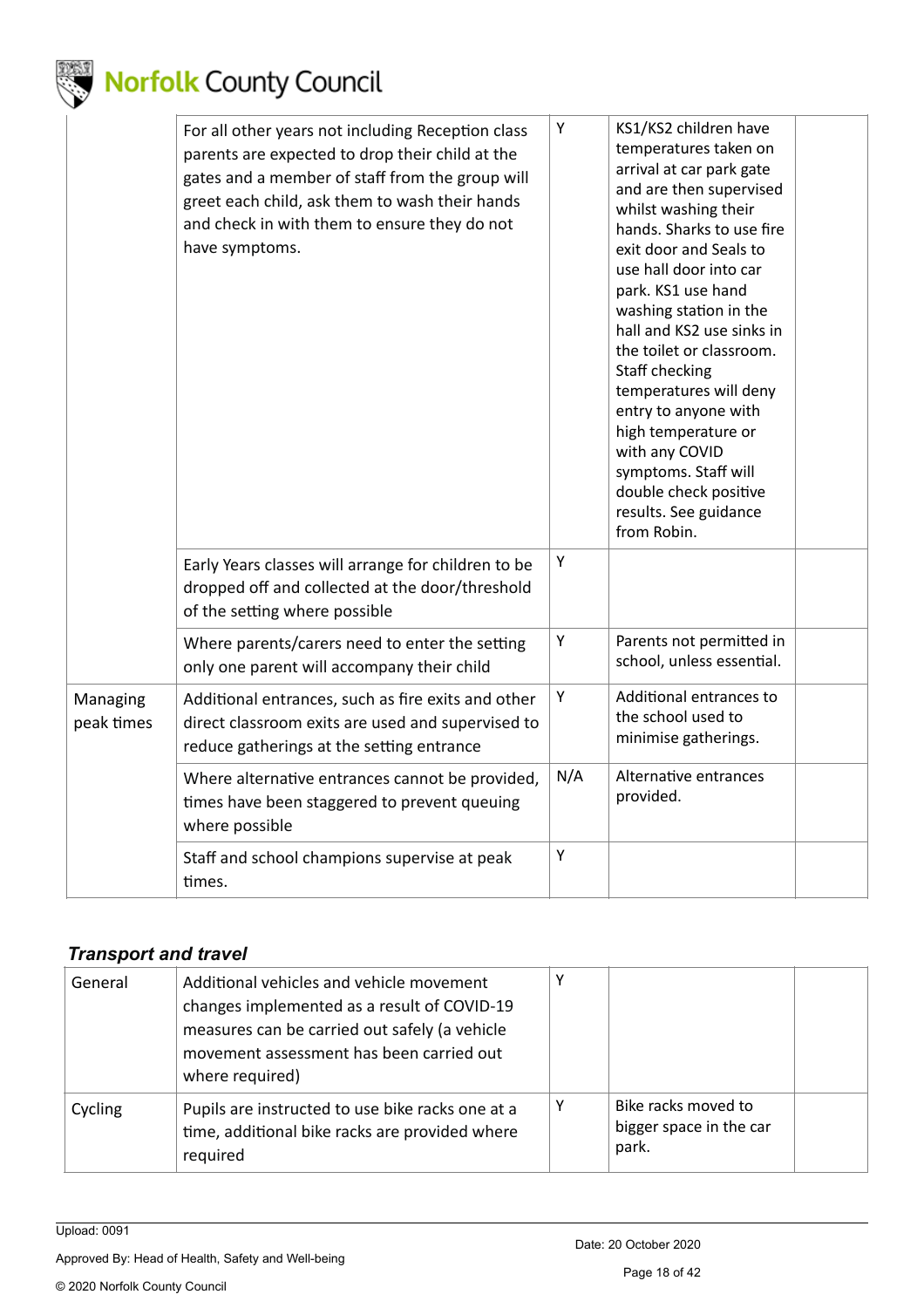

| Car journeys         | Parents, staff and pupils have been advised not to<br>gather in parking areas.                                                                                                                            | Y   |                               |  |
|----------------------|-----------------------------------------------------------------------------------------------------------------------------------------------------------------------------------------------------------|-----|-------------------------------|--|
| Public and<br>school | Pupils, parents and staff have been advised not<br>to use school transport if they have symptoms                                                                                                          | N/A | School transport not<br>used. |  |
| transport            | Pupils, parents and staff have been advised to<br>wash their hands before and after using transport<br>services                                                                                           | Υ   |                               |  |
|                      | Pupils, parents and staff have been advised of the<br>government advice to wear face coverings when<br>travelling on public and school transport, unless<br>it is not safe to do so                       | Υ   |                               |  |
|                      | Social distancing is applied as far as is possible in<br>transport operated, managed or contracted by<br>the setting by substituting smaller vehicles with<br>larger ones or running additional vehicles. | N/A |                               |  |
|                      | School groups/bubbles are maintained as far as is<br>possible in school vehicles                                                                                                                          | Υ   |                               |  |
|                      | Seats in school vehicles are cordoned off where<br>needed to support passengers spreading out in<br>the vehicle and not sitting face to face.                                                             | N/A |                               |  |
|                      | Markings are provided where queuing is required<br>for transport services on school premises                                                                                                              | N/A |                               |  |
|                      | Windows are opened during journeys where it is<br>safe to do so                                                                                                                                           | Υ   |                               |  |
|                      | Cleaning arrangements follow the COVID-19<br>cleaning and disinfection supplement -<br><b>Educational Settings.</b>                                                                                       | Υ   |                               |  |
|                      | Staff do not transport a symptomatic pupil<br>(unless specifically in relation to a residential<br>setting)                                                                                               | Υ   |                               |  |

<span id="page-18-0"></span>*Visitors (including familiarisation and parents evenings) and reception area*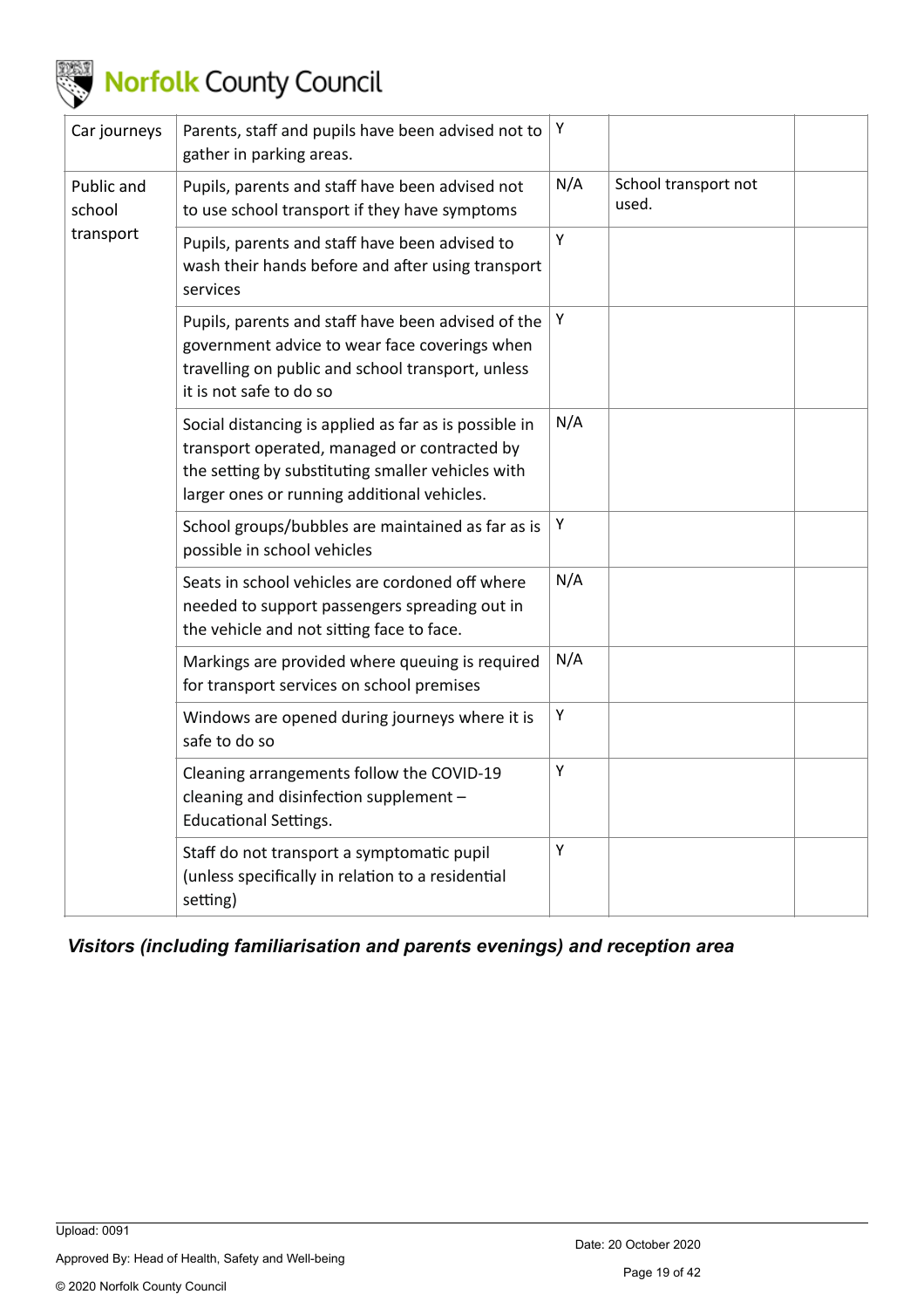

| General | The number of visitors is minimised as much as<br>possible                                                                                                                                                                                                                                                                                                                                                                                                                                            | Υ | Only essential visitors<br>permitted. Essential is<br>classed as pupil focussed<br>(teaching, mentoring<br>and intervention, work,<br>enrichment, monitoring,<br>observations, book looks<br>and professional<br>discussions) and non-<br>essential is classed as<br>adult focus activities,<br>(meetings, moderations,<br>CPD etc). Also cannot be<br>non-compliant with<br>statutory training so<br>physical training will<br>need to take place for<br>(First Aid, Fire Training,<br>H&S etc. |  |
|---------|-------------------------------------------------------------------------------------------------------------------------------------------------------------------------------------------------------------------------------------------------------------------------------------------------------------------------------------------------------------------------------------------------------------------------------------------------------------------------------------------------------|---|--------------------------------------------------------------------------------------------------------------------------------------------------------------------------------------------------------------------------------------------------------------------------------------------------------------------------------------------------------------------------------------------------------------------------------------------------------------------------------------------------|--|
|         | Visitor times are planned and by appointment<br>only                                                                                                                                                                                                                                                                                                                                                                                                                                                  | Υ |                                                                                                                                                                                                                                                                                                                                                                                                                                                                                                  |  |
|         | Visitors are advised of the following in advance:<br>$\bullet$<br>Site rules, which entrances and exits to use,<br>vehicle movement and parking<br>Specific arrangements such as areas of the<br>$\bullet$<br>premises that are and are not suitable for use<br>$\bullet$<br>Action to take if they cannot keep away from<br>others<br>$\bullet$<br>To leave the setting immediately if they<br>develop symptoms, not matter how mild.<br>How you will maintain social distancing<br>during the visit | Υ | External visitors not<br>come into the classroom<br>unless necessary but to<br>use bigger spaces with<br>less people in. If visitors<br>do need to come into<br>the classroom, for<br>reasons such as<br>monitoring, all children<br>will be sat down at<br>tables facing the front to<br>allow space for visitor to<br>walk around the<br>classroom. Visitors will<br>sanitise hands between<br>looking at different<br>children's books.                                                       |  |
|         | On arrival visitors will be:<br>Provided with relevant site information<br>Asked to perform hand hygiene<br>Asked to confirm that they do not have<br>symptoms no matter how mild                                                                                                                                                                                                                                                                                                                     | Υ | Office Manager has a<br>script to follow when<br>answering the door.<br>Visitors to have<br>temperature checked<br>and wash hands or use<br>hand sanitiser before<br>entering premises.                                                                                                                                                                                                                                                                                                          |  |
|         | Visitors will use their own pen or will be provided<br>with a pen that they take with them.                                                                                                                                                                                                                                                                                                                                                                                                           | Υ |                                                                                                                                                                                                                                                                                                                                                                                                                                                                                                  |  |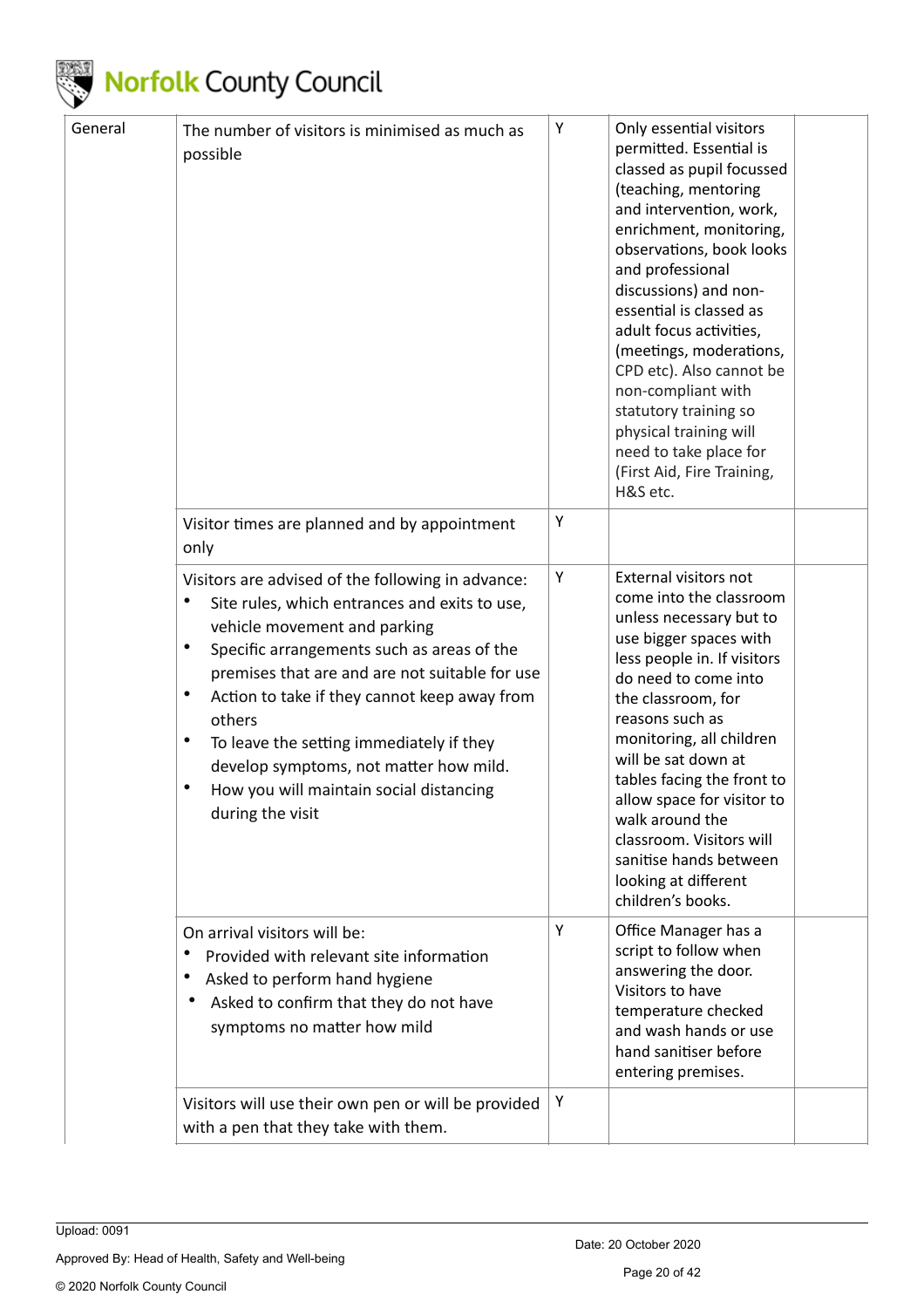

|                                                            | Records of visitors are maintained for contact<br>tracing requirements (as described in<br>management of cases guidance)                                                                                                                                                                                                                                                                                                    | Υ |                                                                                                                                                                                                                                                                                      |  |
|------------------------------------------------------------|-----------------------------------------------------------------------------------------------------------------------------------------------------------------------------------------------------------------------------------------------------------------------------------------------------------------------------------------------------------------------------------------------------------------------------|---|--------------------------------------------------------------------------------------------------------------------------------------------------------------------------------------------------------------------------------------------------------------------------------------|--|
|                                                            | The reception operates on a one in and one out<br>basis                                                                                                                                                                                                                                                                                                                                                                     | Υ |                                                                                                                                                                                                                                                                                      |  |
|                                                            | Where reception desks are open, staff maintain a<br>2 metre distance from visitors, (the use of floor<br>markings may be considered useful). Where this<br>is not possible screens have been installed to<br>protect staff                                                                                                                                                                                                  | Υ | Office Manager to keep<br>glass window closed to<br>use as a screen. All<br>visitors to ring the<br>school office to speak to<br>the Office Manager.                                                                                                                                 |  |
|                                                            | Arrangements are in place to receive general<br>deliveries without close contact (including food<br>deliveries which may be received at an<br>alternative location)                                                                                                                                                                                                                                                         | Υ |                                                                                                                                                                                                                                                                                      |  |
| Contractors                                                | Where possible visits that are not essential to<br>education and safeguarding happen out of hours.                                                                                                                                                                                                                                                                                                                          | Υ |                                                                                                                                                                                                                                                                                      |  |
|                                                            | Where visits cannot take place outside of school<br>ours, e.g. because they cannot be rescheduled or<br>are needed during the day, an assessment of how<br>social distancing can be maintained has been<br>carried out and agreed with the contractors in<br>advance.                                                                                                                                                       | Υ | Work carried out during<br>the day will be by<br>someone from the<br>estates team and will<br>ensure social distancing<br>from staff and children.                                                                                                                                   |  |
| Parents and<br>carers<br>(including<br>parent<br>evenings) | All meetings are carried out remotely where<br>possible.<br>Parents and carers should only attend the<br>setting where they have a pre-arranged<br>appointment<br>Where possible, only one parent/carer<br>attend.<br>Visits are planned and organised to ensure<br>٠<br>distancing and hygiene measures can be<br>maintained<br>$\bullet$<br>Information is provided in advance to ensure<br>arrangements are communicated | Υ | All meetings with<br>parents carried out<br>remotely wherever<br>possible such as virtual<br>parents' evenings,<br>phone calls at other<br>times. Only very few<br>essential meetings with<br>parents in school (CIN or<br>EHCP) which are held in<br>large well ventilated<br>room. |  |
| Visiting<br>professionals                                  | The setting has arrangements in place to ensure<br>that all visiting professionals follow the site rules<br>including infection control arrangements.                                                                                                                                                                                                                                                                       | Υ |                                                                                                                                                                                                                                                                                      |  |
| Pupil                                                      | Visits are provided virtually where possible.                                                                                                                                                                                                                                                                                                                                                                               | Υ |                                                                                                                                                                                                                                                                                      |  |
| familiarisatio<br>n visits                                 | The visitor arrangements in this section are<br>applied where in person visits are planned.                                                                                                                                                                                                                                                                                                                                 | Υ |                                                                                                                                                                                                                                                                                      |  |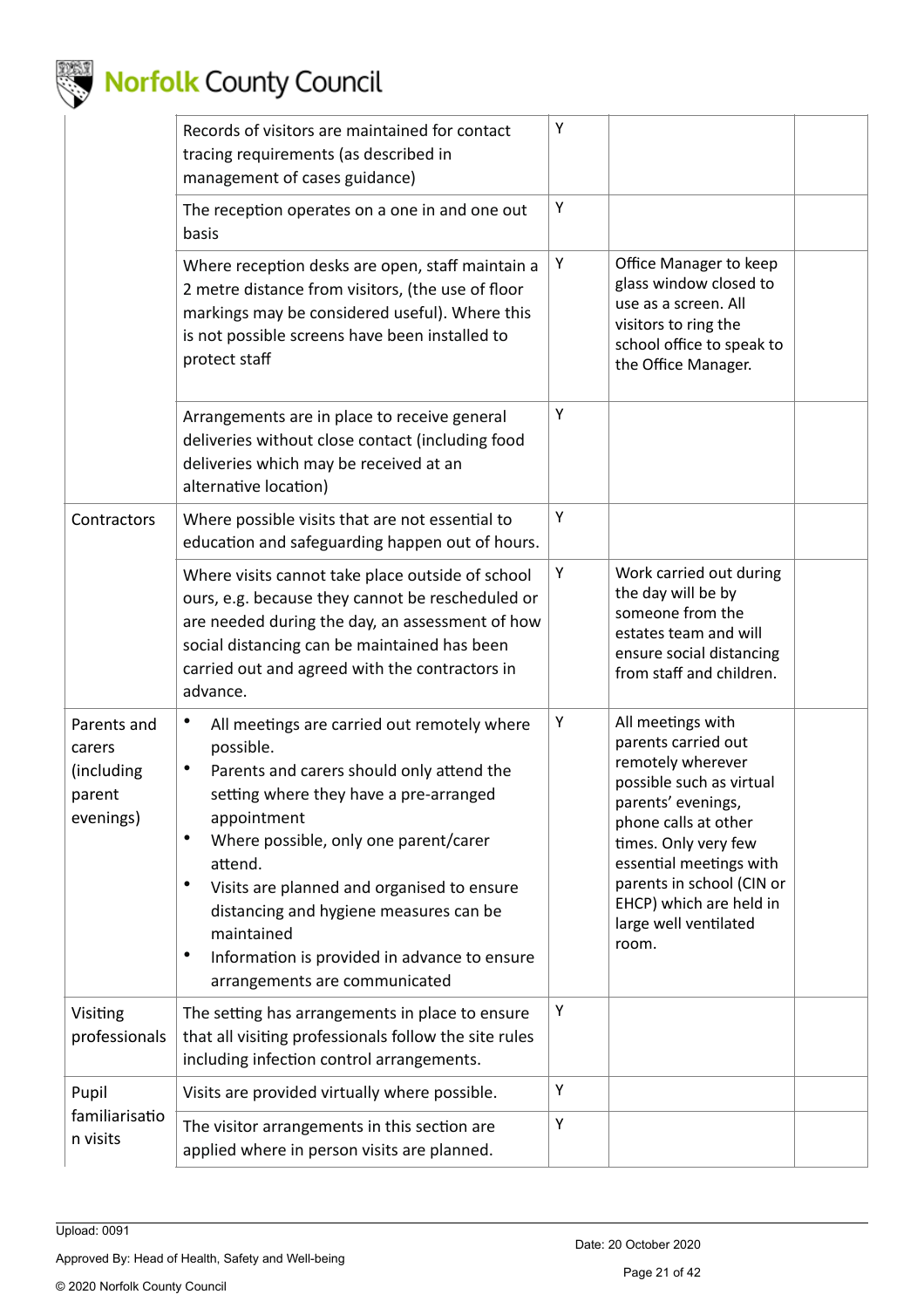

|                                                          | Visits will take place outside the school day<br>where it is not detrimental to the purpose of the<br>visit.                                                                                                                                                                                                                                                                                                                                                                                                                                                                                                                                                                                                                                                                             | Y |                                                                                    |  |
|----------------------------------------------------------|------------------------------------------------------------------------------------------------------------------------------------------------------------------------------------------------------------------------------------------------------------------------------------------------------------------------------------------------------------------------------------------------------------------------------------------------------------------------------------------------------------------------------------------------------------------------------------------------------------------------------------------------------------------------------------------------------------------------------------------------------------------------------------------|---|------------------------------------------------------------------------------------|--|
|                                                          | Visitor numbers are limited and appointments<br>are staggered                                                                                                                                                                                                                                                                                                                                                                                                                                                                                                                                                                                                                                                                                                                            | Y |                                                                                    |  |
| Pupil lesson<br>attendance<br>for<br>familiarisatio<br>n | Existing groups are extended to accommodate<br>pupil lessons attendance and plans are in place<br>that include:<br>Limiting visiting pupils mixing between<br>additional groups<br>$\bullet$<br>Limiting the number of different visiting<br>pupils joining at the same time (with at least<br>a 48 hour period between different pupils<br>joining)<br>Avoiding compromising the existing social<br>$\bullet$<br>distancing arrangements within the class<br>The wider implications for increased general<br>$\bullet$<br>use of premises, for example, toilets and<br>movement around premises) have been<br>considered and controls implemented<br>Involvement of the pupil and their parents to<br>$\bullet$<br>understand the arrangements that are in<br>place to reduce the risk. | Υ | Not currently suggested<br>as an option for new<br>children joining the<br>school. |  |

### <span id="page-21-0"></span>*Lunchtime and breaks*

| Lunch provision considers distancing<br>requirements and avoiding group mixing and<br>queues and is staggered where possible. | Υ | Whole school is one<br>bubble. Children enter<br>the hall in their class<br>group and then sit at<br>tables and wait to be<br>called up to collect their<br>lunch. |  |
|-------------------------------------------------------------------------------------------------------------------------------|---|--------------------------------------------------------------------------------------------------------------------------------------------------------------------|--|
| Consideration has been given to using other<br>spaces for lunch, including classrooms and<br>outside spaces.                  | Υ | Children eat outside<br>when weather permits.                                                                                                                      |  |
| Packed lunches are stored in the individual group<br>classrooms rather than a central location to avoid<br>group mixing       | Υ | Sharks store lunches on<br>trolley in hall and Seals<br>and Starfish store<br>lunches in classrooms.                                                               |  |
| The use of pre-ordering and trolley services have<br>been considered.                                                         | Y |                                                                                                                                                                    |  |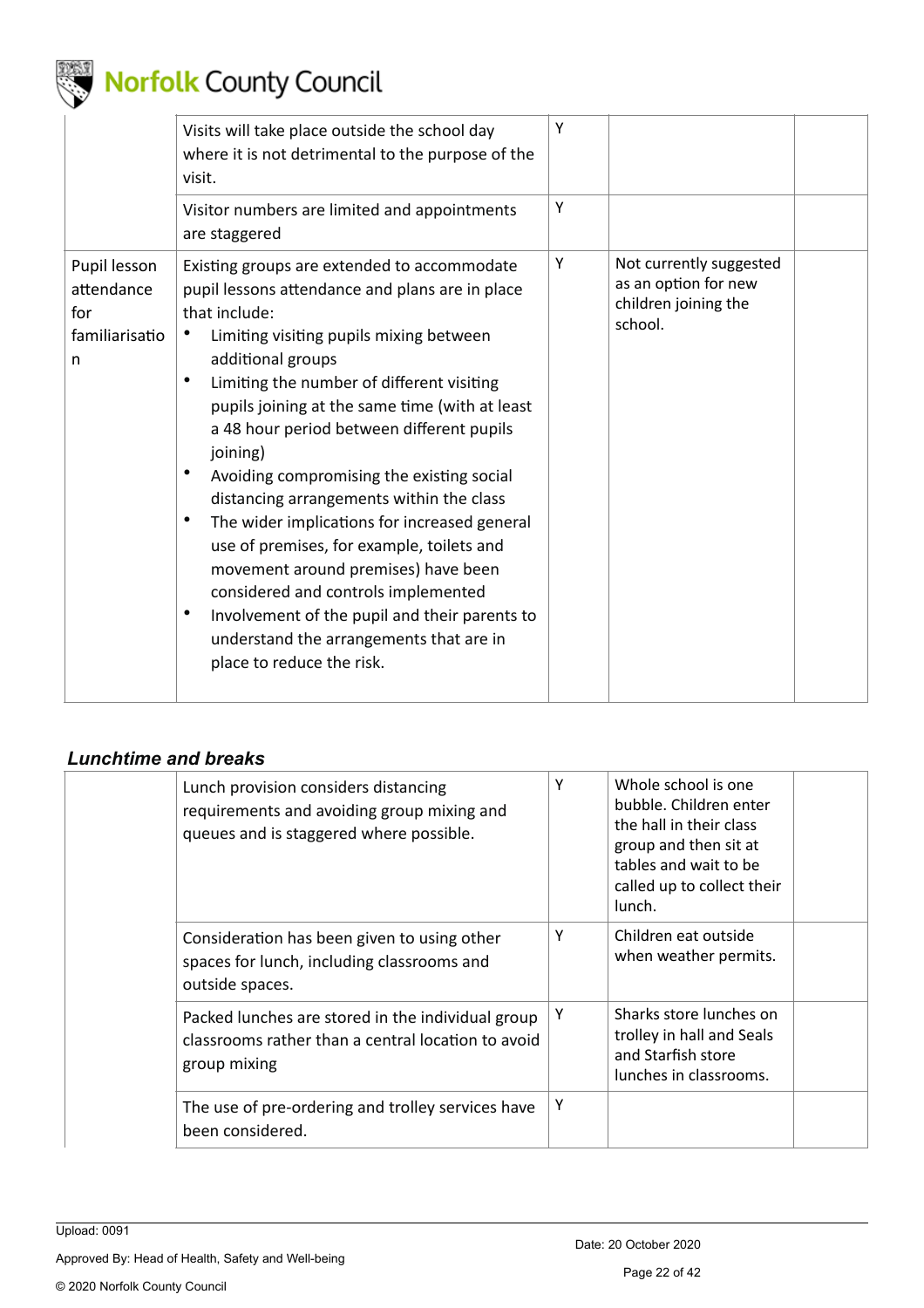

|          | Where times of use cannot be staggered<br>between groups, larger spaces have been<br>partitioned.                                                                                                                                              | N/A |                                                                                                                                                                   |  |
|----------|------------------------------------------------------------------------------------------------------------------------------------------------------------------------------------------------------------------------------------------------|-----|-------------------------------------------------------------------------------------------------------------------------------------------------------------------|--|
|          | Tables and seating are moved apart and reflect<br>the maximum capacity to allow social distancing<br>within the group. Where furniture is fixed and<br>cannot be moved space is created by taping off/<br>taking out of use alternate seating. | Υ   | Reduced numbers of<br>children on tables and<br>children sit with others<br>from their class group,<br>sitting facing the same<br>direction wherever<br>possible. |  |
|          | Plans are in place for pupils and staff to access<br>the facilities that are used during break times in a<br>way that avoids group mixing                                                                                                      | Y   | Staff use two different<br>staff rooms - EYFS<br>upstairs and KS1/KS2<br>downstairs                                                                               |  |
| Catering | Arrangements comply with guidance for food<br>businesses on coronavirus (COVID-19).                                                                                                                                                            | Y   |                                                                                                                                                                   |  |
|          | Where catering services are contracted, the<br>setting has ensured that the service is COVID-19<br>secure.                                                                                                                                     | Υ   |                                                                                                                                                                   |  |
|          | The way in which essential food deliveries are<br>received are managed                                                                                                                                                                         | Υ   |                                                                                                                                                                   |  |
|          | Social distancing is employed at meal collection<br>points (the use of floor tape to demarcate areas<br>may be useful) where this is not possible screens<br>are installed where required between pupils and<br>serving staff                  | Υ   | Mrs Jones serving<br>lunches is 2 metres away<br>from children being<br>served due to depth of<br>hot plate and server<br>counter.                                |  |
|          | Additional meal collection points have been put<br>in place to reduce queuing where necessary                                                                                                                                                  | N/A |                                                                                                                                                                   |  |
|          | Alternative payment methods are being used to<br>eliminate cash handling                                                                                                                                                                       | Υ   | Parents order and pay<br>for school meals and<br>Rockpool electronically.                                                                                         |  |
|          | Tills are screened where still in use                                                                                                                                                                                                          | N/A |                                                                                                                                                                   |  |
|          |                                                                                                                                                                                                                                                |     |                                                                                                                                                                   |  |

#### <span id="page-22-0"></span>*Increasing ventilation*

| Using fans | Where fans are needed in offices, discussion has<br>taken place with staff who use that space to<br>agree terms of use.                                        | N/A |  |
|------------|----------------------------------------------------------------------------------------------------------------------------------------------------------------|-----|--|
|            | Where fans are needed in classrooms and other<br>educational areas, a decision for their use has<br>been made by the Headteacher in conjunction<br>with staff. | N/A |  |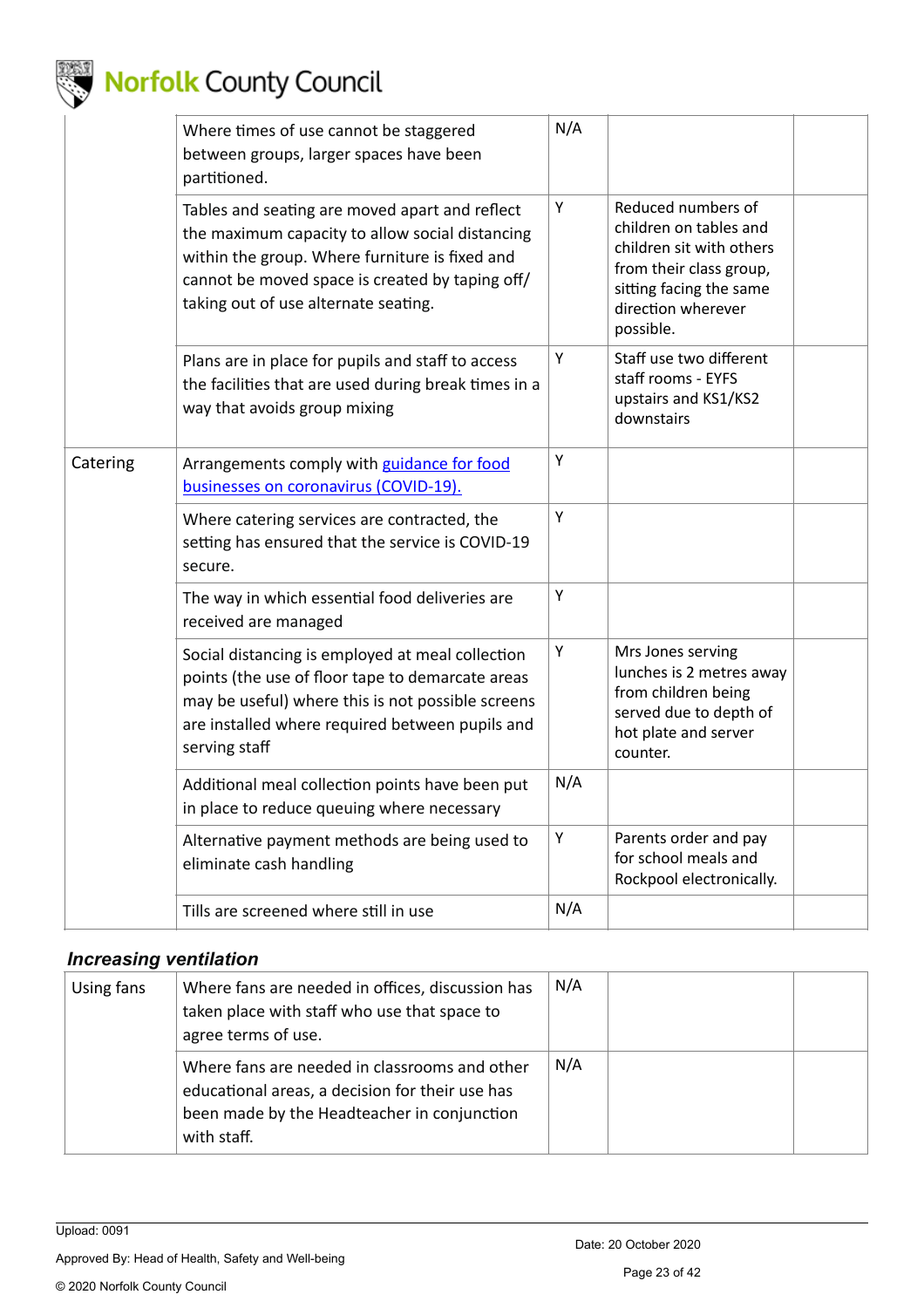

| Ventilation | Windows and doors are open to increase<br>ventilation where it is safe and appropriate                                                                                                                                                             | Υ   | Classroom windows<br>open throughout winter<br>but not too wide to<br>ensure balance between<br>heat loss and<br>ventilation. On warmer<br>days windows opened<br>wider and on hot days<br>windows and doors<br>opened. |  |
|-------------|----------------------------------------------------------------------------------------------------------------------------------------------------------------------------------------------------------------------------------------------------|-----|-------------------------------------------------------------------------------------------------------------------------------------------------------------------------------------------------------------------------|--|
|             | Where installed, the setup of air conditioning<br>systems have been reviewed to maximise the<br>intake of fresh air.                                                                                                                               | N/A |                                                                                                                                                                                                                         |  |
|             | Where systems serve multiple buildings or are<br>fully recirculating, advice has been sought<br>from HVAC engineers and this has been<br>implemented.                                                                                              | N/A |                                                                                                                                                                                                                         |  |
|             | Rooms and zones which do not have a direct<br>supply of outside air are not used where they are<br>needed for considerable lengths of time (longer<br>than 30 minutes and use of these areas is limited<br>to one person at a time where possible. | Υ   |                                                                                                                                                                                                                         |  |

#### <span id="page-23-0"></span>*Toilets and hand washing facilities*

| Times of use are staggered where possible.                                                                                     | Υ | Each class has different<br>hand washing facilities<br>and adults send children<br>in small groups so low<br>pupil numbers at each. |
|--------------------------------------------------------------------------------------------------------------------------------|---|-------------------------------------------------------------------------------------------------------------------------------------|
| Pupils have been informed of how to use facilities<br>appropriately applying distancing requirements.                          | Y | Taught as part of<br>science/PSHE.                                                                                                  |
| Hand dryers are efficient and effective in quick<br>drying or have been replaced with more efficient<br>dryers or paper towels | Υ | Paper towels and hand<br>dryers available.                                                                                          |
| Consideration has been given to replacing<br>traditional taps with easy operating lever taps                                   | Υ |                                                                                                                                     |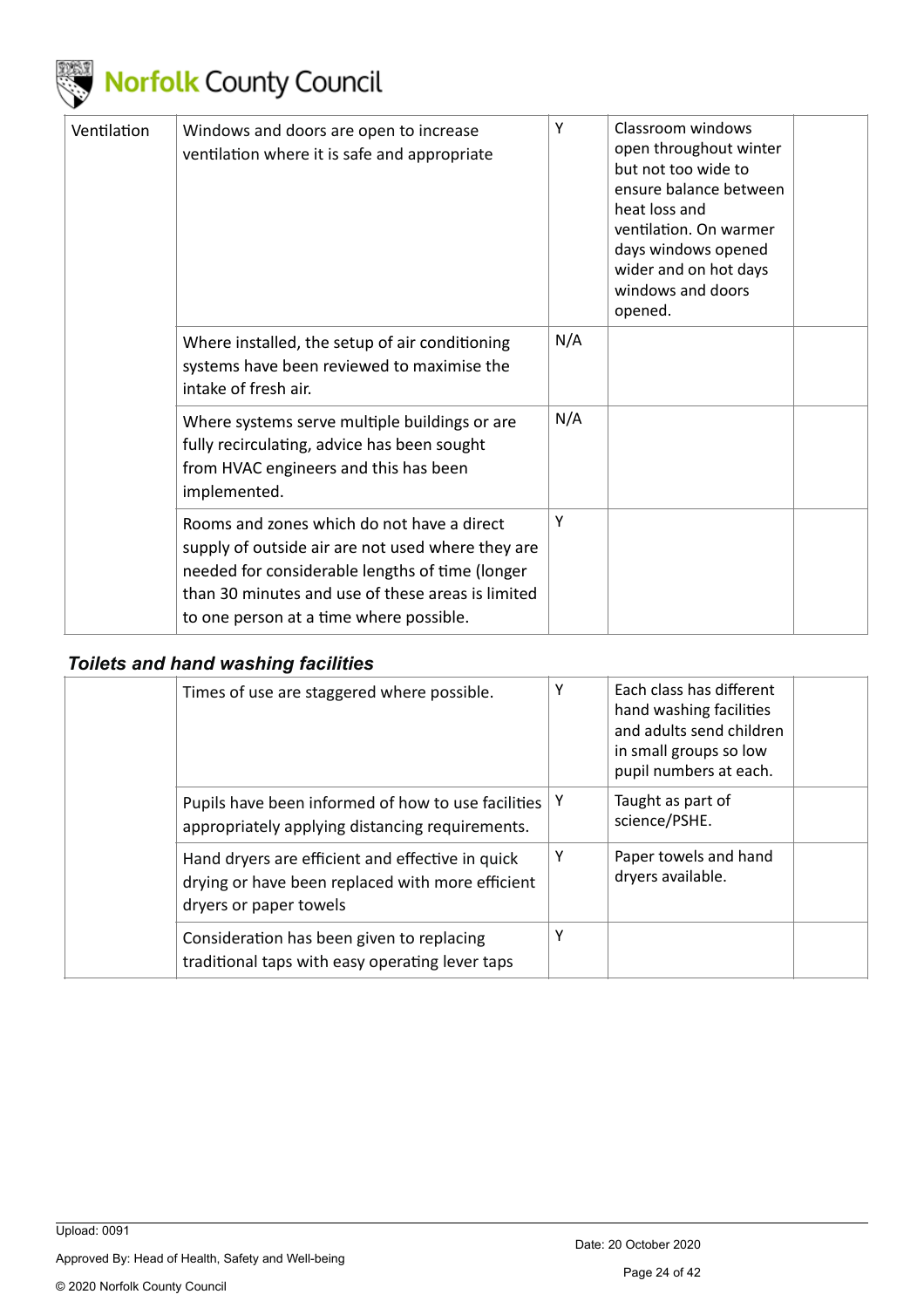<span id="page-24-0"></span>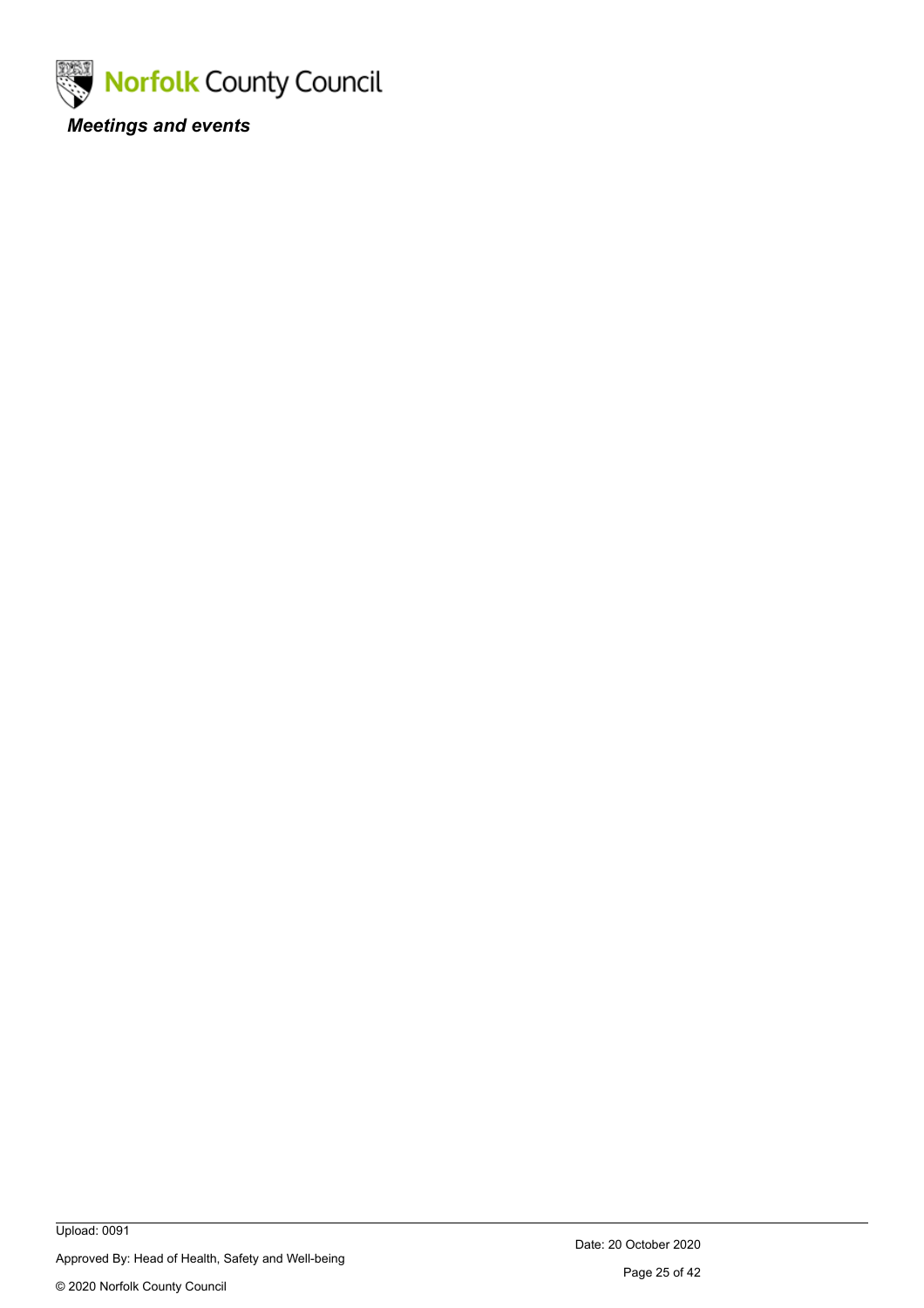

| Meetings | Where possible, meetings and events such as<br>staff training are conducted remotely in order to<br>reduce the risk associated with increasing<br>contact                                                                                                                                                                                                                                                                                                                                                                                                                                                                                                                                                                                                                                                                                                                                                                                                                                                                                                                                                                                                                                                                                                                                                                                                 | Υ |  |
|----------|-----------------------------------------------------------------------------------------------------------------------------------------------------------------------------------------------------------------------------------------------------------------------------------------------------------------------------------------------------------------------------------------------------------------------------------------------------------------------------------------------------------------------------------------------------------------------------------------------------------------------------------------------------------------------------------------------------------------------------------------------------------------------------------------------------------------------------------------------------------------------------------------------------------------------------------------------------------------------------------------------------------------------------------------------------------------------------------------------------------------------------------------------------------------------------------------------------------------------------------------------------------------------------------------------------------------------------------------------------------|---|--|
|          | Meetings only take place in person where:<br>There is a need to be in person for<br>safeguarding, well-being or statutory reasons<br>or<br>$\bullet$<br>Limitations of technology, poor or unstable<br>signal                                                                                                                                                                                                                                                                                                                                                                                                                                                                                                                                                                                                                                                                                                                                                                                                                                                                                                                                                                                                                                                                                                                                             | Υ |  |
|          | The following measures have been implemented<br>for in person meetings:<br>They are kept to the smallest number<br>٠<br>necessary to enable the meeting to take<br>place, considering existing groupings<br>$\bullet$<br>All other participants will connect to the<br>meeting remotely.<br>$\bullet$<br>The meeting will take place outdoors unless<br>for reasons of confidentiality, need to use<br>technology or equipment in a building or<br>weather<br>$\bullet$<br>Use separate spaces or rooms where possible<br>to limit the number of people in the same<br>area<br>$\bullet$<br>Ensure 2 distance is maintained at all times,<br>not sitting face to face<br>$\bullet$<br>Paperwork is shared electronically where<br>possible<br>$\bullet$<br>Consideration is given to meeting etiquette to<br>maintain distancing, e.g. when meeting<br>indoors leave the room in single file starting<br>with the person nearest the door first.<br>People do not shake hands.<br>٠<br>$\bullet$<br>Participants practice good hand and<br>respiratory hygiene before after and during<br>the meeting.<br>$\bullet$<br>Where held indoors they are held in well<br>ventilated spaces.<br>$\bullet$<br>All in person meetings are authorised by the<br>Head teacher, who has satisfied themselves<br>that all reasonable measure have been<br>implemented. | Υ |  |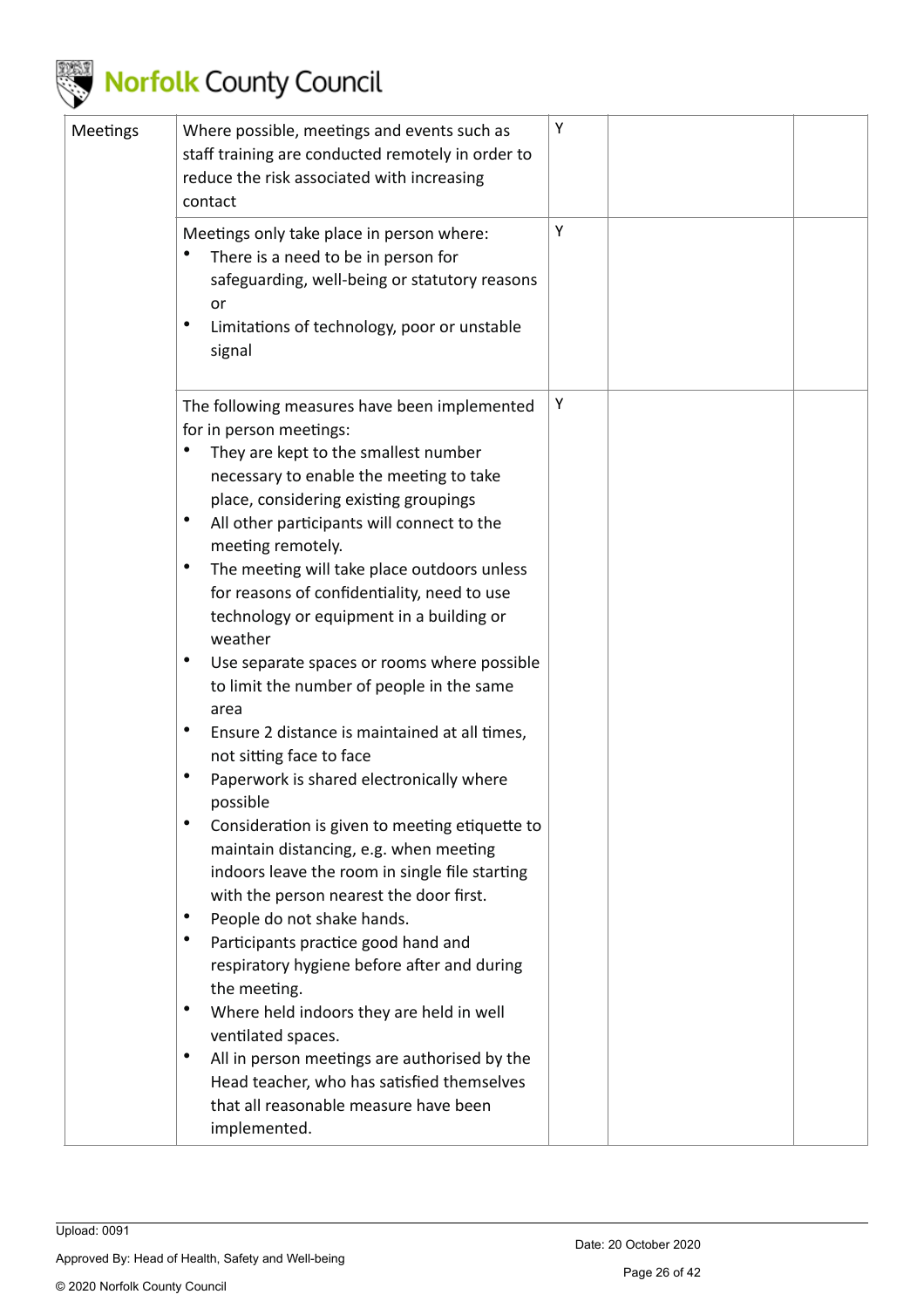

| Staff training | The following additional measures have been<br>implemented for staff training: | Υ |                            |  |
|----------------|--------------------------------------------------------------------------------|---|----------------------------|--|
|                | Training is only delivered in person where it is                               |   |                            |  |
|                | critical to essential service delivery and                                     |   |                            |  |
|                | practical aspects or practice exercises are                                    |   |                            |  |
|                | required as part of the training. All other                                    |   |                            |  |
|                | training is delivered online.<br>$\bullet$                                     |   |                            |  |
|                | course content and delivery methods have                                       |   |                            |  |
|                | been reviewed, group activities are not                                        |   |                            |  |
|                | included, any close contact face to face tasks                                 |   |                            |  |
|                | have been eliminated from the course where                                     |   |                            |  |
|                | possible<br>$\bullet$                                                          |   |                            |  |
|                | Where close contact is needed e.g. restrictive                                 |   |                            |  |
|                | physical intervention, staff will only                                         |   |                            |  |
|                | undertake this practical activity with staff                                   |   |                            |  |
|                | who are in their cohorted group where<br>possible                              |   |                            |  |
|                | $\bullet$<br>Training protocols are provided, which                            |   |                            |  |
|                | includes checking in with participants each                                    |   |                            |  |
|                | day on their arrival to ensure they do not                                     |   |                            |  |
|                | have symptoms, information about actions to                                    |   |                            |  |
|                | take if they become ill, universal hygiene                                     |   |                            |  |
|                | expectations and how to move around the                                        |   |                            |  |
|                | space, in and out of the room in order to                                      |   |                            |  |
|                | maintain distances e.g. leaving in single file                                 |   |                            |  |
|                | starting with the person nearest the door.                                     |   |                            |  |
|                | $\bullet$<br>Everyone washes their hands, on arrival,                          |   |                            |  |
|                | prior to the commencement of training and                                      |   |                            |  |
|                | at regular intervals during the day.                                           |   |                            |  |
|                | Training items are not shared between<br>٠                                     |   |                            |  |
|                | delegates, unless essential, for example, the                                  |   |                            |  |
|                | practical use of equipment. Where                                              |   |                            |  |
|                | equipment is shared, items are disinfected                                     |   |                            |  |
|                | between users.                                                                 |   |                            |  |
|                | $\bullet$<br>Breaks are planned to avoid mixing with                           |   |                            |  |
|                | other site users and delegates bring their                                     |   |                            |  |
|                | own food. Delegates spread out.                                                |   |                            |  |
| Staff rooms    | Where available additional areas are used in                                   | Υ | <b>Using Field Studies</b> |  |
|                | order to avoid compromising cohorted staff                                     |   | Centre staff room as       |  |
|                | groups.                                                                        |   | well as staff room         |  |
|                |                                                                                |   | upstairs.                  |  |
|                | Times of use for staff breaks are staggered to                                 | Υ |                            |  |
|                | prevent staff groups from mixing                                               |   |                            |  |
|                | Furniture has been arranged to encourage                                       | Υ |                            |  |
|                | distancing and not sitting face to face                                        |   |                            |  |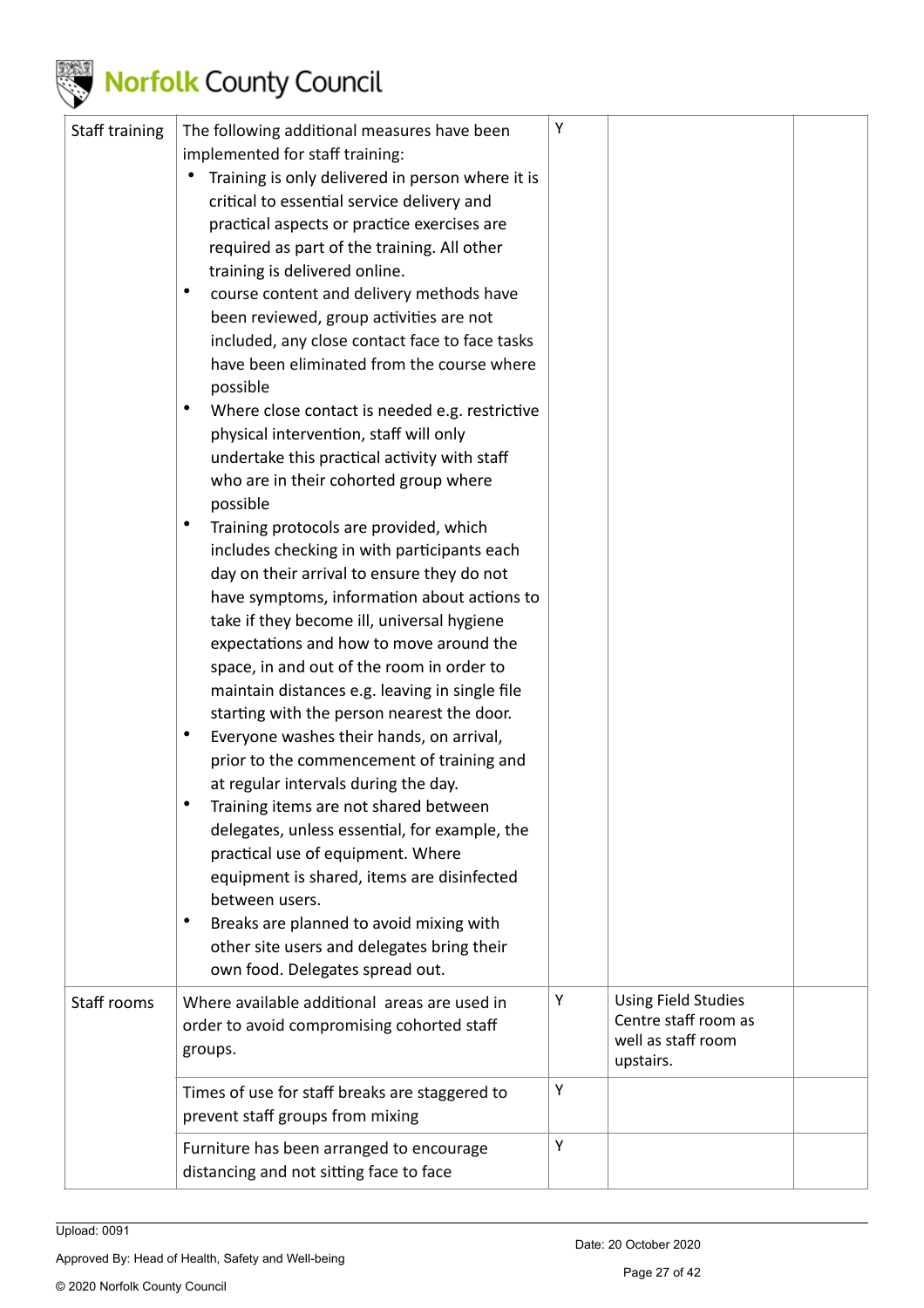

| Events              | Events other than those specified in the<br>compliance code as being possible and legal will<br>not be arranged |  |  |
|---------------------|-----------------------------------------------------------------------------------------------------------------|--|--|
| Parents<br>evenings | Meetings are undertaken by telephone or<br>internet.                                                            |  |  |

### <span id="page-27-0"></span>**Universal Hygiene Arrangements**

<span id="page-27-1"></span>*Cleaning and disinfection*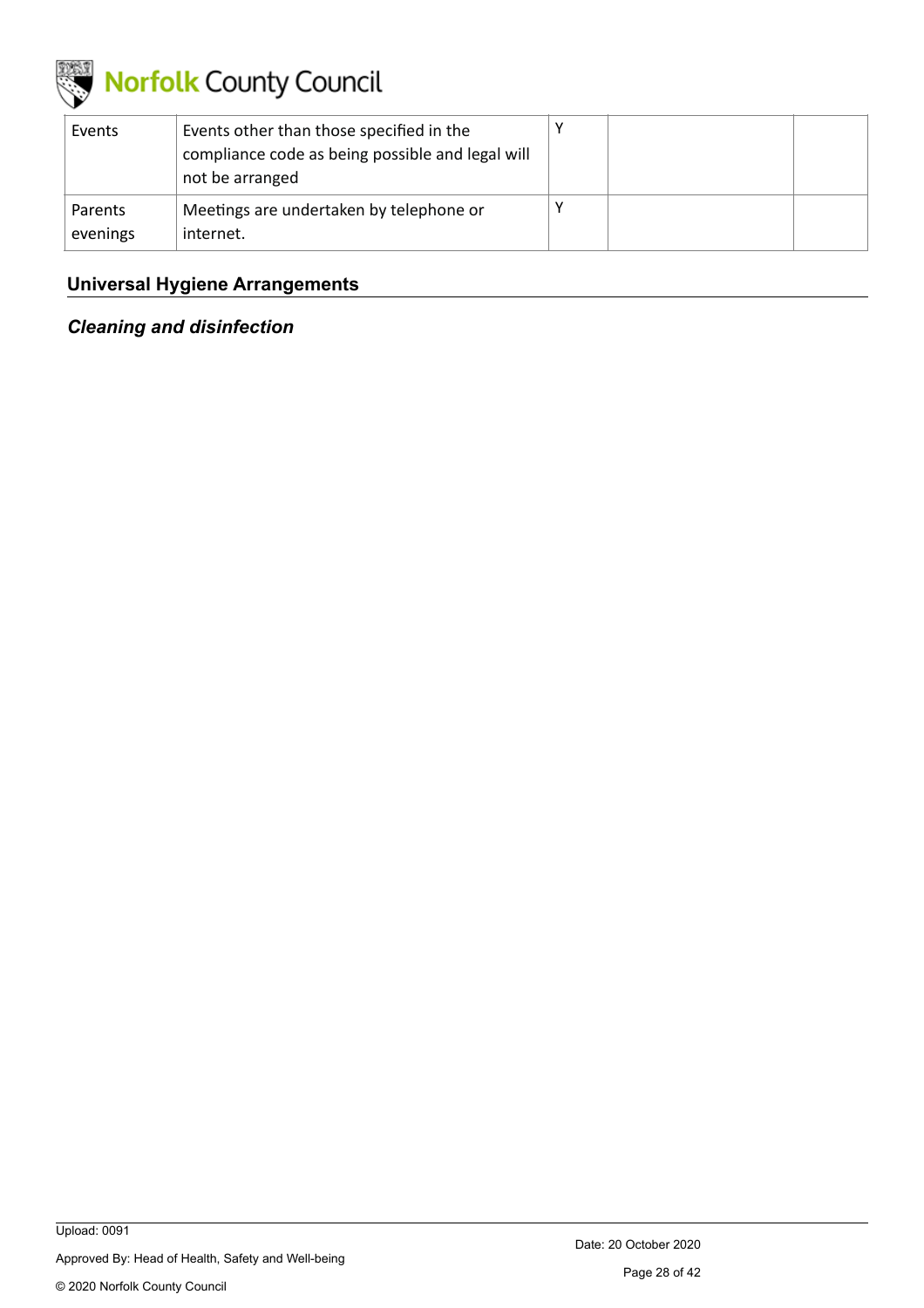

| Cleaning | If a surface is visibly dirty it is always cleaned<br>prior to disinfection. Even where you use a dual<br>product as described in the compliance code.                                                                                                                                                                                                                                                                                                                                                                                                                                                                                                                                                                            | Υ |                                                                                              |  |
|----------|-----------------------------------------------------------------------------------------------------------------------------------------------------------------------------------------------------------------------------------------------------------------------------------------------------------------------------------------------------------------------------------------------------------------------------------------------------------------------------------------------------------------------------------------------------------------------------------------------------------------------------------------------------------------------------------------------------------------------------------|---|----------------------------------------------------------------------------------------------|--|
|          | Different cleaning equipment is provided for<br>kitchens, toilets, classrooms and office areas.                                                                                                                                                                                                                                                                                                                                                                                                                                                                                                                                                                                                                                   | Υ |                                                                                              |  |
|          | The setting has identified the specific cleaning<br>methods for the items that require cleaning.                                                                                                                                                                                                                                                                                                                                                                                                                                                                                                                                                                                                                                  | Υ |                                                                                              |  |
|          | All Staff who undertake cleaning:<br>$\bullet$<br>Will follow the instructions for cleaning<br>products and disinfectants to ensure it is<br>effective to ensure that all of the surface has<br>disinfectant applied and not to wipe items<br>dry before the required contact time has<br>been achieved.<br>$\bullet$<br>Are provided with disinfectant wipes to<br>enable them to clean and disinfect contact<br>points in teaching spaces and equipment<br>between mains groups using them.                                                                                                                                                                                                                                     | Υ |                                                                                              |  |
|          | The setting will continue with their enhanced<br>cleaning and disinfection arrangements that have<br>already been put in place, including:<br>Cleaning all touch points including those that<br>that are fixed to the premises (inside and<br>out) twice a day as well as cleaning<br>equipment, resources and surfaces in<br>between use by each main group<br>$\bullet$<br>Secondary settings -, the frequency of<br>cleaning hand contact surfaces is increased<br>including the cleaning of shared equipment<br>in between classes.<br>Early years settings and settings where<br>$\bullet$<br>pupils may find if difficult to maintain<br>personal hygiene - the frequency of cleaning<br>hand contact surfaces is increased | Υ | Tables and contact<br>points cleaned at<br>breaktime and<br>lunchtime by classroom<br>staff. |  |
|          | The COVID19 Educational Settings Cleaning and<br>Disinfection supplementary information has<br>been used to establish the requirements for<br>educational resources and equipment and these<br>are recorded                                                                                                                                                                                                                                                                                                                                                                                                                                                                                                                       | Υ |                                                                                              |  |
|          | A system has been put in place to store used<br>equipment prior to cleaning in order to avoid<br>inadvertent use between groups.                                                                                                                                                                                                                                                                                                                                                                                                                                                                                                                                                                                                  | Υ |                                                                                              |  |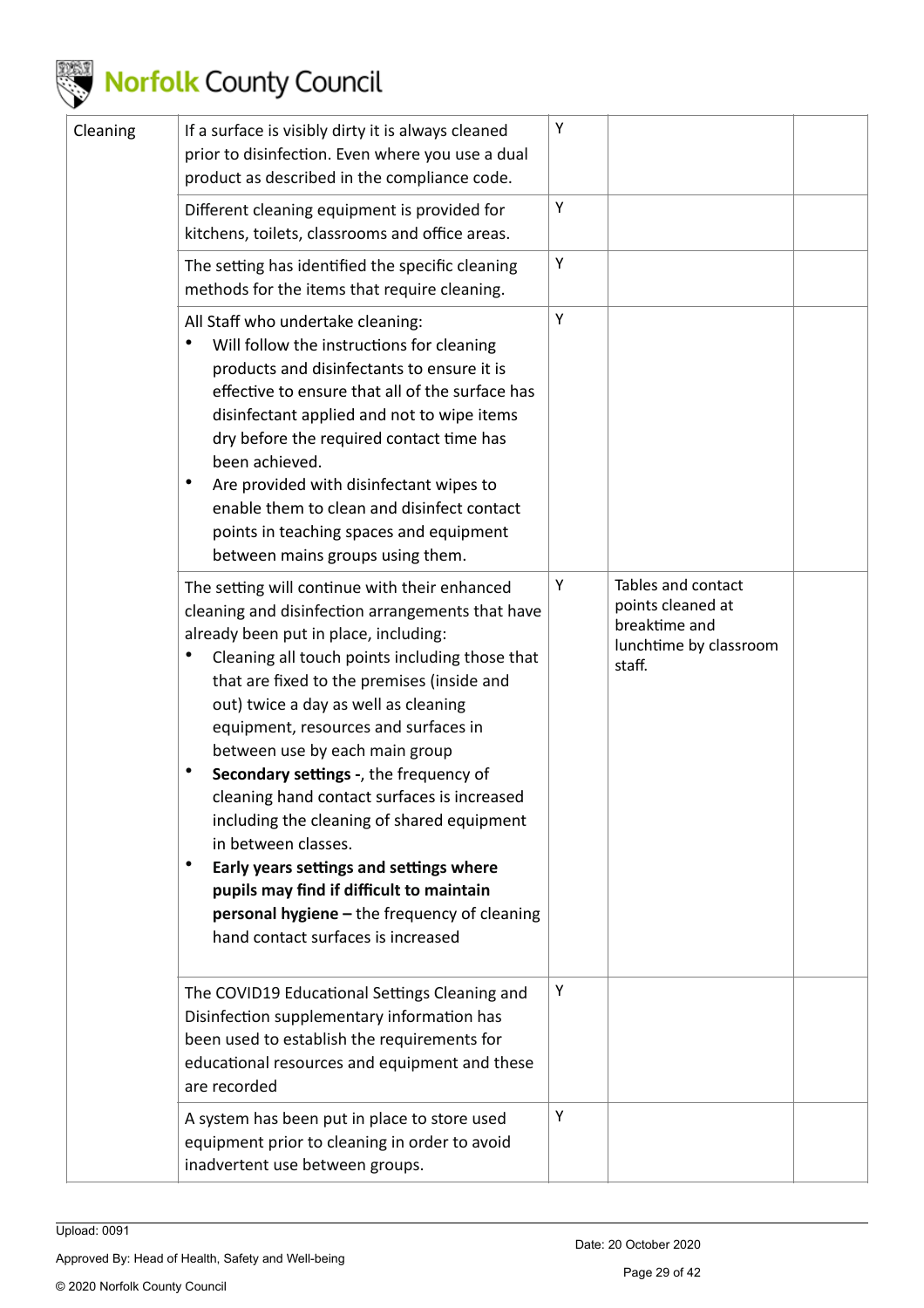

| Water<br>coolers and<br>drinking<br>water     | Where water coolers and drinking water is<br>٠<br>provided from a shared source, use must be<br>supervised and the outlet wiped by a staff<br>member between filling receptacles in order<br>reduce the risk of cross contamination<br>between filling.                                                                   | N/A | Water fountains currently<br>not used.                                               |
|-----------------------------------------------|---------------------------------------------------------------------------------------------------------------------------------------------------------------------------------------------------------------------------------------------------------------------------------------------------------------------------|-----|--------------------------------------------------------------------------------------|
| Storage                                       | Hand sanitiser that is not in use will be stored<br>with other flammable cleaning equipment<br>(please note: some types have an increased risk).<br>This is particularly important where larger<br>quantities are in storage                                                                                              | Y   |                                                                                      |
| Tissues and<br>waste from<br>bins<br>provided | Tissues are provided in classrooms and other<br>areas to ensure good respiratory hygiene.<br>$\bullet$<br>Waste bins are provided in classroom and<br>other key locations such as dining areas<br>Bins are emptied regularly throughout the<br>$\bullet$<br>day<br>$\bullet$<br>Bins and tissues are provided in the same | Υ   | General waste bin in<br>classroom is a metal bin<br>with foot pedal operated<br>lid. |
|                                               | place<br>$\bullet$<br>Waste bags for tissues are double bagged for<br>disposal                                                                                                                                                                                                                                            |     |                                                                                      |

<span id="page-29-0"></span>*Handwashing and respiratory hygiene arrangements*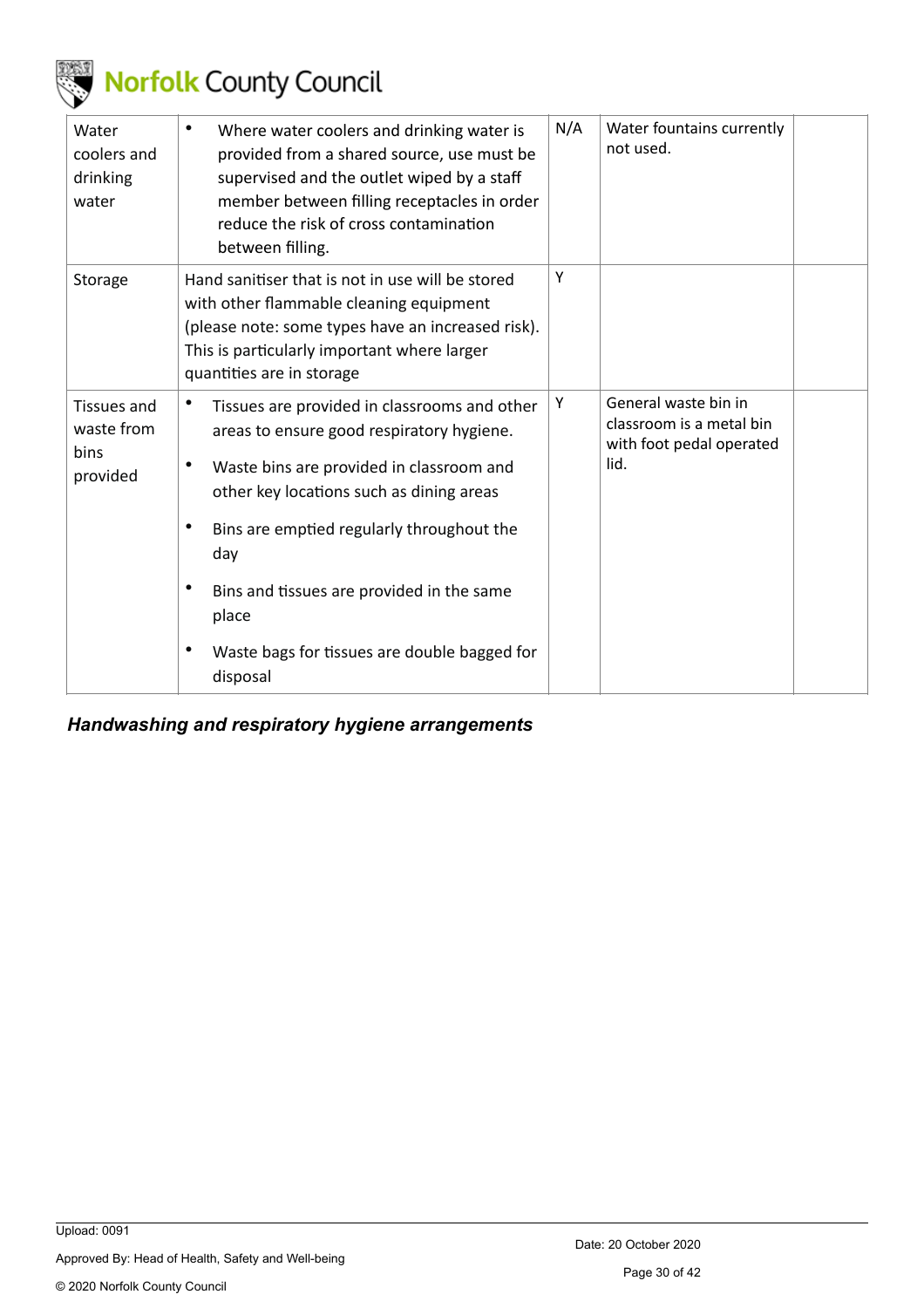

| Handwashing | Good hand hygiene is supported by:<br>Staff are ensuring that hand hygiene is<br>carried out more frequently than normal<br>(pupils and staff) following the requirements<br>of COVID-19 guidance for all education<br>settings and NHS guidance in an age<br>appropriate way e.g. observing young pupils,<br>instructing in the class<br>$\bullet$<br>Event related prompts are given to pupils by<br>staffafter before when as a more<br>effective means of promoting hand hygiene<br>that fixed time prompts.<br>$\bullet$<br>Supervision arrangements are in place to<br>support pupils with handwashing where it is<br>needed.<br>Skin friendly wipes such as baby wipes are<br>provided as an alternative where children are<br>not able to wash their hands due to age or<br>health conditions. | Υ | Children are washing/<br>sanitising hands<br>frequently throughout<br>the day at set times and<br>after set activities. For<br>example, the set times<br>in KS1 are as follows: as<br>soon as they come into<br>school, after being<br>outside for Active 15,<br>before morning snack<br>time, after morning<br>breaktime, before lunch,<br>after lunchtime, before<br>afternoon break, after<br>afternoon break and<br>before home time. In<br>total at 9 set times plus<br>after set events like<br>blowing nose, going to<br>the toilet and sharing<br>equipment.<br>Supervision of younger |  |
|-------------|--------------------------------------------------------------------------------------------------------------------------------------------------------------------------------------------------------------------------------------------------------------------------------------------------------------------------------------------------------------------------------------------------------------------------------------------------------------------------------------------------------------------------------------------------------------------------------------------------------------------------------------------------------------------------------------------------------------------------------------------------------------------------------------------------------|---|------------------------------------------------------------------------------------------------------------------------------------------------------------------------------------------------------------------------------------------------------------------------------------------------------------------------------------------------------------------------------------------------------------------------------------------------------------------------------------------------------------------------------------------------------------------------------------------------|--|
|             | Hand hygiene frequencies include: arrival,<br>before and after eating, before and after<br>breaks, going to the toilet, before leaving,<br>after removing a face covering, after handling<br>resources (including those taken home) and<br>at other identified intervals determined by<br>the setting in relation to the activities carried<br>out.<br>$\bullet$<br>Entrances are supervised on arrival in the<br>morning to support hand sanitising on arrival.<br>Staff, pupils (and parents) are advised that<br>$\bullet$<br>handwashing must be carried out when they<br>arrive at home                                                                                                                                                                                                           |   | children washing hands.                                                                                                                                                                                                                                                                                                                                                                                                                                                                                                                                                                        |  |
|             | Hand washing is carried out using running water<br>(static bowls are not used)                                                                                                                                                                                                                                                                                                                                                                                                                                                                                                                                                                                                                                                                                                                         | Y |                                                                                                                                                                                                                                                                                                                                                                                                                                                                                                                                                                                                |  |

© 2020 Norfolk County Council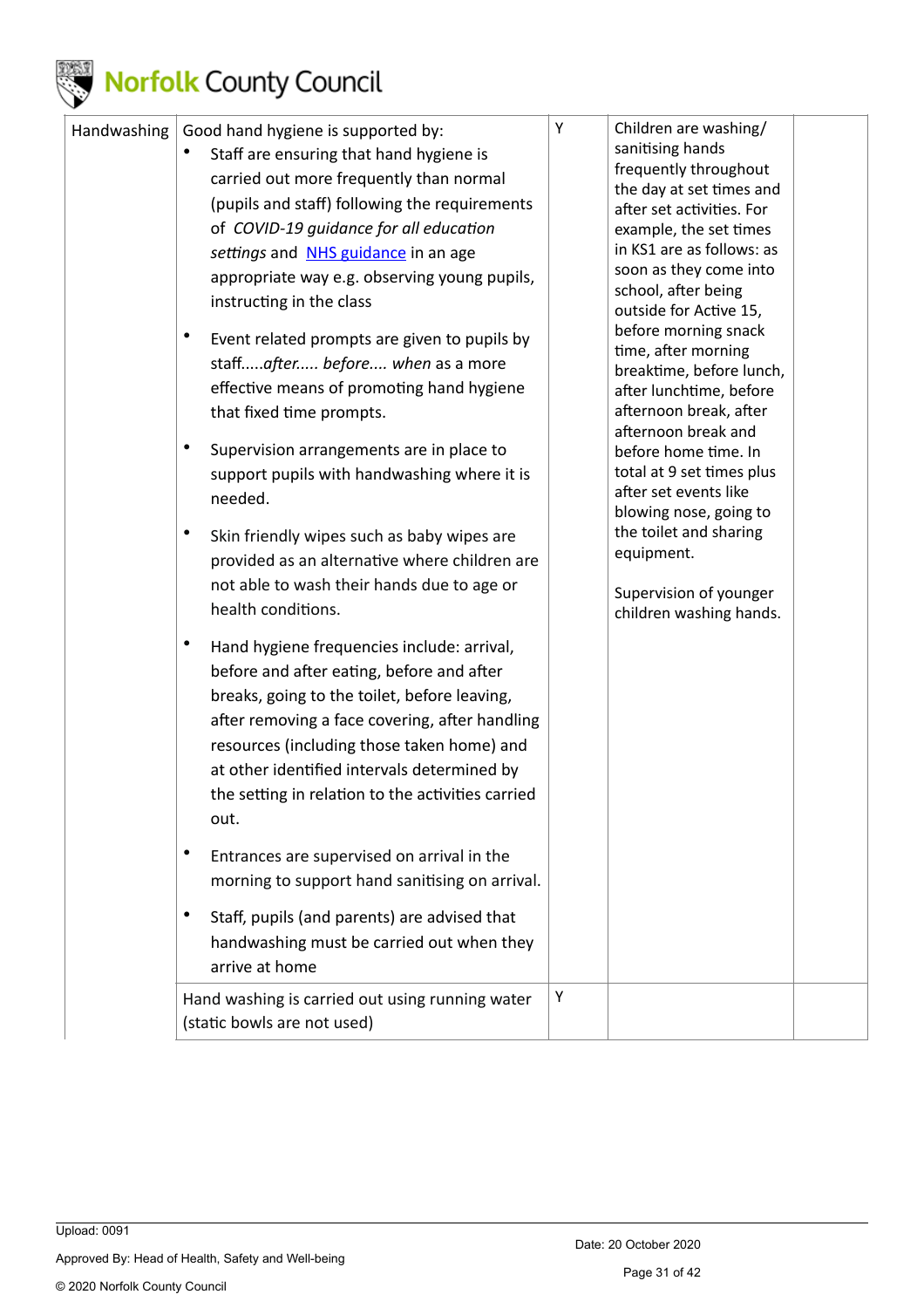

| Hand sanitiser points are provided at key<br>locations around the site including: at all<br>entrance doors to the setting, at the entrance to<br>toilet facilities, at the entrance to dining facilities,<br>at points of high contact such as near non-<br>automatic doors in corridors, lifts and stairs,<br>classrooms, office facilities etc. | Y   | Sanitiser placed in key<br>locations around school,<br>where hand washing<br>facilities are not<br>available. The main door<br>from the corridor to the<br>children's toilets are<br>propped open so no<br>contact needed. |  |
|---------------------------------------------------------------------------------------------------------------------------------------------------------------------------------------------------------------------------------------------------------------------------------------------------------------------------------------------------|-----|----------------------------------------------------------------------------------------------------------------------------------------------------------------------------------------------------------------------------|--|
| Consideration has been be given to outside<br>points being provided in a manner that enables<br>removal and securing at the end of the day e.g.<br>on tables/temporary or movable stands etc.                                                                                                                                                     | N/A |                                                                                                                                                                                                                            |  |
| Hand sanitiser points have drip trays to deal with<br>spillages and reduce the slip risk where<br>applicable (such as those affixed to walls)                                                                                                                                                                                                     | N/A | Spillages have not been<br>an issue with the<br>sanitiser pumps we use.                                                                                                                                                    |  |
| Hand sanitiser is stored appropriately and safely<br>according to pupil age and individual risks.<br>Where the provision of hand sanitiser points<br>presents a risk of ingestion, this risk is managed<br>through pupil supervision (contact will be made<br>with Health, Safety and Well-Being where this is<br>not possible)                   | Υ   |                                                                                                                                                                                                                            |  |
| All staff and pupils are regularly reminded about<br>following Catch it, Kill it, Bin it requirements.<br>Tissues and bins are provided for use and<br>handwashing is carried out after.                                                                                                                                                          | Υ   |                                                                                                                                                                                                                            |  |
| Pupils and staff are aware of the need to avoid<br>touching their eyes, nose or mouth if hands have<br>not been washed.                                                                                                                                                                                                                           | Υ   |                                                                                                                                                                                                                            |  |
| Staff and pupils have been advised to avoid<br>wearing rings (except for a plain band) in order to<br>ensure thorough handwashing.                                                                                                                                                                                                                | Y   |                                                                                                                                                                                                                            |  |

### <span id="page-31-0"></span>**Health Needs**

### <span id="page-31-1"></span>*Staff health*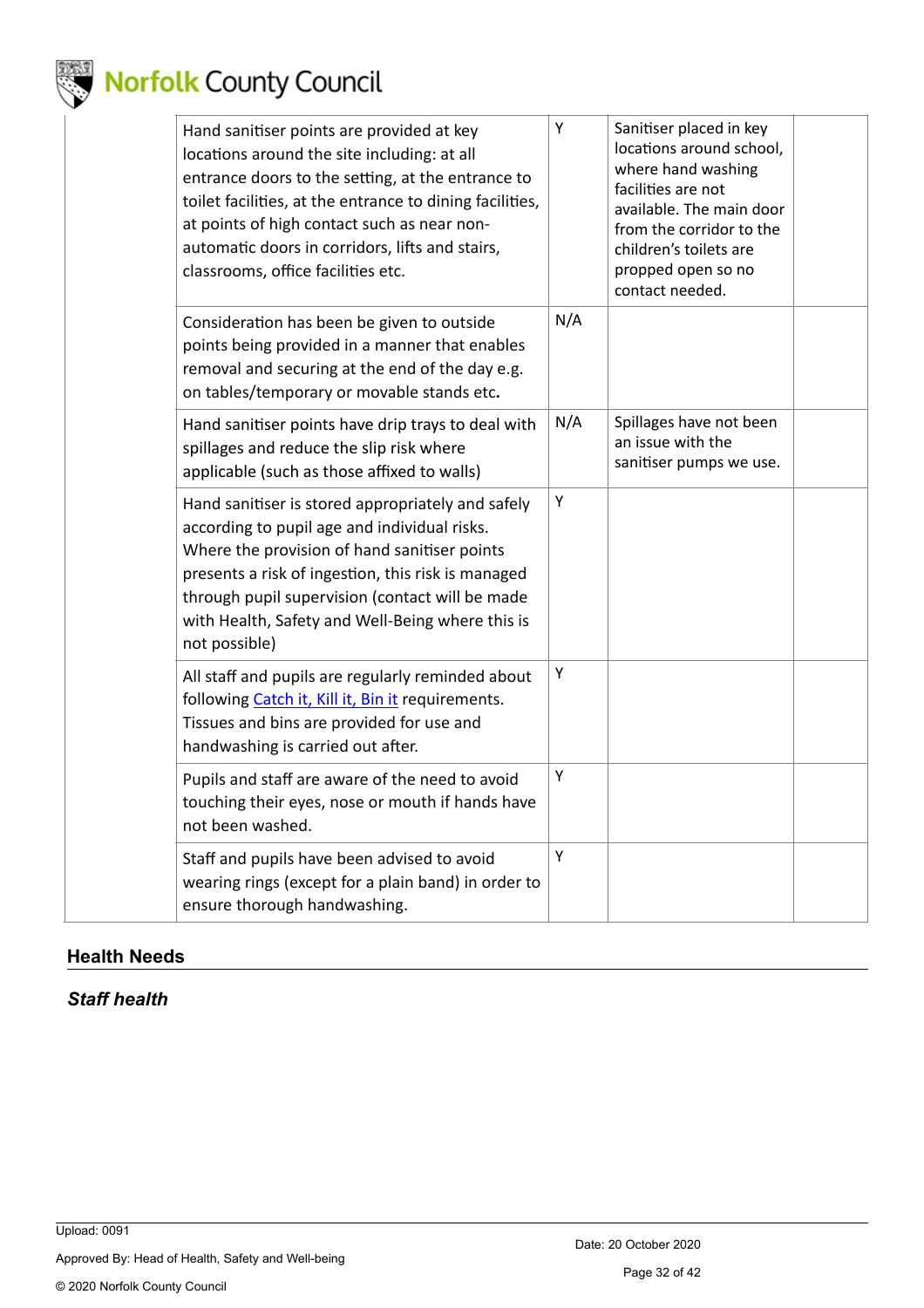

| Individual<br>assessment       | All individuals requiring a specific risk assessment<br>have been identified, risk assessments have been<br>undertaken in line with COVID-19 Your health and<br>your safety when working in educational settings<br>and the template provided is used to record<br>conversations and agreed control measures. | Y | Clinically vulnerable and<br>extremely vulnerable<br>staff have agreed<br>individual risk<br>assessments in place. |  |
|--------------------------------|---------------------------------------------------------------------------------------------------------------------------------------------------------------------------------------------------------------------------------------------------------------------------------------------------------------|---|--------------------------------------------------------------------------------------------------------------------|--|
| Wellbeing                      | Suitable supportive measures have been put in<br>place for staff, for example, how to obtain well-<br>being support                                                                                                                                                                                           | Y | Regular wellbeing<br>survey across the Trust<br>and monitoring of staff<br>working at home.                        |  |
|                                | Where possible, flexible work practices have<br>been put in place to promote a positive work-life<br>balance for all staff.                                                                                                                                                                                   | Υ |                                                                                                                    |  |
| Symptoms                       | Staff know to go home as soon as possible if they<br>develop symptoms                                                                                                                                                                                                                                         | Υ |                                                                                                                    |  |
| <b>COVID</b><br><b>Testing</b> | Staff are encouraged to have testing when they<br>or a member of their household develop<br>symptoms, this will reduce the need to self-<br>isolate in the event of a negative test.                                                                                                                          | Υ |                                                                                                                    |  |

<span id="page-32-0"></span>*Pupil Health and planned close contact activities*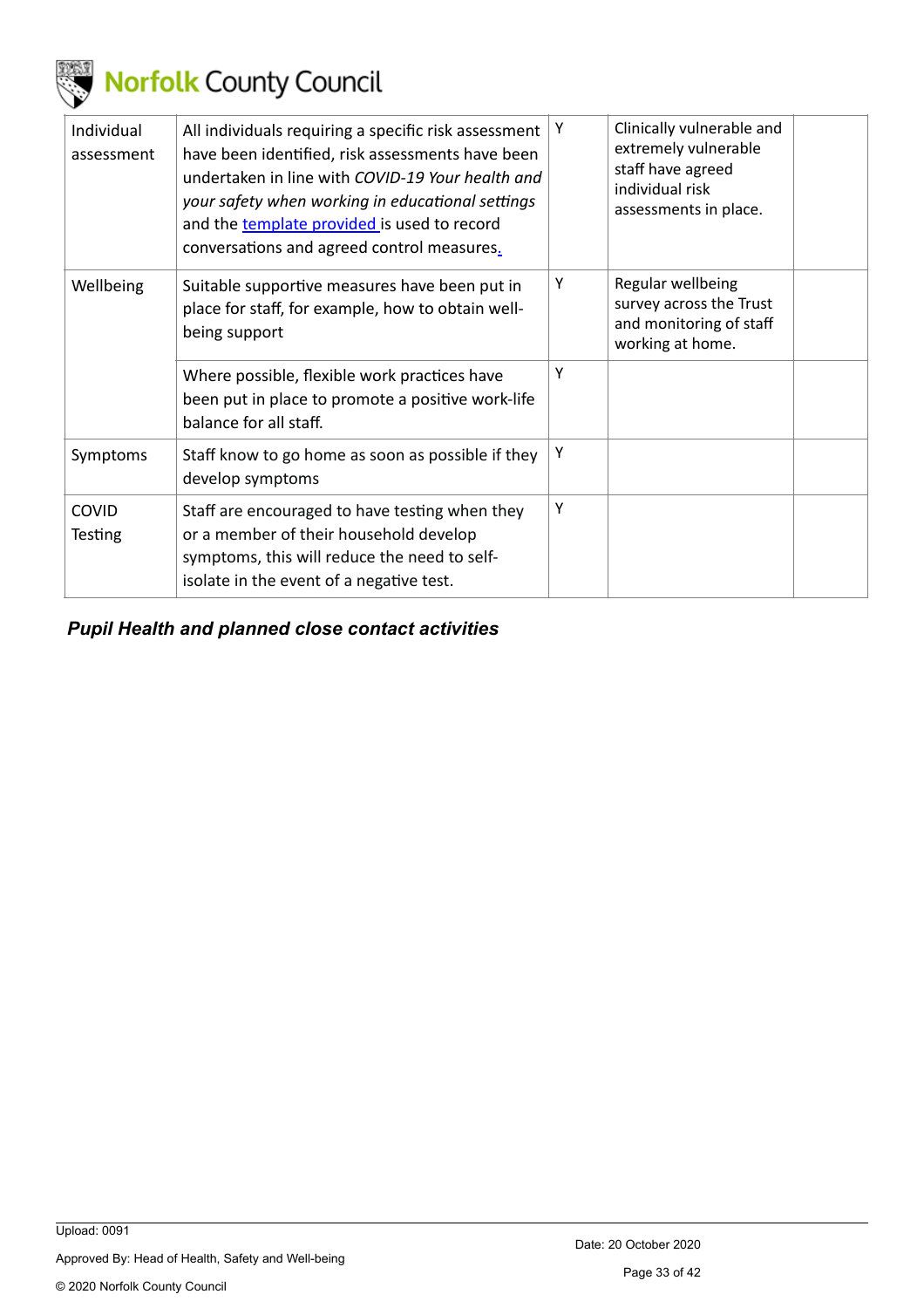

| Symptoms                                                   | Pupils know what the main symptoms are and<br>who to report to if they develop symptoms, no<br>matter how mild                                                                                                                                                                                                                                                                                                                          | Υ |                                                    |
|------------------------------------------------------------|-----------------------------------------------------------------------------------------------------------------------------------------------------------------------------------------------------------------------------------------------------------------------------------------------------------------------------------------------------------------------------------------------------------------------------------------|---|----------------------------------------------------|
|                                                            | Staff check with pupils regarding symptoms on<br>their arrival and remain vigilant for developing<br>symptoms throughout the day                                                                                                                                                                                                                                                                                                        | Υ | Temperature checks for<br>all children on arrival. |
|                                                            | Arrangements are in place for the management<br>of pupils who are not able to communicate their<br>symptoms and staff are aware of these<br>arrangements e.g. temperature checks                                                                                                                                                                                                                                                        | Υ |                                                    |
| Increased<br>supportive                                    | The measures detailed in Guidance to Support<br>Positive Behaviour have been implemented.                                                                                                                                                                                                                                                                                                                                               | Υ |                                                    |
| measures for<br>pupils/<br>psychological<br>needs          | Individual Support plans have been reviewed for<br>pupils where required, for example for pupils<br>who are: less able to report symptoms; cannot<br>follow strict hygiene; display behaviours that are<br>challenging to manage in the current context and<br>require close contact tasks. Plans are agreed with<br>staff (parent and pupil where required).                                                                           | Υ |                                                    |
|                                                            | Support plans include:<br>Specific cleaning and disinfection<br>requirements such as changing beds and<br>wheelchairs.<br>٠<br>Ensuring that staff increase their level of self<br>protection,<br>٠<br>Ensure that the pupil washing their hands<br>before and after where able to or use skin<br>friendly handwipes before and after<br>٠<br>Checking that the person does not have<br>symptoms as detailed in the compliance<br>code. | Υ |                                                    |
|                                                            | Staff are aware of the required infection control<br>measures and understanding that the normal PPE<br>that would have previously been used is still<br>required.                                                                                                                                                                                                                                                                       | Υ |                                                    |
| Pupil well-<br>being,<br>mental<br>health and<br>behaviour | Arrangements are in place to ensure that mental<br>health and well-being difficulties for pupils as a<br>result of their experiences while staying at home.<br>This may particularly be the case for vulnerable<br>children, including those with a social worker and<br>young carers.                                                                                                                                                  | Υ |                                                    |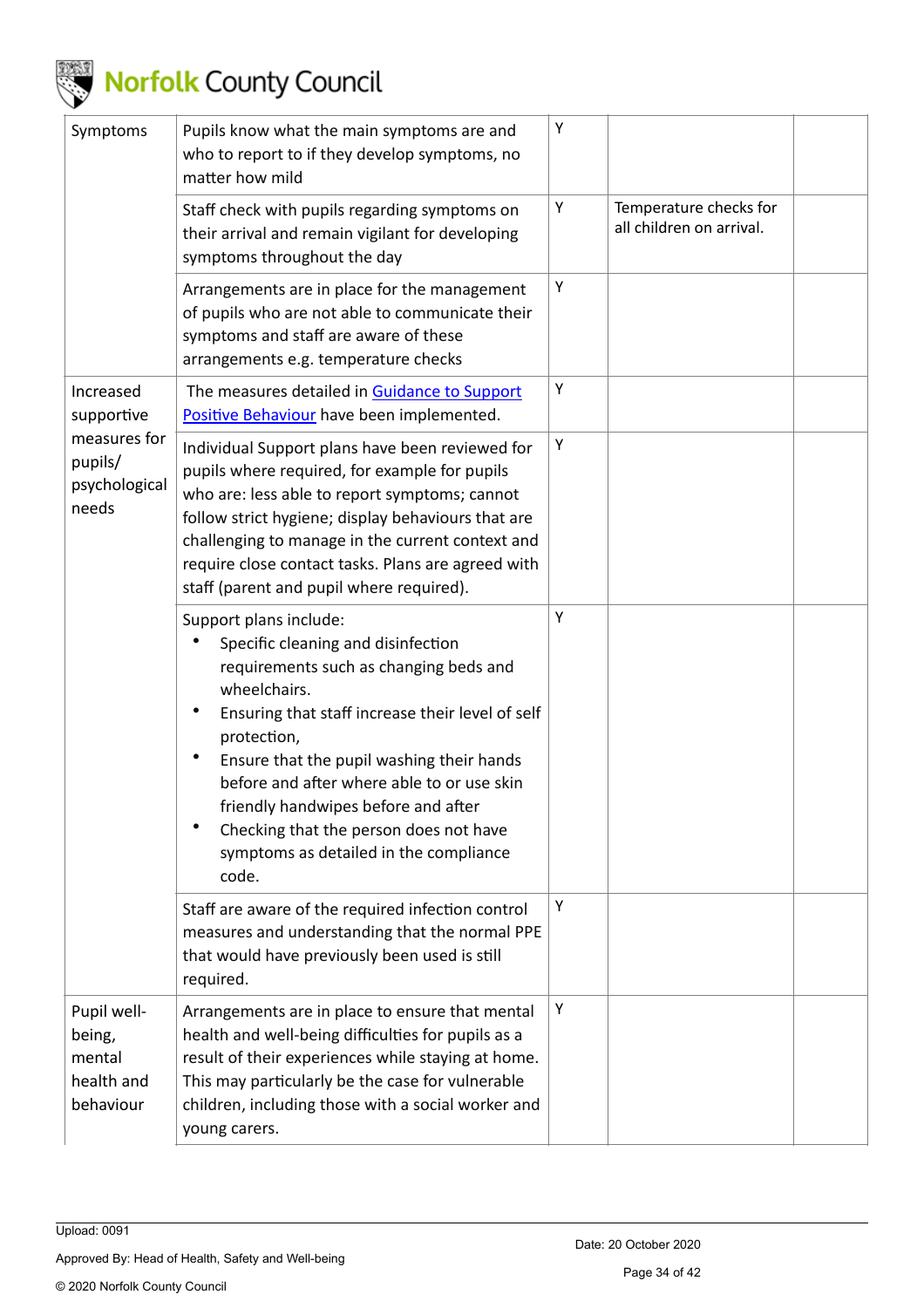

| Support will be provided for: pupils who need<br>support to re-adjust to school, those who may be<br>reluctant to return, those showing signs or more<br>severe anxiety and depression.                                                                          | Y | Support given for KS1<br>child to return to school<br>after the first half-term<br>at home due to anxieties<br>surrounding COVID. |  |
|------------------------------------------------------------------------------------------------------------------------------------------------------------------------------------------------------------------------------------------------------------------|---|-----------------------------------------------------------------------------------------------------------------------------------|--|
| The existing arrangements will be followed for<br>supporting students who are distressed and<br>where safeguarding issues come to light.                                                                                                                         | Υ |                                                                                                                                   |  |
| Pupils are encouraged to understand that it is<br>normal to experience different reactions and are<br>encouraged to discuss their questions and<br>concerns. It is important to contextualise these<br>feelings as normal responses to an abnormal<br>situation. | Υ |                                                                                                                                   |  |
| Available resources are used to identify and<br>support students and staff who exhibit signs of<br>distress.                                                                                                                                                     | Υ |                                                                                                                                   |  |
| The training module on teaching about mental<br>wellbeing, will be completed by those staff who<br>require this.                                                                                                                                                 | Y |                                                                                                                                   |  |
| Behaviour will be managed as it normally would<br>in order to encourage universal hygiene and new<br>safety arrangements.                                                                                                                                        | Υ |                                                                                                                                   |  |
|                                                                                                                                                                                                                                                                  |   |                                                                                                                                   |  |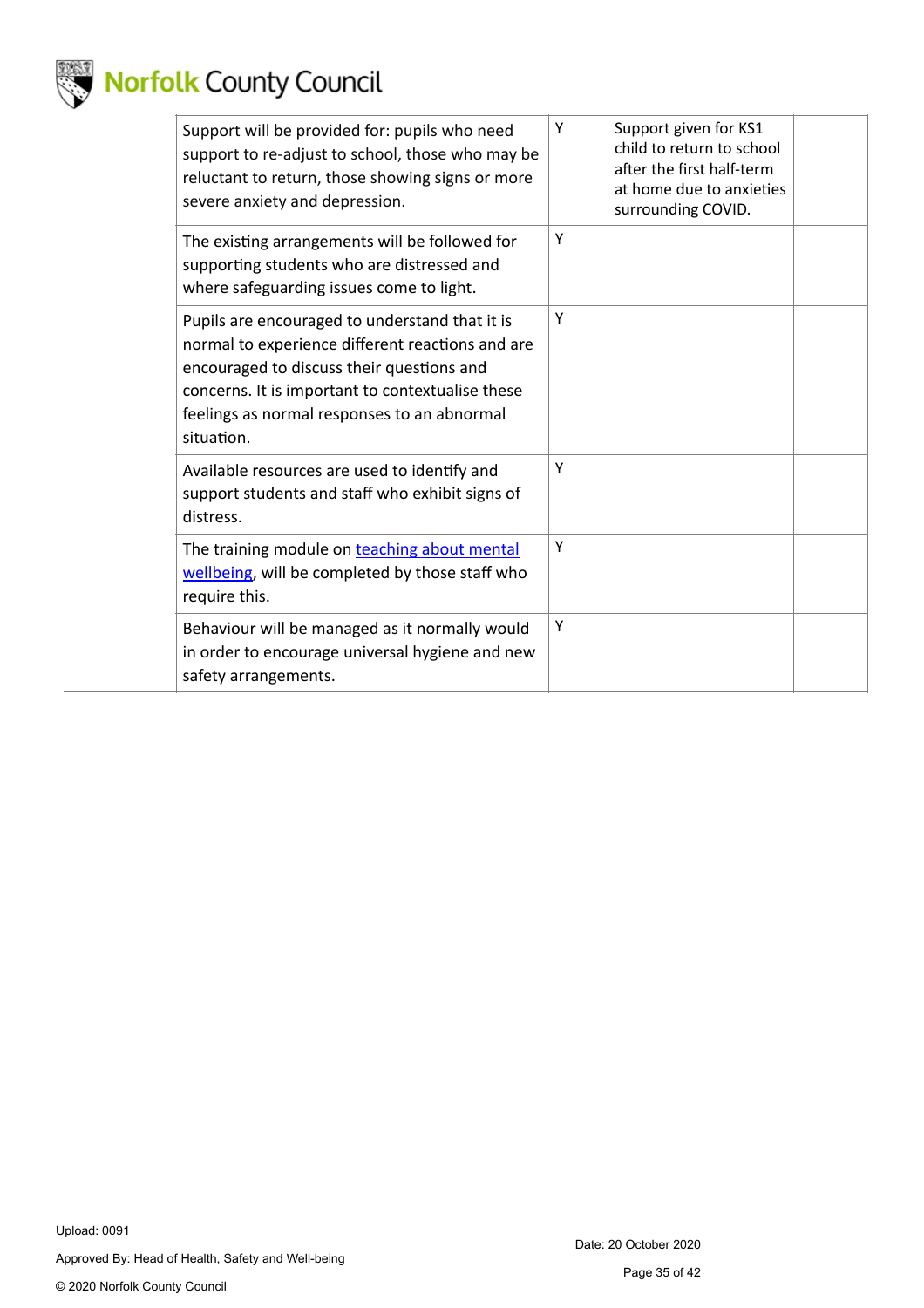

### <span id="page-35-0"></span>**Communication and Involvement**

### <span id="page-35-1"></span>*General Arrangements*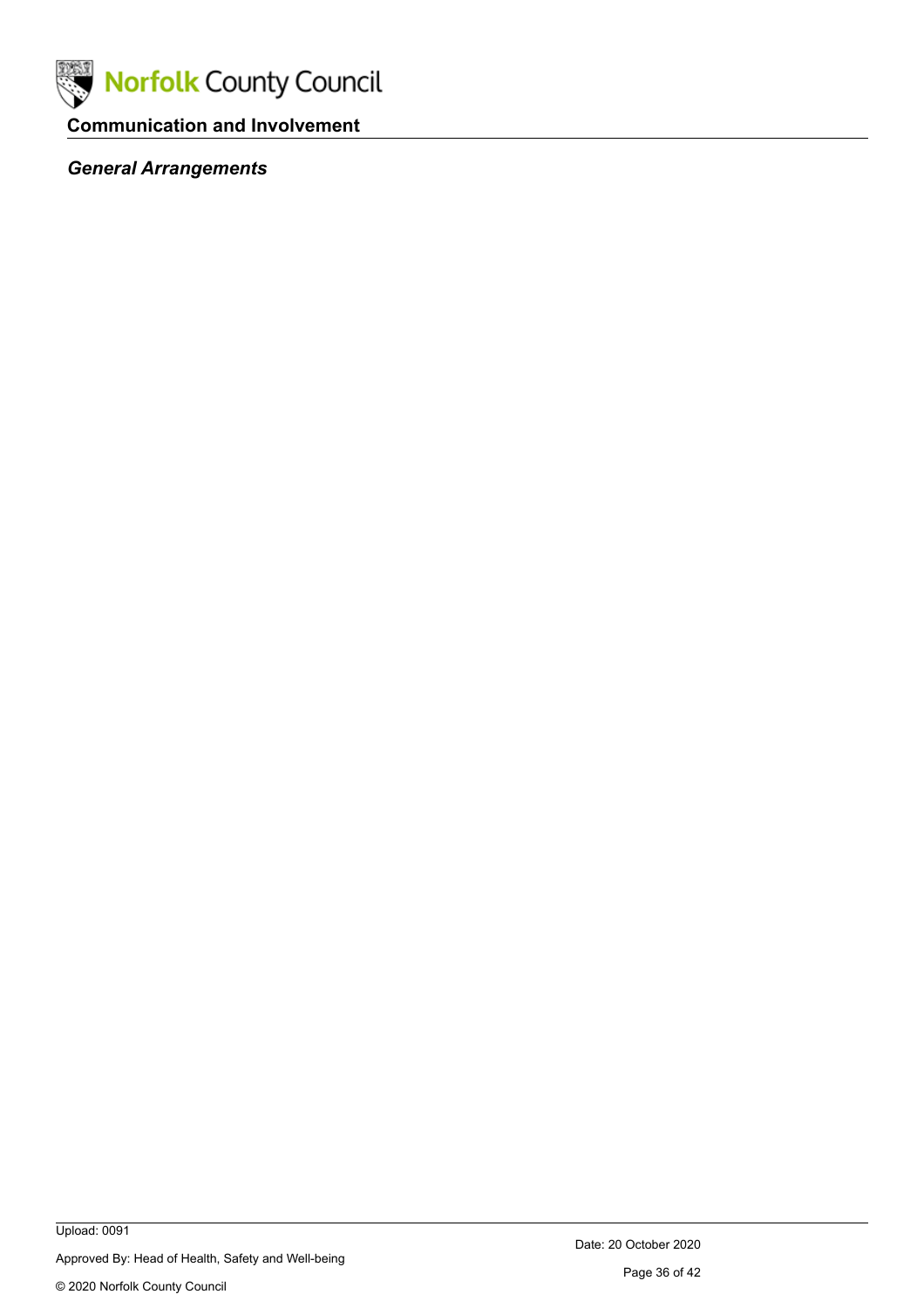

| General<br>Arrangement<br>S | Arrangements have been put in place to ensure<br>communication and collaboration between<br>pupils, staff, staff representatives (e.g. unions)<br>and parents. Communication routes are<br>publicised and have been formally planned.                                                                                     | Υ | Regular email contact<br>with parents and staff<br>from the school and<br>Trust. Day-to-day<br>communication with<br>pupils as necessary. |  |
|-----------------------------|---------------------------------------------------------------------------------------------------------------------------------------------------------------------------------------------------------------------------------------------------------------------------------------------------------------------------|---|-------------------------------------------------------------------------------------------------------------------------------------------|--|
|                             | The template letter (Communicating<br>arrangements with parents and parent<br>engagement (primary and Early Years or<br>Secondary Settings) has been completed and<br>sent to all parents/Carers, where required the<br>setting has added additional information that has<br>been identified in this risk assessment.     | Υ | Trust equivalent sent.                                                                                                                    |  |
|                             | Parents have been communicated with regarding<br>external wraparound care and extra-curricular<br>providers, outlining the measures to look out for<br>and the guidance for parents and carers has<br>been shared to support their decision making                                                                        | Υ | Rockpool before and<br>after school care is<br>continuing as normal.                                                                      |  |
| <b>Visitors</b>             | Information about visitor arrangements are<br>displayed in a suitable place where necessary,<br>including information about social distancing,<br>hygiene and not attending the person has<br>symptoms. Where possible this information is<br>also shared on the setting website or directly<br>with visitors in advance. | Υ |                                                                                                                                           |  |
| Communicati<br>ng safety    | Site signage has been reviewed, referring to the<br>following: temporary signs for outside space                                                                                                                                                                                                                          | Υ |                                                                                                                                           |  |
| arrangement<br>s            | Site changes such as entrances and exits will be<br>identified where required                                                                                                                                                                                                                                             | Υ | Communicated to<br>parents with email, signs<br>in place and markings<br>on floor.                                                        |  |
|                             | Communication will include the use of<br>recommended information on notice boards and<br>throughout the setting, for example,<br>handwashing, key staff notices                                                                                                                                                           | Υ |                                                                                                                                           |  |
|                             | The arrangements that have been put in place<br>have considered additional and inclusive support<br>measures where needed, for example, routes<br>have been marked in braille or with other<br>meaningful symbols.                                                                                                        | Υ |                                                                                                                                           |  |
|                             | Instructions have been given to all users of hand<br>sanitiser to ensure that they allow it to dry<br>before going near to ignition sources or touching<br>any surfaces as well as <b>How to hand rub</b> .                                                                                                               | Υ |                                                                                                                                           |  |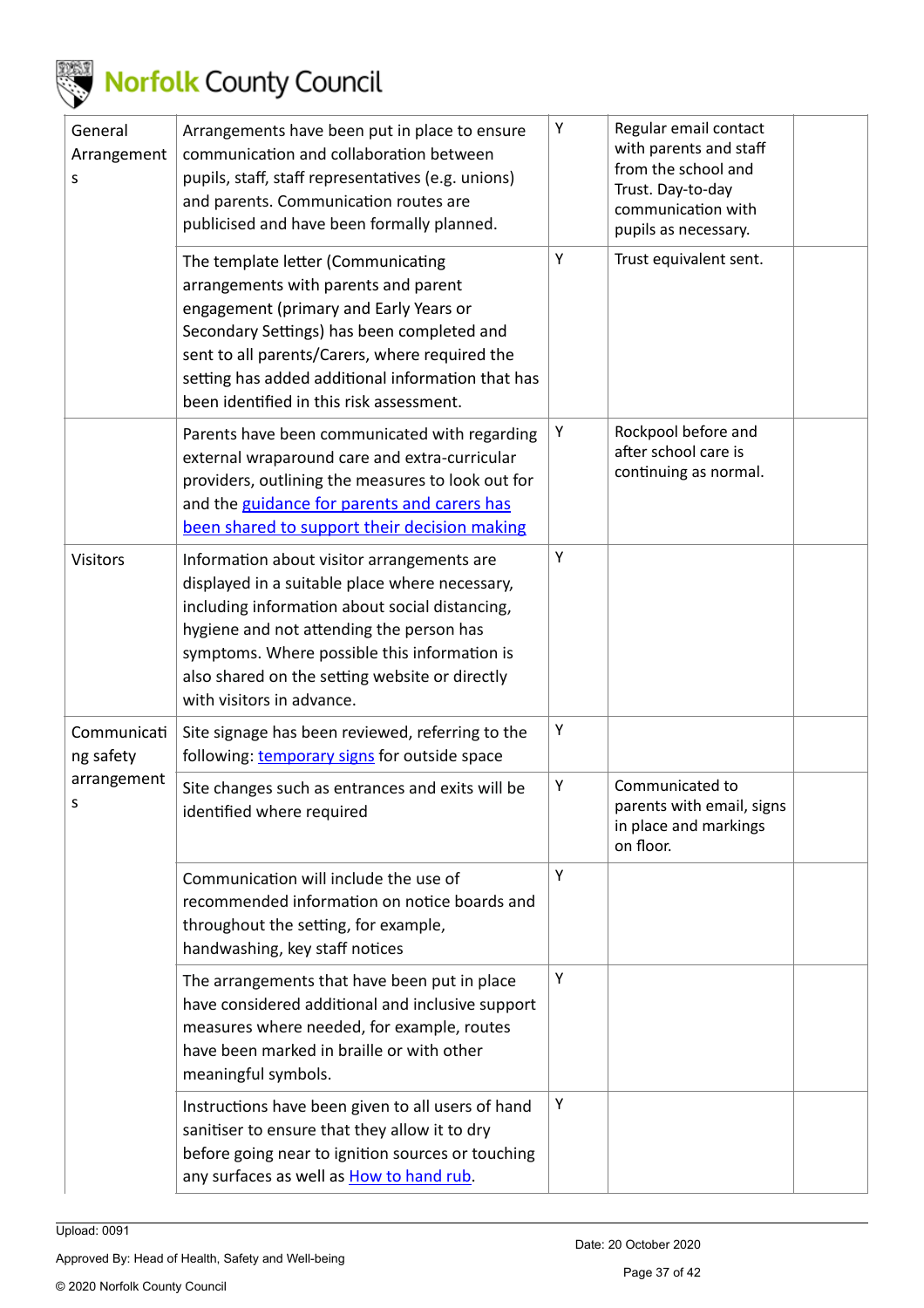

| The COVID-19 Secure in 2020 notice is displayed<br>to confirm that all required measures have been | On the noticeboard at<br>the front of the school. |  |
|----------------------------------------------------------------------------------------------------|---------------------------------------------------|--|
| implemented.                                                                                       |                                                   |  |

#### <span id="page-37-0"></span>*Staff Instruction*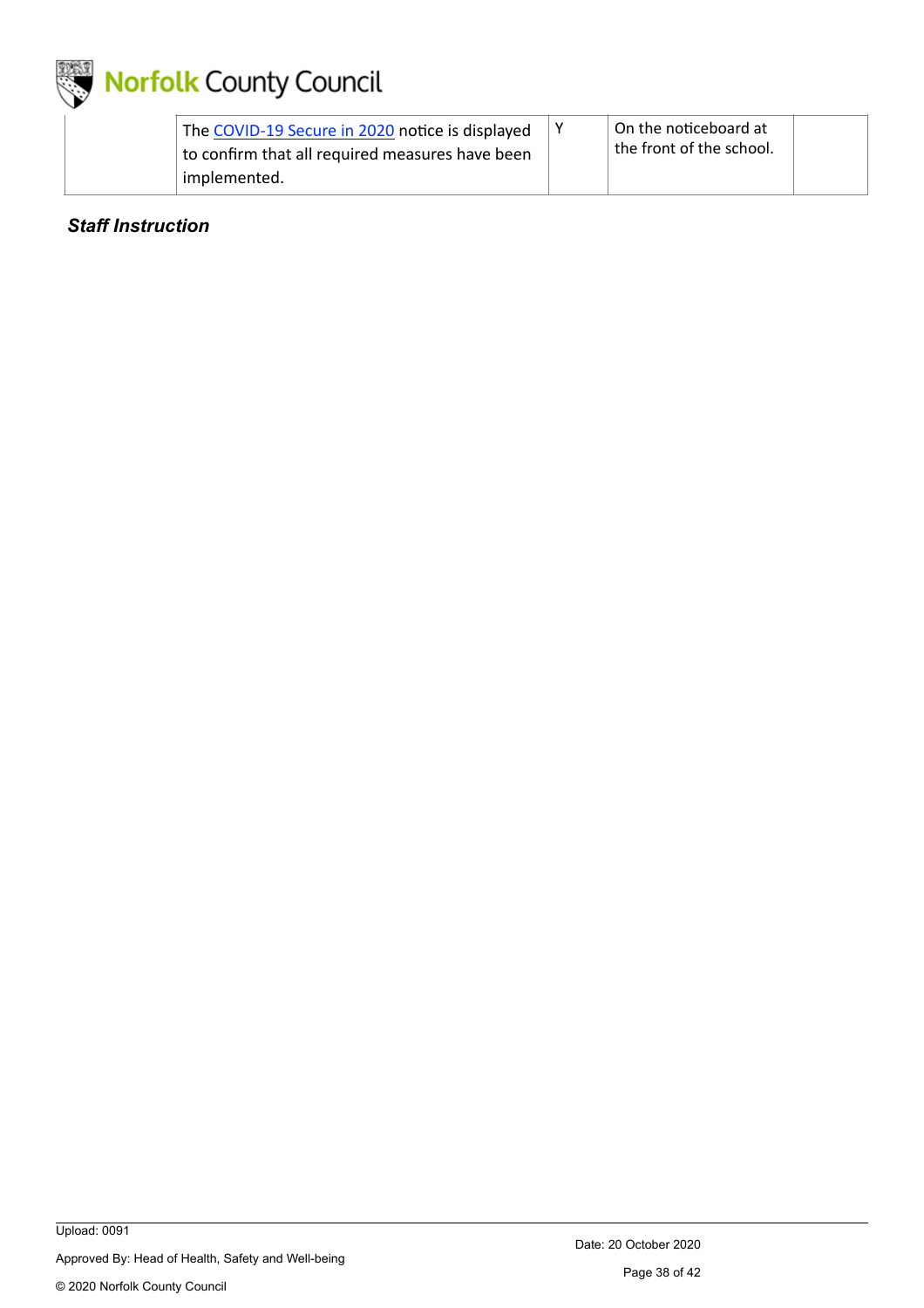

| All staff<br>instruction | Staff have been instructed on the nature of<br>COVID-19 and its transmission. The principles<br>which are outlined in the compliance code and<br>the local arrangements in place have been<br>discussed with all staff and they have confirmed<br>they understand the reason for the control<br>measures that are required. A record is<br>maintained by the setting which details all of the<br>specific areas of instruction and training that<br>have been provided for all members of staff. | Υ | Informative webinar<br>sent to all staff. |  |
|--------------------------|--------------------------------------------------------------------------------------------------------------------------------------------------------------------------------------------------------------------------------------------------------------------------------------------------------------------------------------------------------------------------------------------------------------------------------------------------------------------------------------------------|---|-------------------------------------------|--|
|                          | All staff have confirmed that they are confident in<br>applying the control measures identified in this<br>assessment.                                                                                                                                                                                                                                                                                                                                                                           | Υ |                                           |  |
|                          | Staff have received appropriate instructions in<br>relation to the specific measures that have been<br>put in place in the setting (as detailed in this<br>assessment) prior to the recovery phase.                                                                                                                                                                                                                                                                                              | Υ |                                           |  |
|                          | Staff have been advised that there is no need for<br>anything other than normal personal hygiene and<br>washing of clothing following a day in school.                                                                                                                                                                                                                                                                                                                                           | Υ |                                           |  |
|                          | Staff have been involved in the practical<br>implementation of this guidance (remotely<br>where they are currently not in the setting).                                                                                                                                                                                                                                                                                                                                                          | Υ |                                           |  |
|                          | Staff have been given the opportunity to discuss<br>and resolve any concerns that they have (prior to<br>opening and during school activities).                                                                                                                                                                                                                                                                                                                                                  | Υ |                                           |  |
|                          | Staff have received instruction in the actions to<br>take if they or a member of their household<br>develops symptoms, how to arrange for testing<br>and will share test results as soon as they are<br>available.                                                                                                                                                                                                                                                                               | Υ |                                           |  |
|                          | Staff confirm they will follow instructions that<br>they are provided as a result of being advised to<br>isolate through tracing arrangements.                                                                                                                                                                                                                                                                                                                                                   | Υ |                                           |  |
|                          | The setting has ensured that particular attention<br>has been paid to new/inexperienced staff,<br>trainees and those with additional significant role<br>changes.                                                                                                                                                                                                                                                                                                                                | Υ |                                           |  |

#### <span id="page-38-0"></span>*Offices and other work spaces*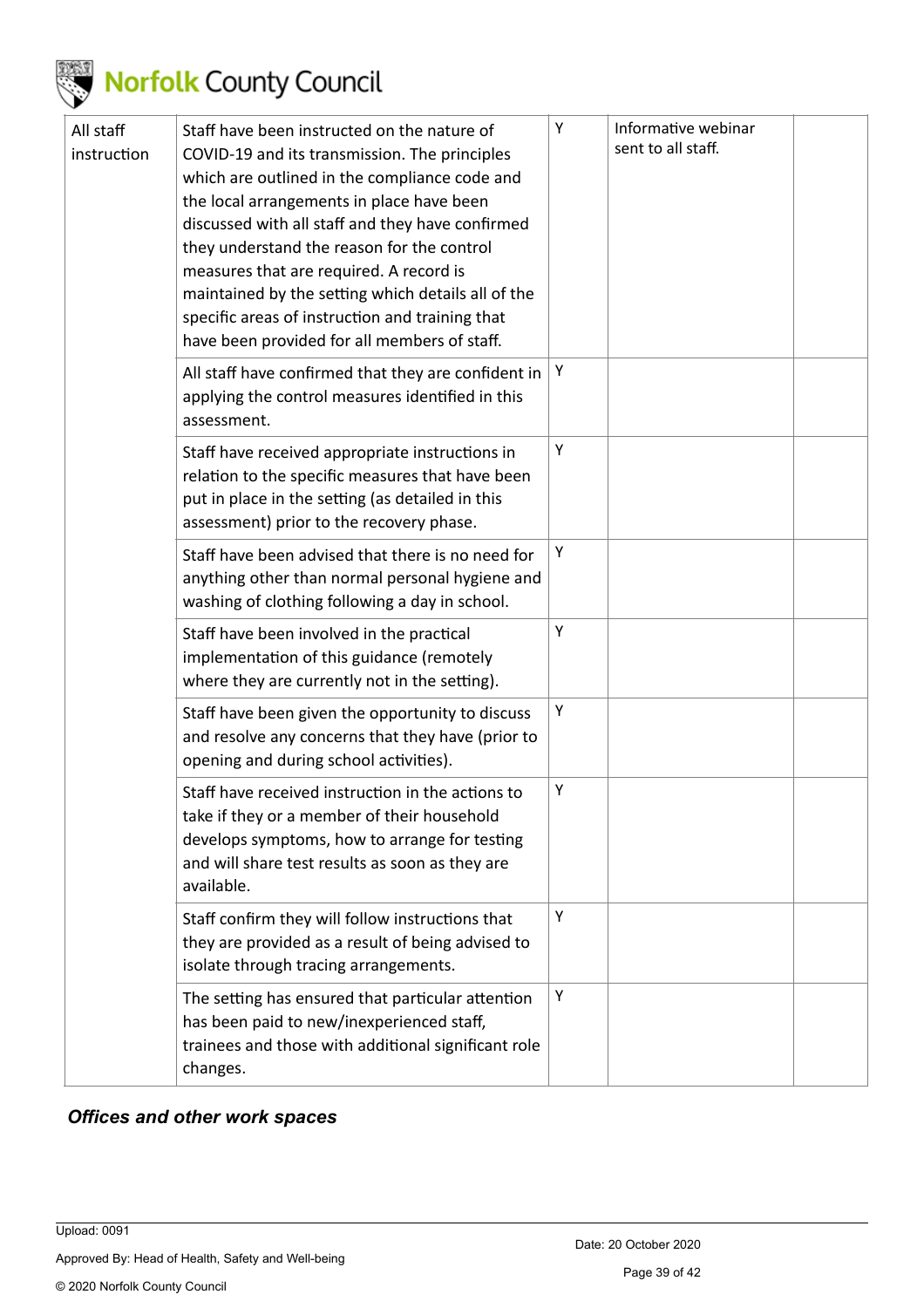

| The following measures are applied where staff<br>cannot work from home:<br>Furniture has been rearranged/marked as not<br>to be used to prevent face to face working<br>and create separation to enable distancing of<br>staff.<br>Rooms are well ventilated (see section on<br>٠<br>ventilation)<br>Staff are cohorted in consistent working<br>٠<br>groups<br>$\bullet$<br>Unnecessary items have been removed to<br>support effective cleaning of the area<br>Hot desking is avoided<br>$\bullet$<br>$\bullet$<br>desks near busy circulation spaces are not<br>used<br>Shared equipment has been moved to reduce<br>$\bullet$<br>group mixing such as printer location | Υ |  |
|-----------------------------------------------------------------------------------------------------------------------------------------------------------------------------------------------------------------------------------------------------------------------------------------------------------------------------------------------------------------------------------------------------------------------------------------------------------------------------------------------------------------------------------------------------------------------------------------------------------------------------------------------------------------------------|---|--|
| The following measures are implemented where<br>the above measures cannot be followed:<br>٠<br>additional work spaces are be allocated<br>where possible<br>$\bullet$<br>sharing of workspace is minimised and<br>workspaces are thoroughly cleaned between<br>users.<br>$\bullet$<br>Consideration is given to individual risk<br>assessments when considering who occupies<br>different workspaces and shared facilities<br>Screens are installed as a last resort                                                                                                                                                                                                        | Υ |  |

### <span id="page-39-0"></span>*Planning for emergencies*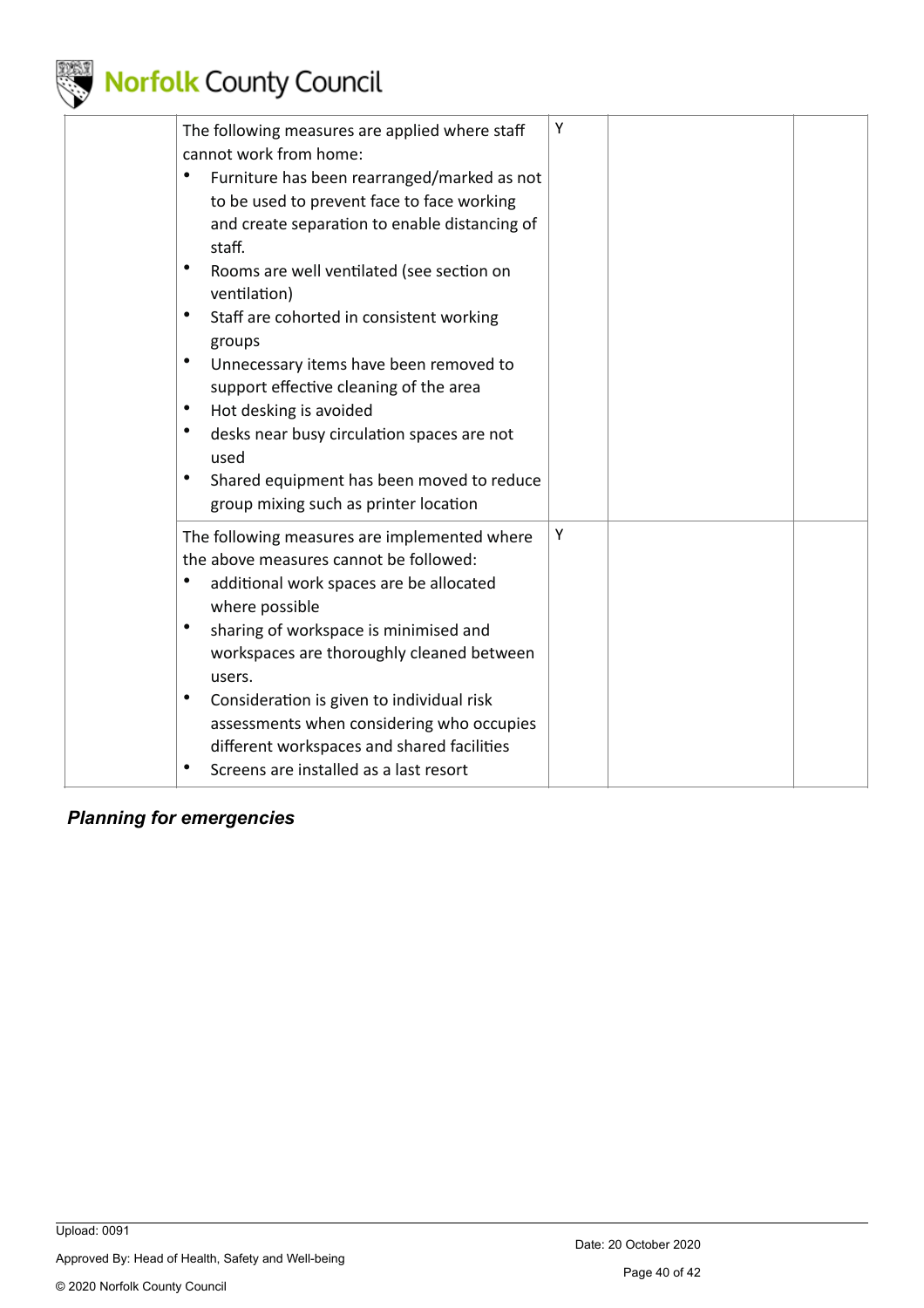

| <b>Fire</b><br>evacuation     | Fire assembly points have been reviewed to<br>ensure that pupils do not gather in groups, where<br>required, separate assembly points have been<br>introduced in order to prevent large gatherings in<br>one place. | Y | Fire assembly point is<br>large field so plenty of<br>space. |  |
|-------------------------------|---------------------------------------------------------------------------------------------------------------------------------------------------------------------------------------------------------------------|---|--------------------------------------------------------------|--|
|                               | Fire drills that are carried out encourage social<br>distancing.                                                                                                                                                    | Υ |                                                              |  |
|                               | Staff and pupils understand that in an emergency<br>they must leave without delay                                                                                                                                   | Υ |                                                              |  |
| First aid $-$ all<br>settings | To support social distancing, staff will instruct an<br>injured person about what to do for minor<br>injuries if it is age appropriate                                                                              | Y |                                                              |  |
|                               | Where close contact is required the first aider<br>uses PPE as outlined in Personal Protective<br><b>Equipment Guidance</b>                                                                                         | Υ |                                                              |  |

### <span id="page-40-0"></span>*PPE and face coverings*

| <b>PPE</b>        | Arrangements are in place to ensure that PPE<br>guidance is applied in line with the circumstances<br>that are outlined only.                                                                                                                                    | Υ   |  |
|-------------------|------------------------------------------------------------------------------------------------------------------------------------------------------------------------------------------------------------------------------------------------------------------|-----|--|
| Face<br>coverings | Pupils have been advised that it is mandatory to<br>wear face coverings on public and school<br>transport and where the exemptions to this apply                                                                                                                 | N/A |  |
|                   | Where face coverings are worn to or in a setting,<br>arrangements are in place to ensure they are<br>used and stored in a hygienic way that does not<br>increase the risk of transmission.                                                                       | Y   |  |
|                   | Where face coverings are required within the<br>premises either due to an increase in alert level<br>or by educational setting decision these<br>requirements and information relation to hygiene<br>measures have been clearly communicated to all<br>concerned | Υ   |  |

### *Any other actions that are not listed above*

Page 41 of 42